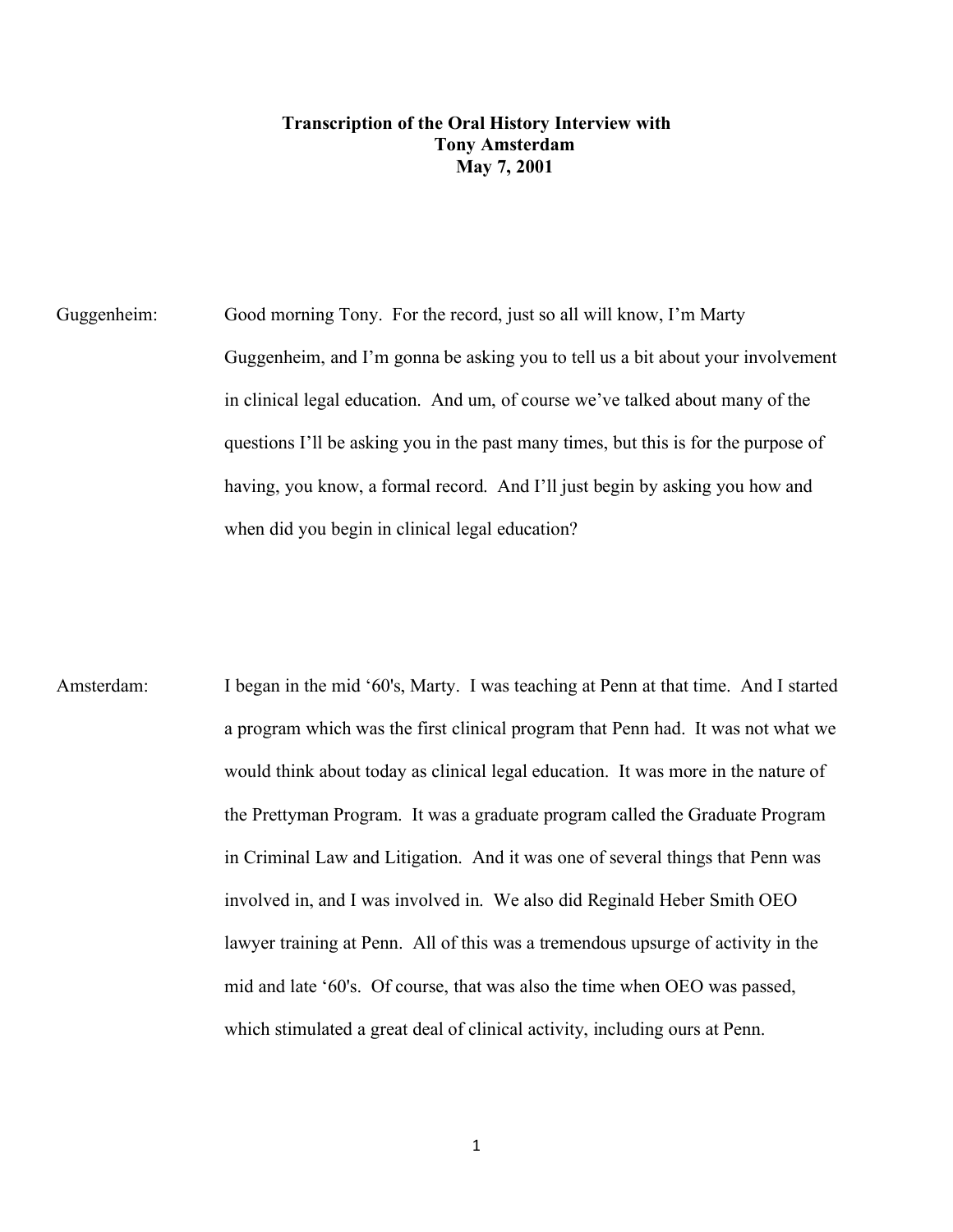Guggenheim: And, what was the social context that . . . around that time?

Amsterdam: Uh . . . I guess that a non-cynical answer to that would be that the law was suddenly feeling that it had a responsibility for unrepresented and previously disregarded classes of our society. My answer, which is somewhat more cynical, is that society began to feel guilty about the total failure of law to take account of poor people, of disenfranchised and disempowered groups. And with OEO, the beginning of OEO legal services, a new, at least token, effort to bring within the legal family, to bring within the recognized group of people who had rights and whose rights were to be considered and to be enforced – all of those disempowered and disenfranchised groups – was beginning in some circles to crop up. Prior to that time, those who couldn't afford high-priced lawyers were essentially relegated to old-line legal aid, which was truly a handout. It wasn't so much a matter of quality as it was a matter of spirit. There were, to be sure, some legal aid organizations, including the organization called [the] Legal Aid [Society] in New York, which had a less "charitable" (if you will) attitude toward things. But when I went to law school and when I started in law teaching, the overall environment was of either total disregard of people who could not afford a lawyer, or the notion that a lawyer, at the lawyer's behest and charitably on the part of the lawyer – whatever the [lawyer]-sponsoring [legal aid] organization was – would do a little for these folks. That was changing. Legislation recognized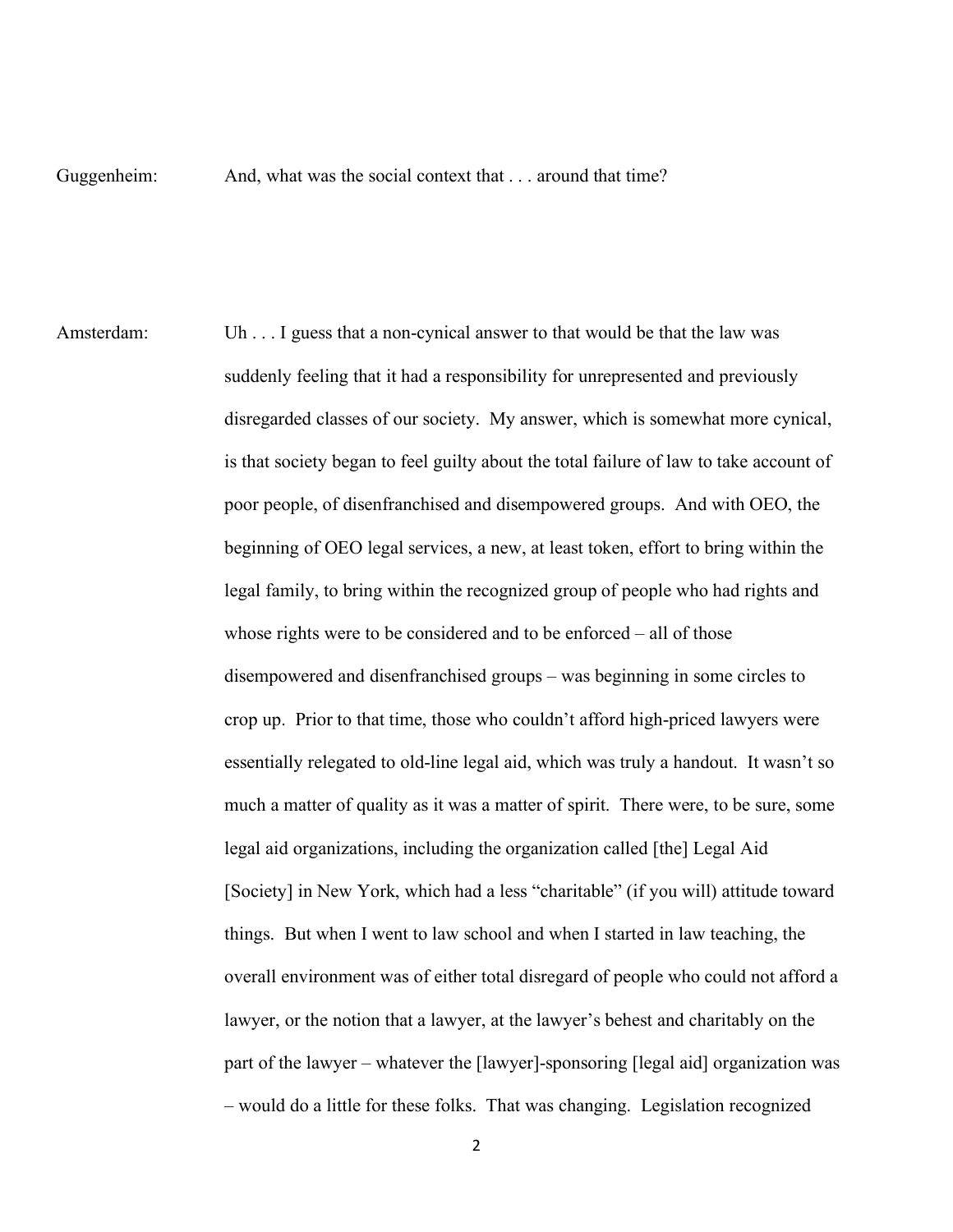that there was a change. It was a new spirit blowing through the law schools. What had happened was that the civil rights movement, which had started out as primarily a political movement, and a movement for equal rights for racially disadvantaged groups, had begun to see the connection between race and poverty. And so poor people had become an object of concern on the part of those forward-looking and progressive people who wanted to find a career in the law serving not just the racially disadvantaged and racially discriminated against, but poverty-deprived part of the population. So, so. . . it was an era of great ferment in the mid '60's.

Guggenheim: So you're on the Penn faculty . . . and I take it the academic faculty, since there was no other kind . . . and why did you begin in clinical education?

Amsterdam: Combination of two very, very different things which later became for me a bit of a, a tussle, because the two things that were driving me were really quite different. One was that I wanted to have the opportunity to bring to students the experience, while they were in law school, that I had found enormously rewarding after I graduated from law school, of working for civil rights, civil liberties for people whose rights had been trampled on, who had been oppressed . . . to give students the opportunity to do that, and to see whether that was something that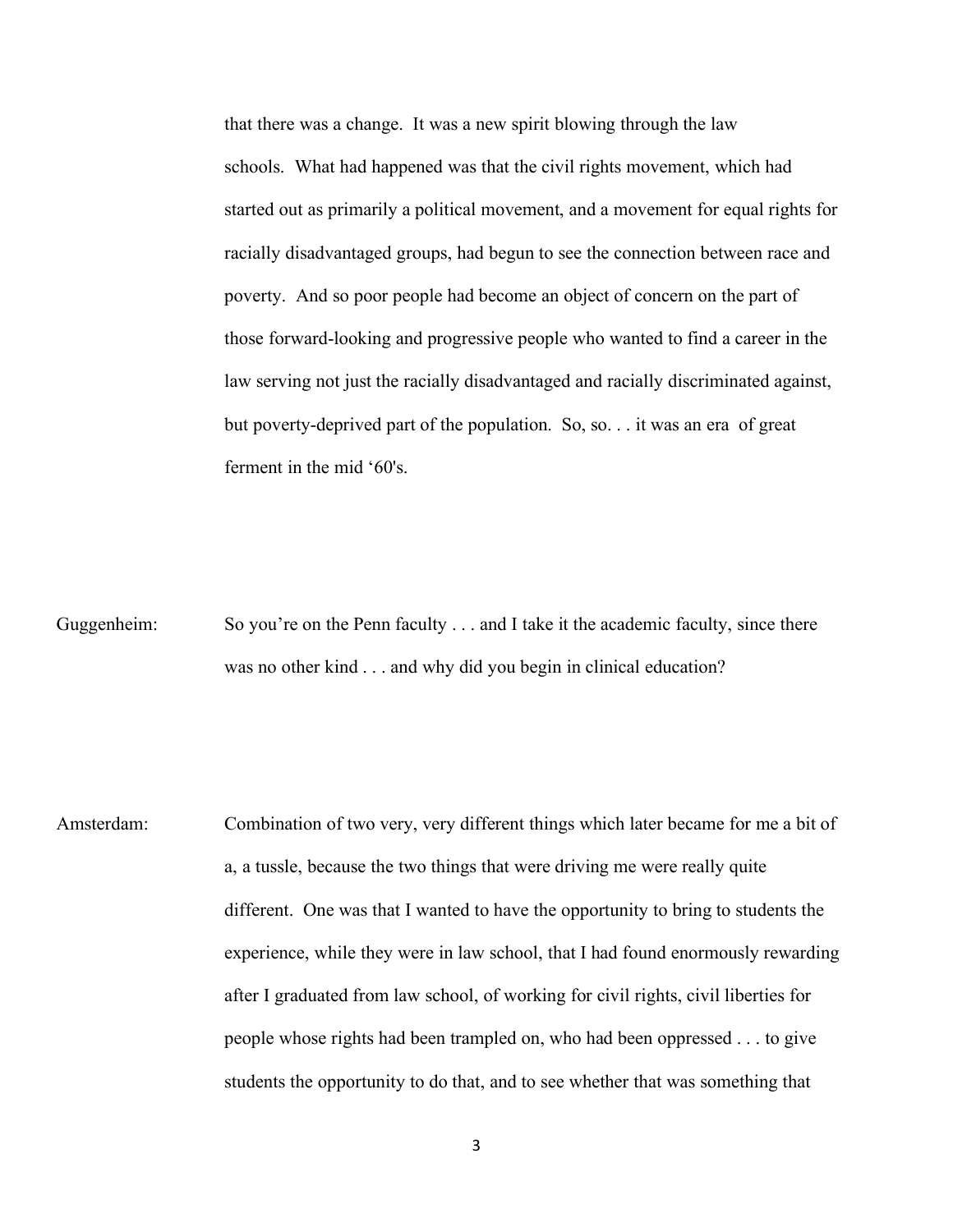would turn them on and make them find themselves as people, as well as lawyers in a career in that field. The second very, very different thing was a feeling of what was lacking in traditional legal education. Because when I had myself begun to practice law, which was a real baptism of fire, it was going South in the days of the civil rights movement . . . trying to protect demonstrators, trying to prevent demonstrators from being, you know, arrested, prosecuted, beaten, whatever . . . I had felt totally out of it. I had to learn everything on the job. My legal education had done very, very little for me. It wasn't so much that I didn't know what to do as that I didn't know how to go about thinking about what to do. I didn't know how to take a fast-breaking volatile situation . . . get a handle on it, get a legal handle on it. In a sense, this was because I was practicing in a field where there weren't any traditional handles. It wasn't as though . . . if I'd gone into corporation law, all the forms would have been in the files. There would have been standard procedures, standard form contracts, standard form pleadings for law suits, etc. We were doing some-thing radically new, you know, something that nobody had done before . . . trying to stop prosecutions and mass arrests in Biloxi, Mississippi. Hundreds and hundreds of people suddenly in a local hoosegow. No forms, no nothing. And the *doing* was easy. I can still remember. . . this was before Xerox, believe it or not Marty. You do go back, I think, a little bit. . . I don't know whether you remember those wonderful mimeograph machines that smelled of wax. You typed out the wax stencils and you cranked the machine. We turned out hundreds of *habeas corpus* petitions in [duplicate] form by cranking the mimeo machine. And I can still remember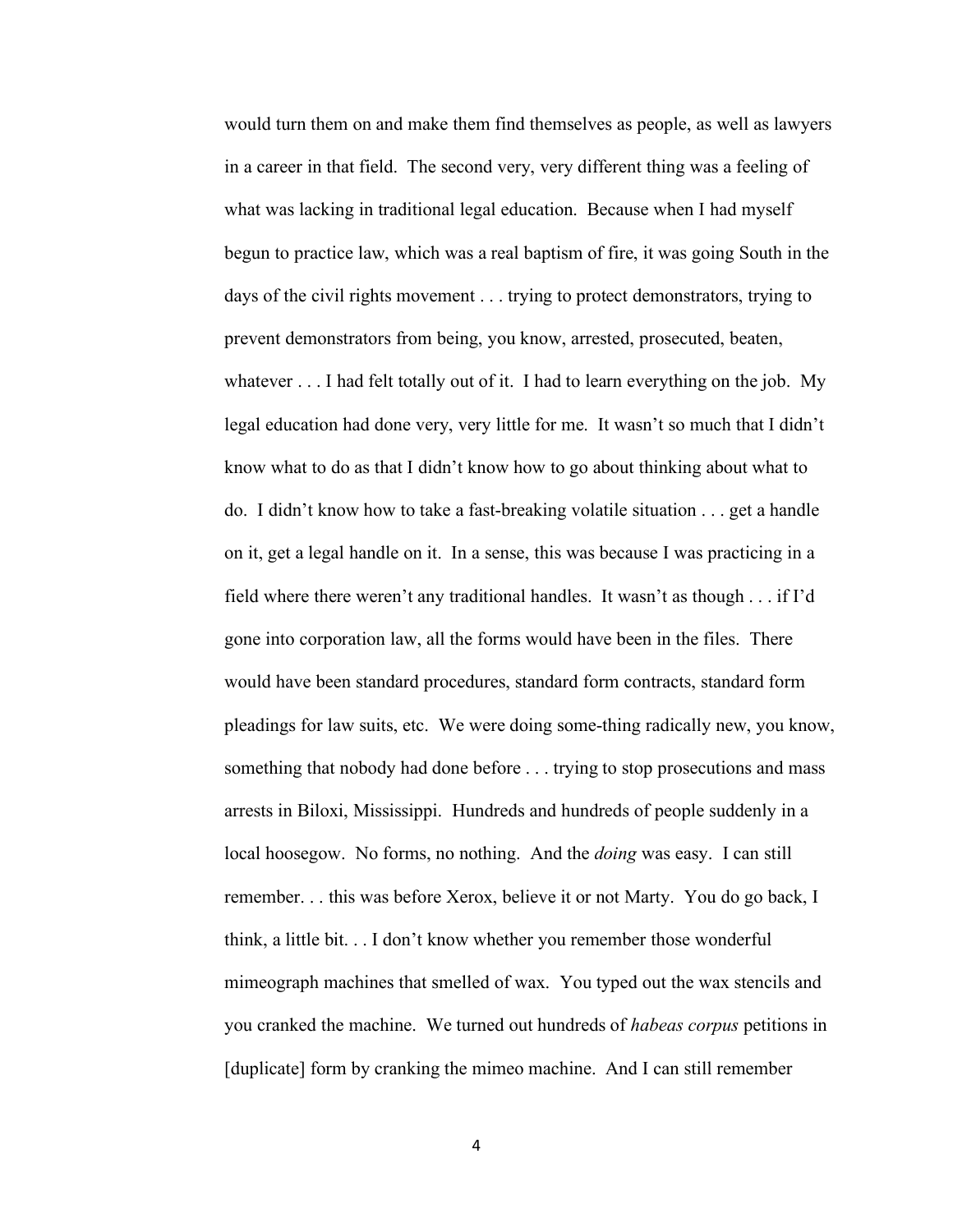working in Jackson, Mississippi in the middle of the night. It must have been 101 in the shade, and I had stripped down to my underwear and was cranking out the machines, when a Jackson newspaper photographer arrived and took my picture. And it appeared the next day in the paper, "Civil Rights Lawyer Working on Briefs." There I was and . . . "On His Briefs." But, you know, that part of it was easy. The part that was hard was figuring out how to wrap your head around it, how to conceptualize what we were doing. What were our goals? I found myself again and again taking a step and not thinking ahead to what was the next step, what was gonna happen. And my clients did not do well as a result of that. When I went into law teaching, I began to ask myself, 'Why can't we make a systematic discipline out of the processes that lawyers go through in analyzing unstructured, unformulated situations and turning them into situations that have a legal handle? And why can't we study that process in the same way that we study the process of judicial decision-making, or common-law making, you know, that sort of thing. So what was driving me, really, was two different things. It was the interest in getting students involved in the kinds of cases that I had found so exciting and that I believed in . . . [to] try to increase the numbers of lawyers who made a career of this. But also [to] try to fill one of the major gaps that I had sensed in my own legal education . . . [to] build a program in which the practice of law and the thinking processes that lawyers use in doing all of the things that lawyers do do came under the same kind of critical examination that law-making and doctrinal law had occupied in the traditional curriculum. So, it was doing those two things at once. It was trying to create a program in which students were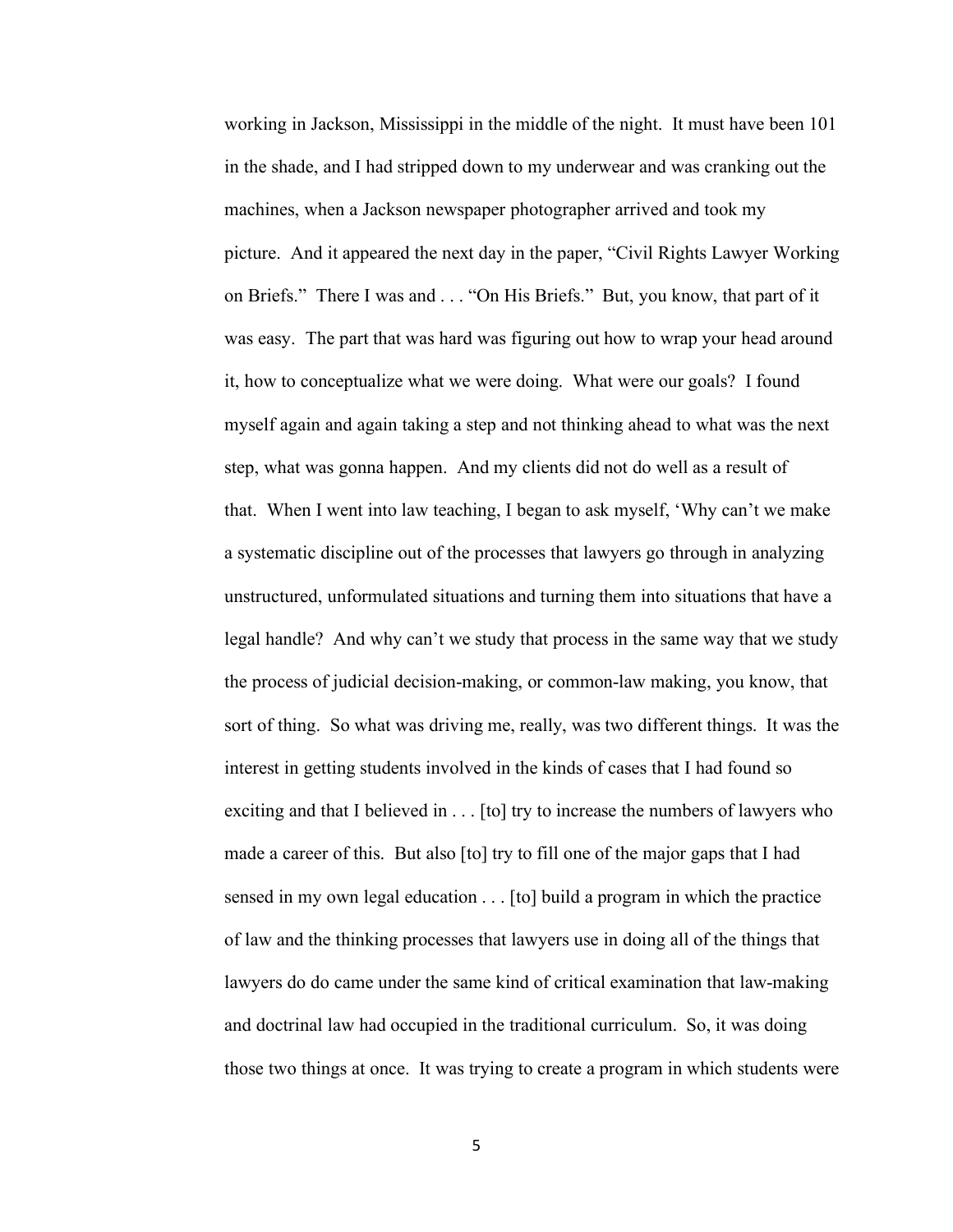thrown into practice, but also had the opportunity to step back and criticize and plan an activity, carry it out, review it, try it again, making changes based on what your review had indicated had gone wrong or might be done better . . . criticize that and have the whole program built around a kind of a three-step cycle. Plan, do, review. Plan, do, review. Later I got to thinking that the planning and the reviewing really are very much the same thing – that the same kinds of thinking processes that you use when you look back on an experience and try to figure out what went wrong, what went right, how to assimilate it  $-$  is the very kind of thinking that you do the next time you do it. You're anticipating, if you will, the problems that are gonna come up. So that began to drive in my mind the notion that there could be a pedagogy which trained upon lawyers' thinking the critical skills and the systematic discipline that had always been what was great in traditional law [school education]. Traditional law schools were good at one thing. They really did force students to think critically, make no assertions without questioning your premises, ask whether you touched all the bases. Is there a missing pedestal here? Is there a hole there? Could this be subject to X or Y criticism? To take that whole methodology and apply it to what lawyers did was driving me. So those two things were . . . were what moved me in this direction.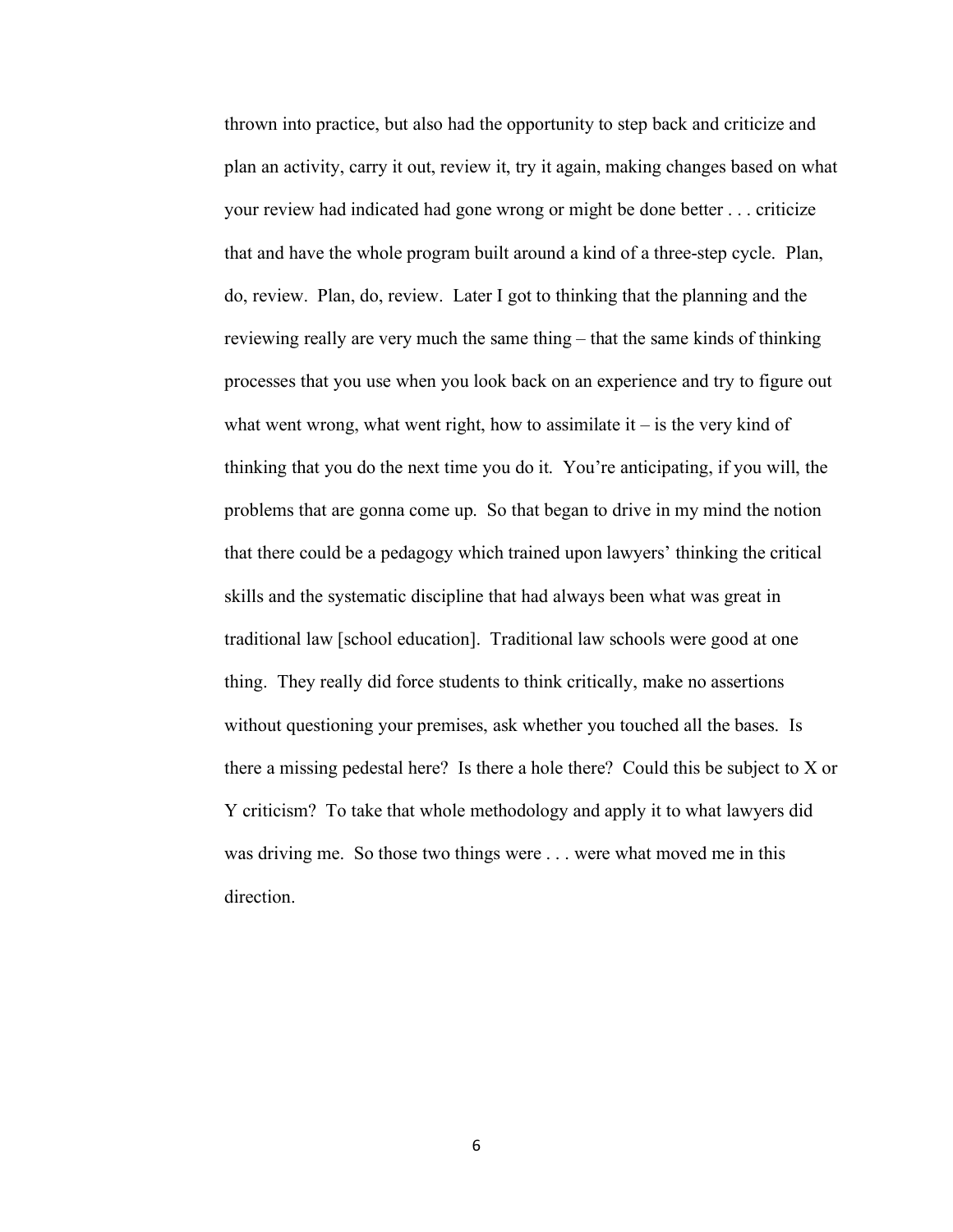Guggenheim: Following up on some of that answer, can you say something more about how the methodology of the pedagogy came to you? Did you read about it? Did you hear about it? Did you invent it . . . planning, executing and reviewing?

Amsterdam: The idea of review . . . I did[n't] . . . the, the short answer is that I didn't read about it, and it was not at the time that I began doing it, something that was out there as an established technique in the law. Several others began to do it at the same time. Mike Meltsner and Phil Schrag began to do it at about the same time, and Gary Bellow and Earl Johnson began to do it. The idea of critiquing came to different people at about the same time. I think most of us had somewhat different stimuluses for it. Interestingly, Mike Meltsner, with whom I did a lot of talking in those days about these kinds of things, derived it from acting, from the training of actors, something with which he had some familiarity. And that analogy struck him and seemed useful and meaningful. I had done a good deal of work with mental health. Actually, when I was an [Assistant] United States Attorney in the District of Columbia, I got to be a bit of a specialist in St E.'s . . . St. Elizabeth's, the mental hospital there, and representing the government. Later I turned out to be representing a lot of the inmates. But, at that time I was representing the government. And I got to be somewhat savvy in psychiatric, psychological [thinking]. That's what turned me on to it: the process of critical review is absolutely essential in medical training. Between Mike's insight about rehearsing and acting, and my familiarity with medical training type of stuff, the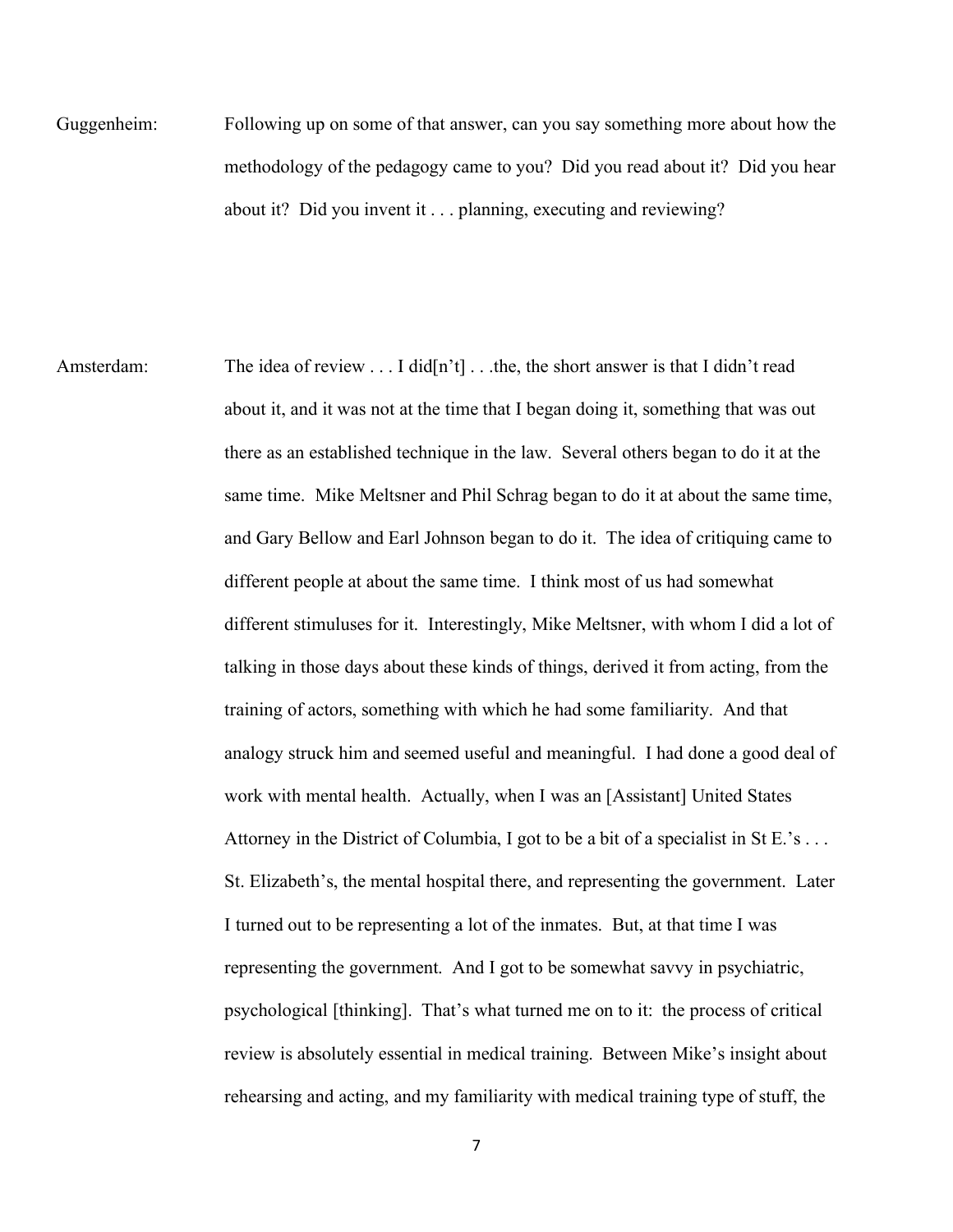three-part model just kind of grew. The idea of planning something out and thinking it through probably came as much as possible from rehearsal and acting. The idea of critical review – of looking back not in general, but in specifics, try[ing] to preserve the actual language by taking notes and then as the art developed, audiotaping and then videotaping, looking back at what actually happened, that came directly out of psychiatric training. So those were where the pieces came from, Marty. There wasn't in the law at the time a model for it. But it must have been out there in the atmosphere because there were several people who developed it at the same time and developed it fairly independently.

Guggenheim: Now I know that among your goals as a legal educator are to help develop the reflective practitioner so that lawyers [internalize] these techniques and then apply them as they grow post law school. But I hear you saying that, the. . . when you went to law school, and when you practiced law coming from that era, you didn't even think in terms of being reflective about your own practice and critiquing what had just happened. Is that right?

Amsterdam: That's absolutely right. And a good part of the stimulus for the development of a new model was to try to correct that. The idea of planning, doing, reviewing was not with the aim that the reviews that one conducted while one was still in law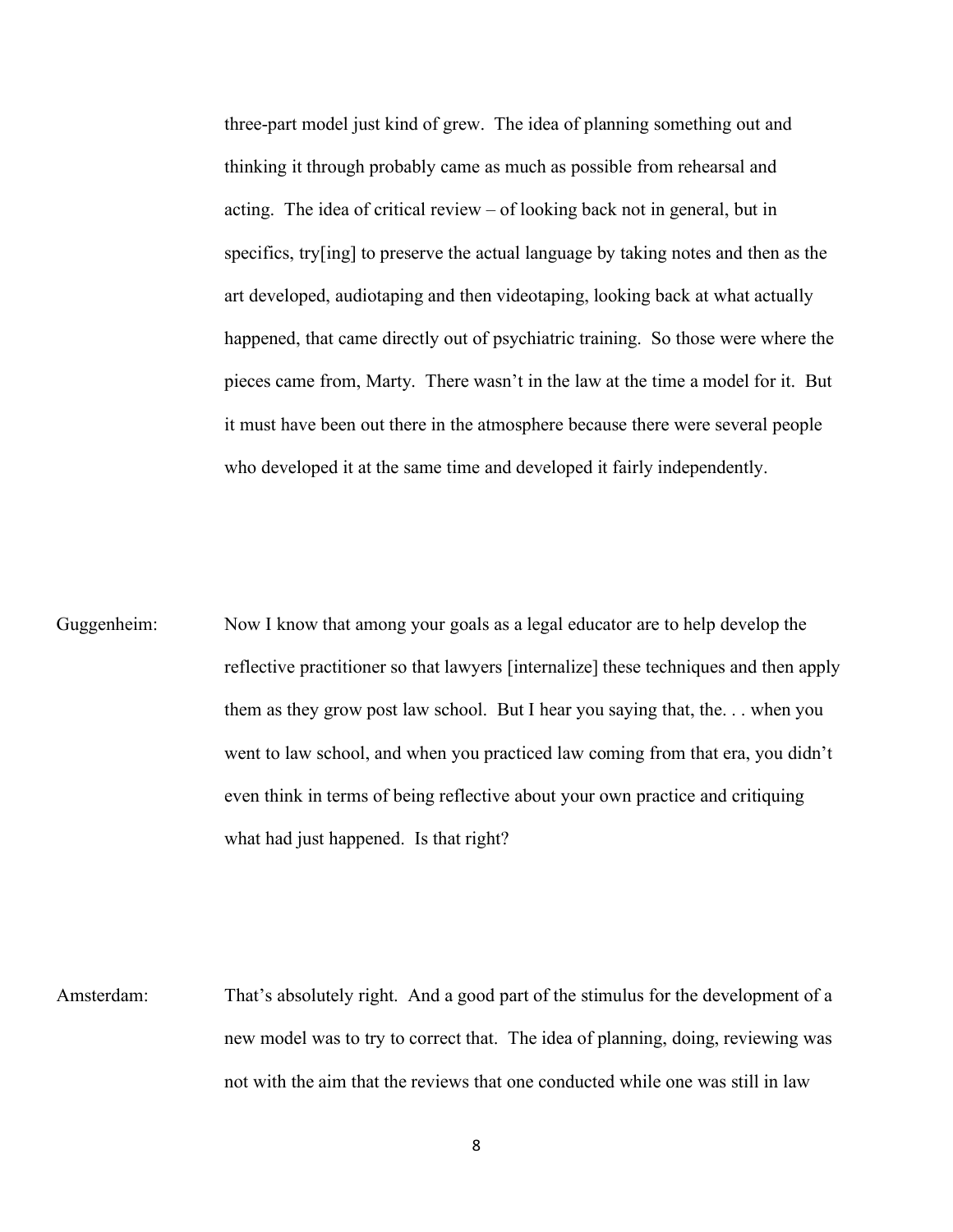school would teach you everything you knew. But rather [they were] to develop the habit of reviewing so that you would become systematically self-critical. The idea of this kind of clinical legal education was to teach people the methodology of being reflective. Reflectiveness is partly a bent, but it's partly a technique. And you can give people the kind of almost prosthetic devices – the idea of cultivating memory, using, first, videotaping and that sort of thing as surrogate memory, but then by comparing what you remember of an event with what you can see on the tape of the event – developing the ability to replay in your own head what was going on. More important, developing the motivation and the analytic skill of breaking down what has happened so that one can process and think it through and plan the next act in light of what went before. The goal is not . . . the goal of critiquing is not just of [using] critiquing in clinical training in law school. It's not just to get as much out of the experience of practicing in law school as possible, but to develop a lifelong methodology of being selfcritical so that learning will continue lifelong. The thing that had always struck me was the bizarre notion that if a lawyer is gonna practice for 40, 50, 60 years, that the three years of law school should be the end of learning, except for the traditional kind of mentoring or whatever you pick up. My notion was you can maximize the learning that law school enables if you treat law school, not as discontinuous with practice, but as a training for learning in practice, so that there's a heavy emphasis in the clinical training on developing methods which will be used in critiquing after law school as one, throughout one's life, does all the things that lawyers do do.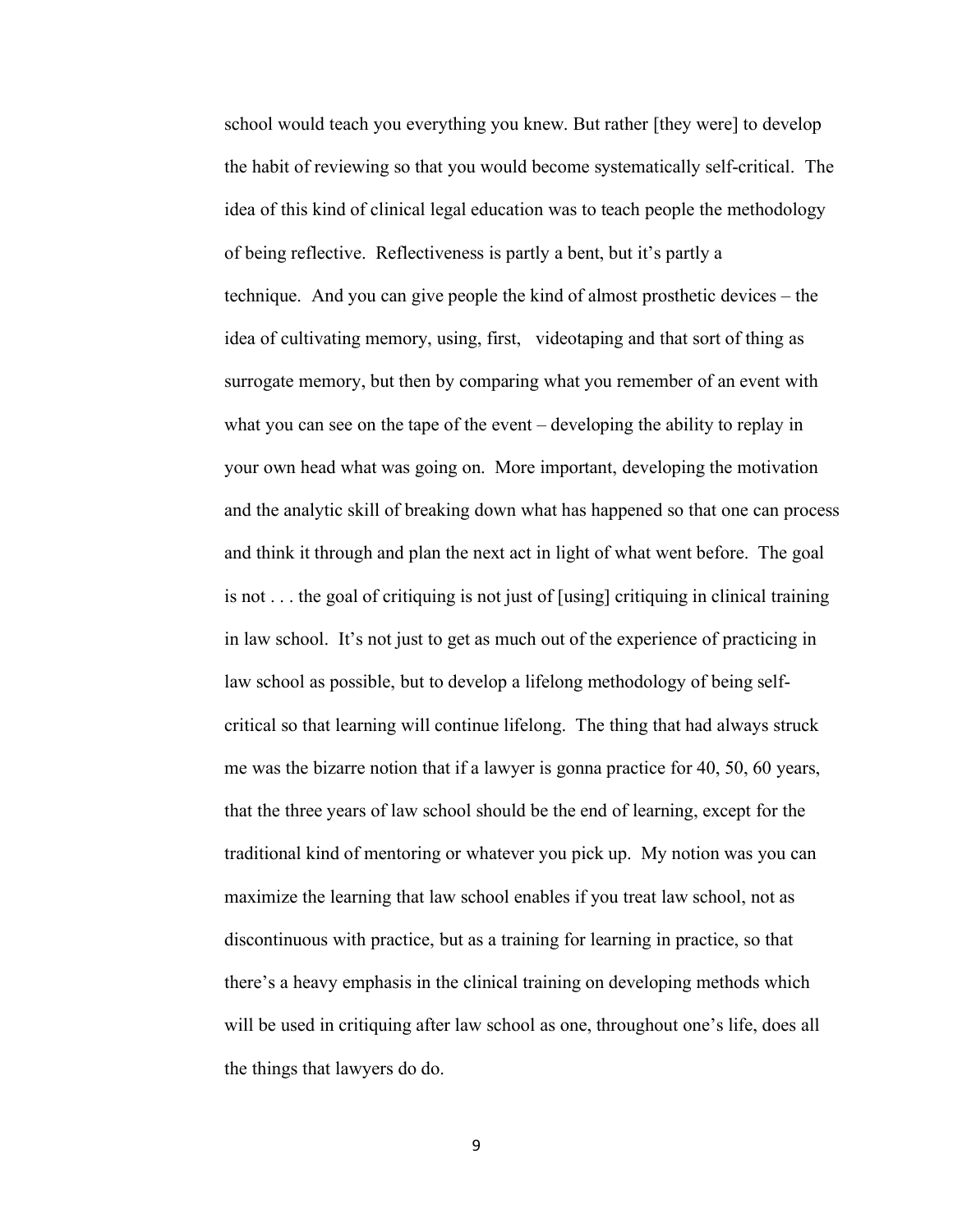Guggenheim: So clinical education certainly for you is deeply about pedagogy.

Amsterdam: Yes.

Guggenheim: And about transforming what it is students study and think about in law school. Is it more for you? Is it about any kind of movement, or about social justice schools or . . . how would you . . . what would you say about what more it is as you see it?

Amsterdam: Well that's the thing I mentioned earlier, Marty, that there was a tussle – and I'm still struggling with that tussle – for me. It kinda goes this way: I would like to see vast changes in our society and in our legal system in the direction of a closer approach to a truly egalitarian society – a society in which every human being, without regard to their race, without regard to their gender, without regard to their national origin, without regard to their, you know, physical appearance or handicaps – has a genuine opportunity to realize themselves as a human being, to become as great, to become as happy as the human condition allows. And we are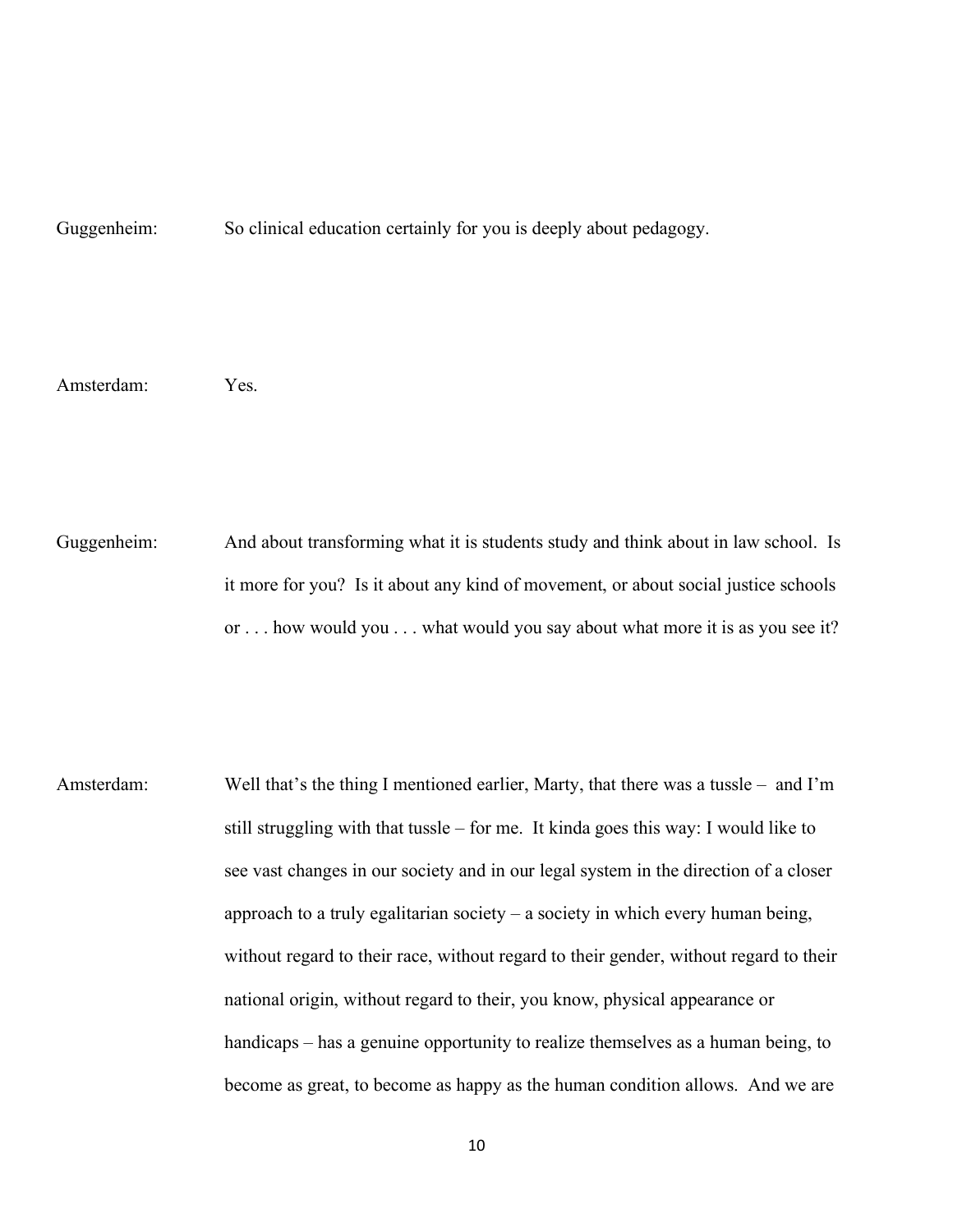a society vastly distant from that aim. And while some progress has been made, I gotta say, looking back on the long time I've been in this game, that the progress that has been made is very, very small in terms of the road yet to go. So, I've always wanted, of course, to help other lawyers to be . . . [to] develop aspirations like mine. Everybody wants to clone themselves and have other people spend their lives in the service of your goals. That's always been part of what I wanted because it's what I believe in. On the other hand, I've always had the sense that every student who goes to law school deserves a fair shake, too. And if a student wants to, you know, work in a traditional law firm and serve GE and GM and whatever, they pay tuition and the years of their lives and the sweat equity that it takes to become a lawyer, too. And I've never felt that the law schools had the right to be depriving those folks of an opportunity to get the same kind of rich training and the same kind of training in depth that I would like to give lawyers who serve the aims and the goals that are important to me. So, I've always been kind of tugged between wanting to create clinical programs in which everybody, without discrimination on grounds of subject matter – and without discrimination even on grounds of desire to serve General Motors if that's what you wanna serve, or the insurance companies, if that's what you wanna serve – has an opportunity for the same kind of deeply reflective, rich clinical training. On the other hand, the way I choose to spend my time – and, to be honest with you, the students that I get really excited about – are the students whose interests, like mine, are in changing this society in a direction that looks toward greater equality, greater fairness, greater self-scrutiny, because so many of the legal injustices are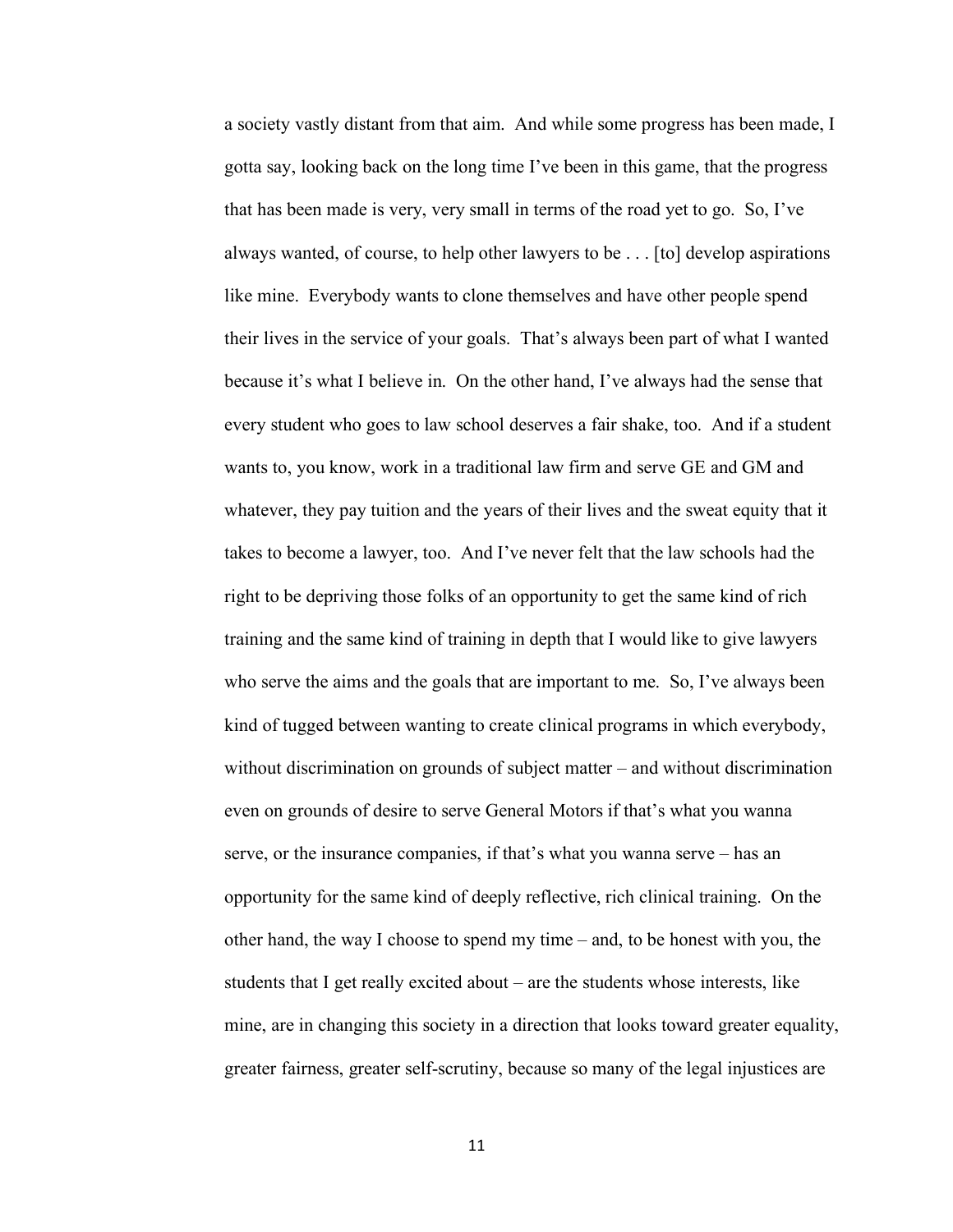just simply a matter of slovenly performance by government and inadequate, you know, internal [correctives]. Lawyers are supposed to exist to make the system self-conscious, to make it correct its errors, to make it be aware of its errors. And the bureaucracies and the government institutions and the private institutions with whom people below the poverty line almost invariably spend most of their lives wrestling, are peculiarly slovenly, peculiarly unlikely to engage in any self-critical activity. So to get lawyers in there raising those questions and changing those things, I think, is just a matter of equality in a kind of conceptual sense. It's partly a matter of getting lawyers out in the field to start poking people to be reflective about what they're doing. That's very important to me, and I'm turned on by students who do that. But, I've never wanted to create programs that exclude from clinical legal education people who didn't want to do that. And so I spent a lot of time on programs like the one here at NYU called the Lawyering Program which is, as I see it, an introduction in many ways to clinical legal education, which is . . . services the entire student population. And it's not focused on the students who do civil rights or civil liberties or poverty work.

Guggenheim: Okay. Um . . . we started talking about your beginnings in clinical legal education. And you're at the University of Pennsylvania, and it's the mid 1960's. You have been at three law schools in your career, and I'd like you to talk a little bit about . . . just describe your own role in clinical legal education, maybe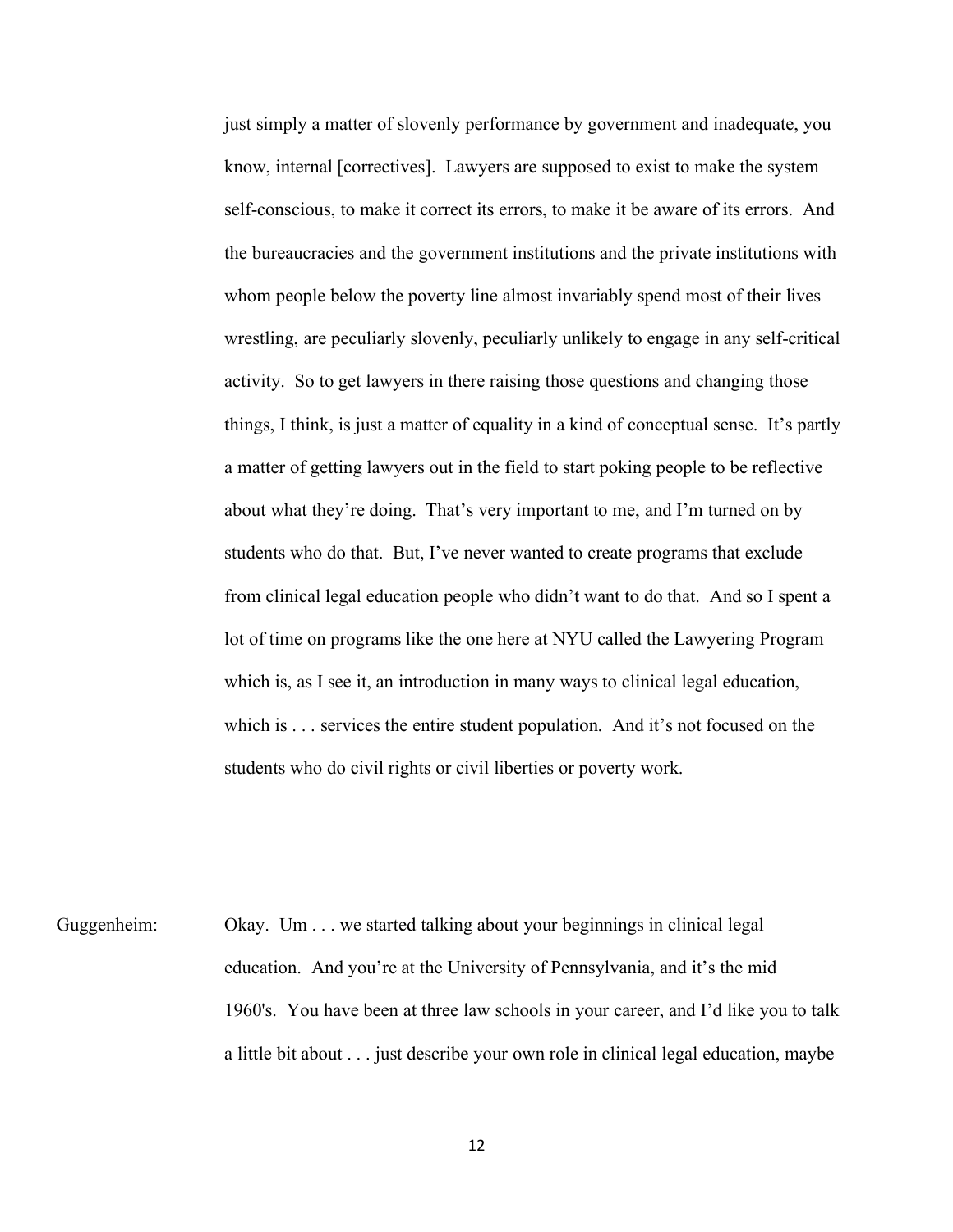by talking about your journey through the three schools, and some of the things you've done in them.

Amsterdam: Well, it's really very different at the three schools. At Penn, basically I was involved in three things, none of which we would today think about as a mainstream clinical program, but which were new for Penn, and [which] embarked Penn on the inclusion of clinical legal education in its curriculum. One was the program that I've described to you, [a] graduate program, which put students in the Philadelphia Public Defender office. And the students had – like the Prettyman program – a [course of] studies independent of their work in the office, but it was basically a fieldwork program. And, it enabled that office to mount certain kinds of law reform efforts that proved invaluable. For example, the techniques we had used in the South to defend demonstrators, we used in Philadelphia to crack the money bail system. We had mass *habeas* petitions cranked out in huge numbers and filed every Monday morning after the Saturdaynight and Friday-night sweep-ups had left thousands of people in jail without. . . who couldn't make bail. We so flooded the system with *habeas*es that we precipitated a crisis. The judges called . . . The chief judge called in the judges who were sitting in the *habeas* courts, and before very long Philadelphia had an O.R. project. So, you know, that was a very exciting program. The students did begin to work at a kind of systematic criticism of their work, but it was not terribly conceptually evolved at that point. The second aspect I also mentioned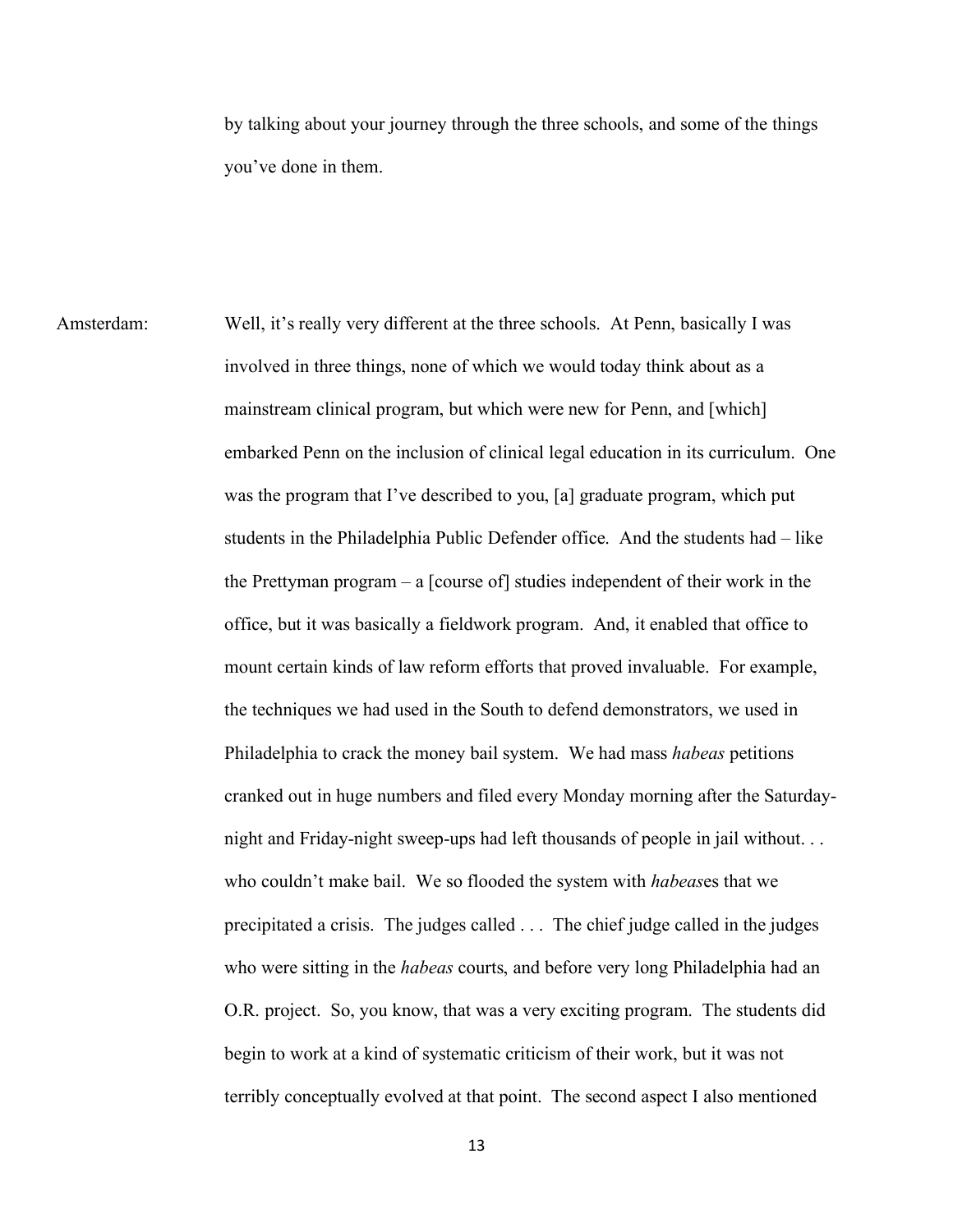briefly before, that Penn and a number of other law schools were involved with: Penn was very heavily involved in the original Reginald Heber Smith Program which was training "Reggies" – people who went out as graduate students to do work in the OEO legal services offices. And we put on crash summer programs for the training of students to go into those. Again, that's sort of, you know, not quite clinical legal education, but it has the same theme of taking students who had a gap in their legal education and trying to bridge that gap to get them out into practice. The third thing, and this is something I've done all my . . . throughout my entire career . . . we don't think about it as clinical legal education, but it really is. It's to work with students on an individual basis who may be volunteers. In the days I'm thinking about back at Penn, we had a very active chapter of the Law Students Civil Rights Research Council. And indeed, one of my first close co-workers, Alan Lerner, a student of mine at Penn, became the Director of Law Students Civil Rights Research Council. His brother Ben, by the way, was in the graduate criminal program and later became the Public Defender in Philadelphia. Several other people who were in that graduate program – Lou Natali, who is now teaching at Temple, Dave Rudovsky, who is now teaching at Penn – have also become clinical teachers. But Alan worked with me originally as a volunteer; he organized the local chapter of LSCRRC. I worked a great deal with LSCRRC people, not only from my own school. When we did a South-wide study of racial discrimination in capital sentencing that Marvin Wolfgang and I did in order to undergird litigation against race discrimination in the death penalty ... we brought in and trained dozens of LSCRRC students, volunteers who spent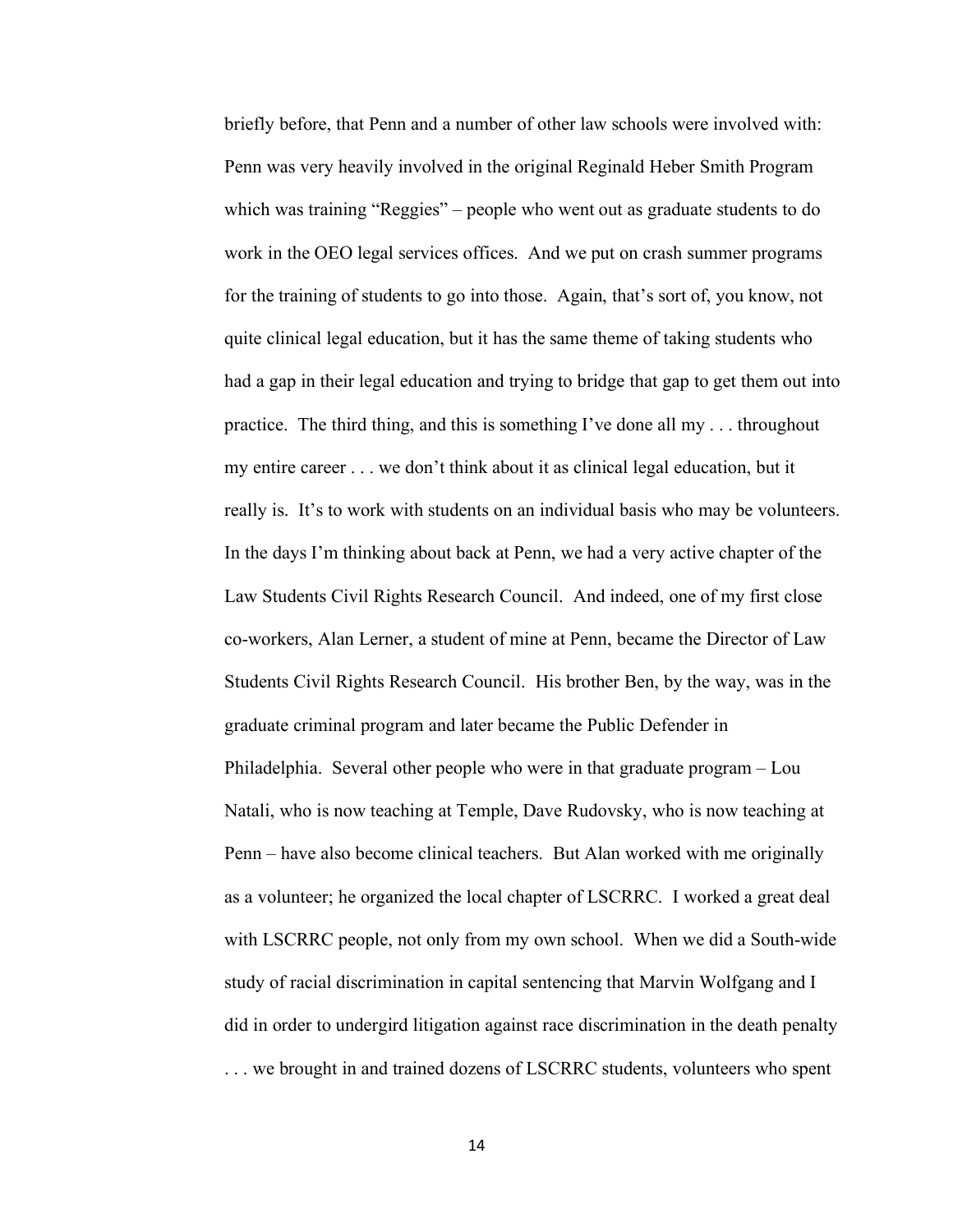an entire summer out in the field. And so, I've worked all the time – as long as I've been in teaching – with [individual student volunteers in] what you don't think about as clinical teaching, but really is. Some of the people that I've worked most closely with, [students] that I've seen [develop and] grow with the greatest satisfaction, I've seen in connection with just volunteering to do work. As a matter of fact, just this . . . a month ago, I borrowed two students who were fieldwork students in a capital defense clinic that Randy Hertz and Debbie Fins teach here at NYU. We put them together with . . . they got together with two other students, including the chair of the local Law Students Against the Death Penalty . . . and we put together a team. We had six weeks to get a stay of execution in a case that we had lost . . . I had lost along with co-counsel in the Fourth Circuit. The Fourth Circuit typically did not give us a stay. We had six weeks in which to get a stay from the Supreme Court before the guy was scheduled to be executed. And that meant, as a practical matter, six weeks in which to draft a *cert*. petition as well, because the Supreme Court these days has not been giving stays to file for *certiorari* except in extraordinary circumstances. [So we] took this group of students, sat down together and had an incredibly intense six weeks producing a stay and a *cert*. grant 36 hours before our client was scheduled to be executed. And that kind of . . . you know, is it clinical legal education? Well, my sense is that these students got an awful lot. And I know I got an awful lot out of working with them on it. So, that kind of thing dates all the way back, and I had begun to do that with volunteer students at Penn. So,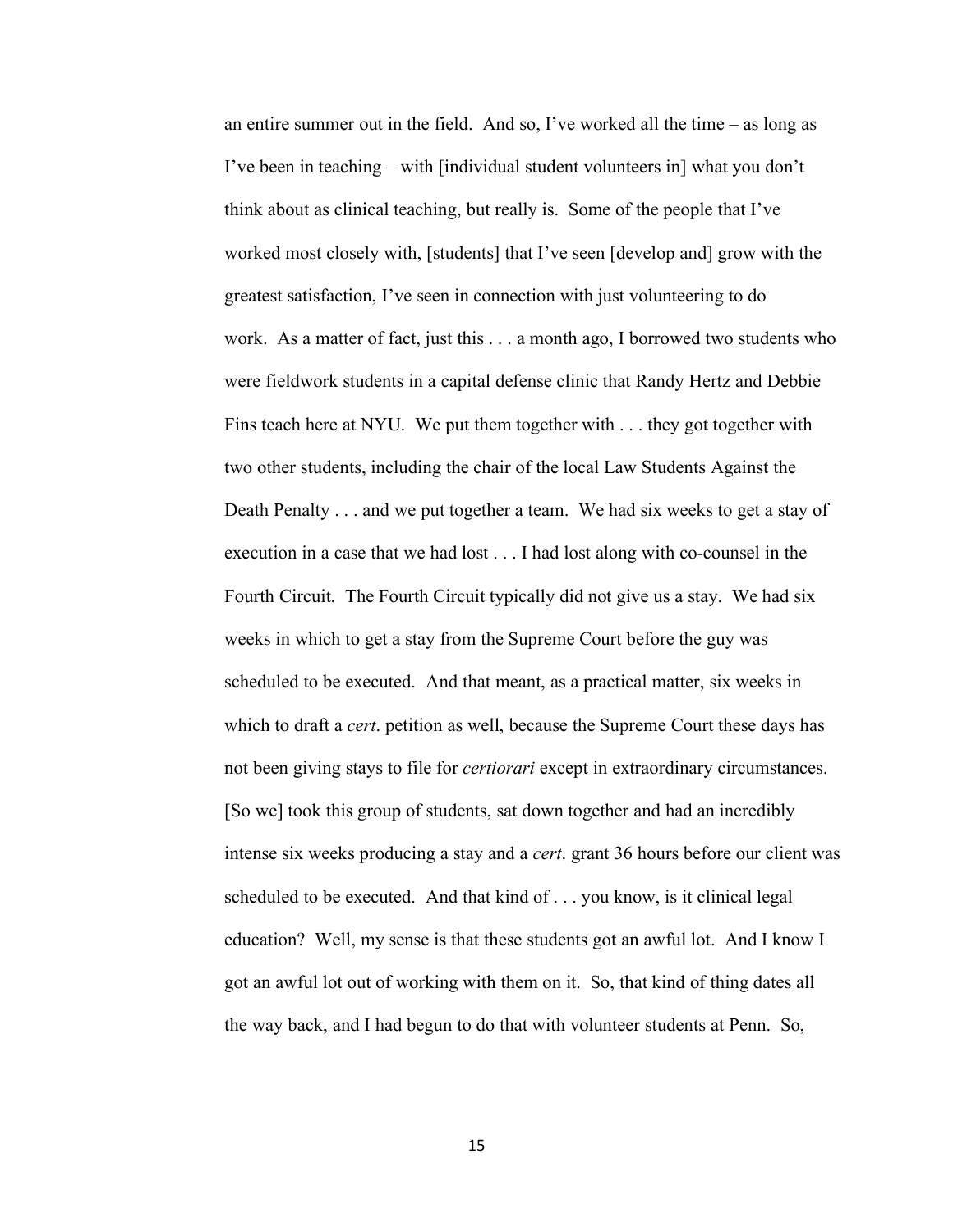those three kinds of things basically, none of which are what we now think about as the mainstream of clinical legal education.

At Stanford, the thing that was in common with Penn was that Stanford had done absolutely nothing in the field of clinical legal education before I got there. And I started there as I started at Penn, as an academic teacher. 'Cause, as you say, there wasn't nothing else to be. You wanted to be a teacher, you were an academic teacher. But I started with the Penn experience behind me and a feeling that if something could be done at Stanford, that that would be great. I had an asset there that I did not have when I went into [teaching at] Penn, which is that the then Director of the Public Defender operation in San Jose, the Santa Clara County Public Defenders Office – Shelly Portman, a truly great public defender – had worked with me and I'd worked with him in a number of programs already. Not education programs, but test litigation programs. He was one of a number of defenders who were very active in a set of test litigation programs that spun out of the NAACP Legal Defense Fund effort, which was done under the auspices of something called "NORI," . . . uh . . . National Office for the Rights of the Indigent: NORI. With a Ford grant, LDF set up this NORI operation which was designed to help traditional legal aid and public defender lawyers develop test litigation capabilities and strategies, okay? And that had been done while I was still at Penn. I became pretty close to Shelly Portman, who was a public defender, who worked in that program. And so when I went out to Stanford, I knew that I had a friend on the scene who could and would be helpful in providing a home for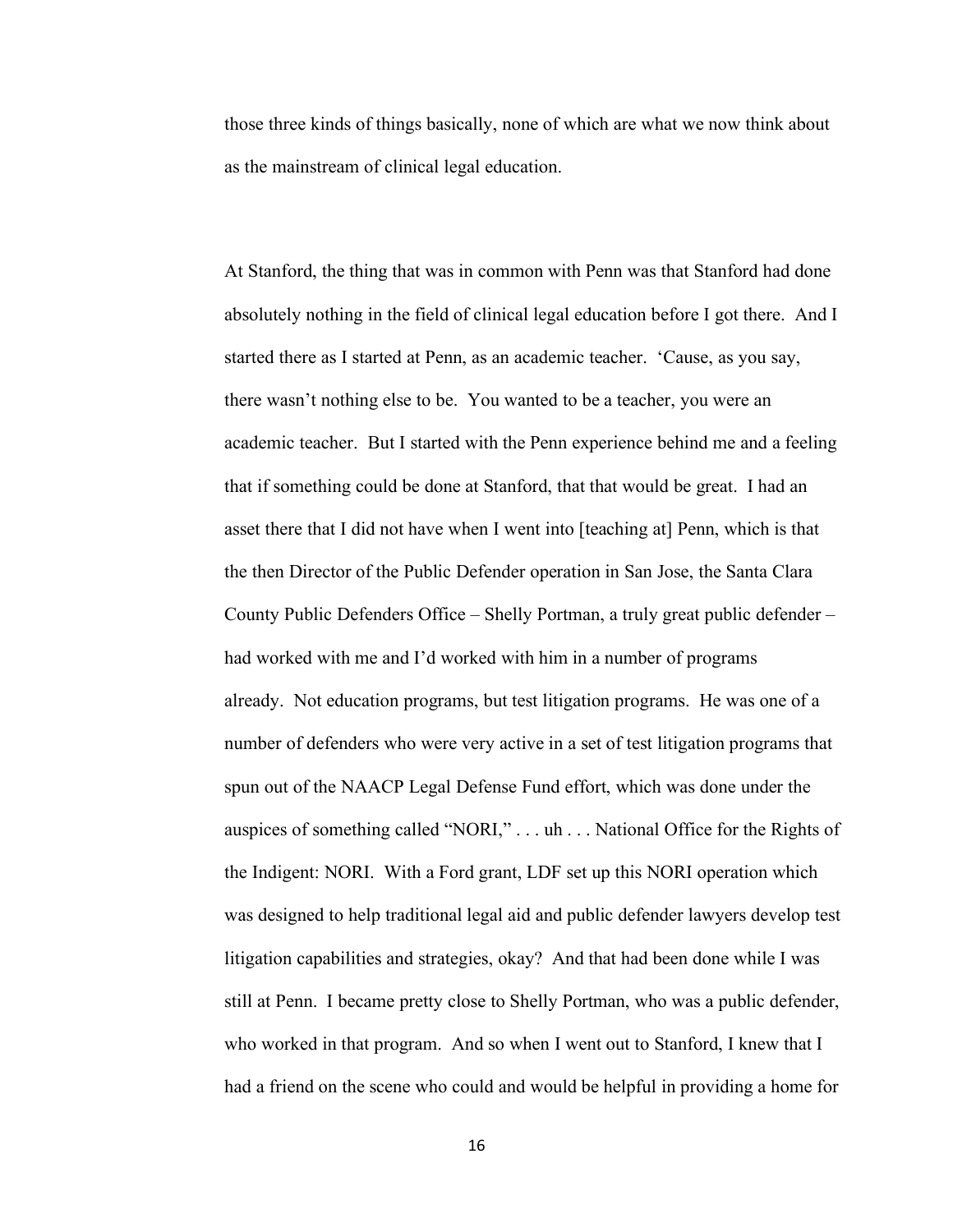any kind of clinical program that I might wanna set up. Which, unless you know the mid-peninsula in California, you do not appreciate the value of, because literally there ain't nobody to service there but cows. [There was no client pool] at Stanford [in Palo Alto], unless you had something set up, ready to go, [in a more urban location nearby]. San Jose, on the other hand, while not . . . you know, Chicago or New York or even San Francisco, had an awful, awful, awful lot of legal problems. And an awful lot of legal problems of the disadvantaged and the poor. Farm workers, people of Hispanic background, mostly Mexican ancestry, were discriminated against. And Shelly's office offered a terrific opportunity. I was also very lucky because when I started to set up a program down there, a couple of things fell into place. First of all, it turned out that Rose Bird was at that time a junior person in Shelly's office, but was very, very interested in this operation. And Rose and I got to be very close. We had a real meeting of the minds as to what was needed in legal education.

Guggenheim: Let me just interrupt for one minute and frame this. So you left Penn in what year?

Amsterdam: Marty, you gonna ask me years? My guess is it's probably around '69.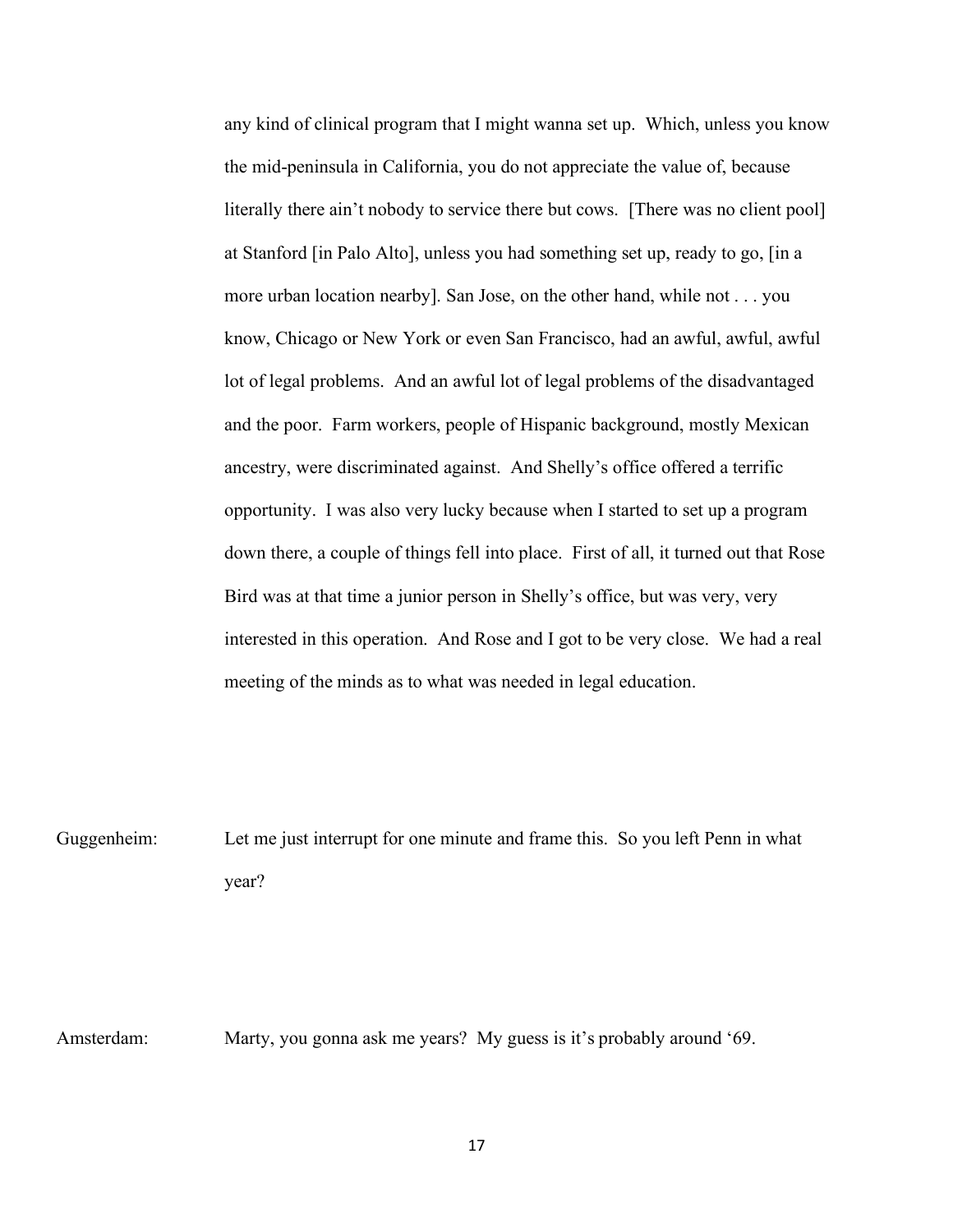Guggenheim: And through that. . . so you taught at Penn for four years or so?

Amsterdam: No, I taught at Penn for, I guess, six. [*Note:* the correct number is 8.]

Guggenheim: Six years. But never taught a course that we would today recognize as being a clinical course.

Amsterdam: Absolutely.

Guggenheim: Okay. So now you leave in '69?

Amsterdam: Yeah.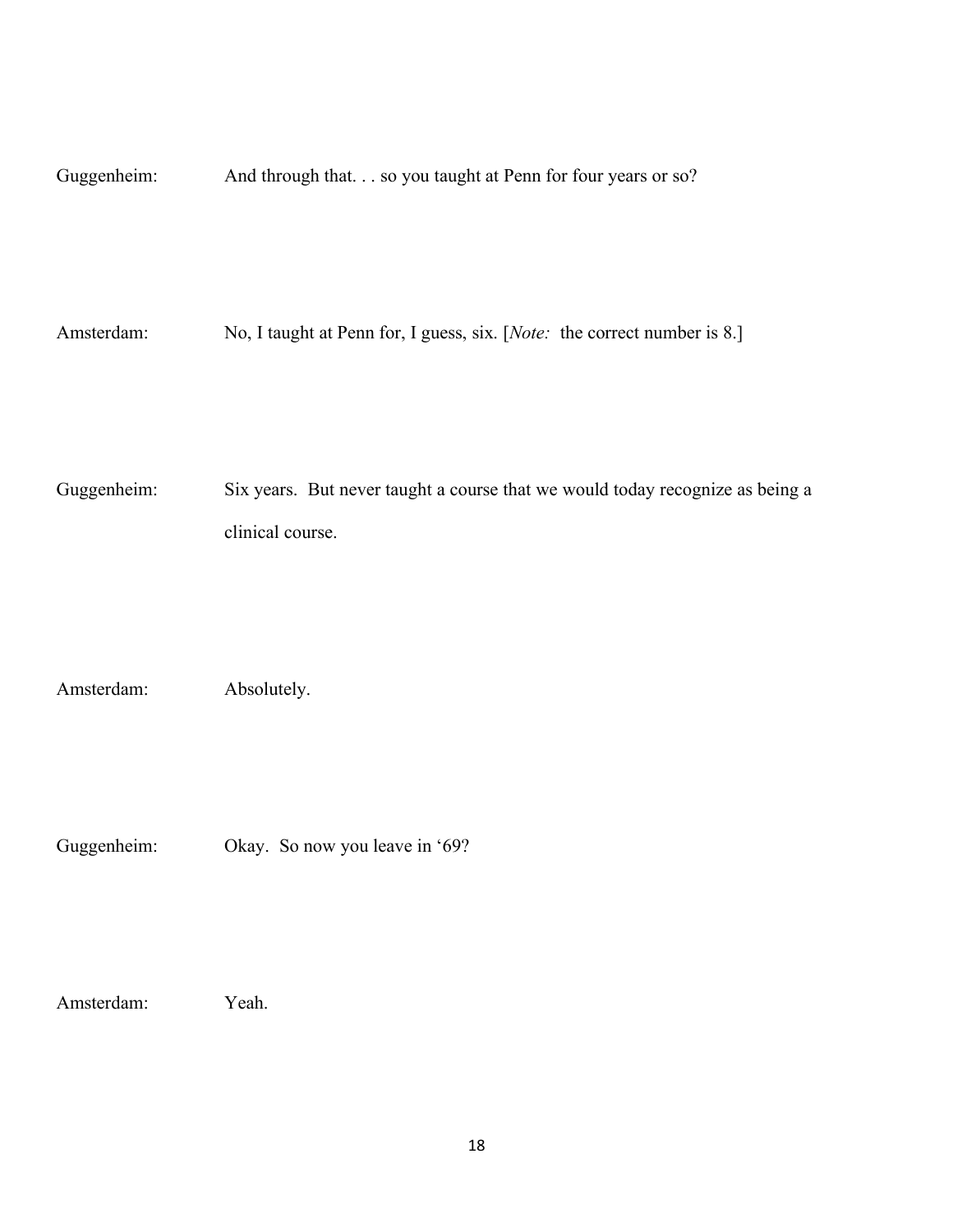Guggenheim: And go directly to Stanford?

Amsterdam: I go directly to Stanford.

Guggenheim: Okay.

Amsterdam: And Rose Bird, later Chief Justice of California, for those who will be watching this tape sometime in the future who will not know who Rose Bird is. Rose was then a deputy PD in Shelly Portman's office in San Jose. Rose and I worked out a program that placed students in the public defender office with Rose supervising their fieldwork and with Rose and me teaching a related seminar. And I kind of second-chaired in some ways some of the fieldwork, but Rose was primarily on top of their fieldwork stuff. We got a . . . I think we had a Title IX grant. Actually, it was a grant that encompassed education on both sides: prosecution and defense. But, we were able to work it out by convincing people that students from the same school should not be involved in both prosecution and defense. We worked it out so that Santa Clara [Law School] took the prosecution side, and Stanford took the defense side. So Rose and I had this. Now, this is the first thing, Marty, that does match what we would now think about as clinical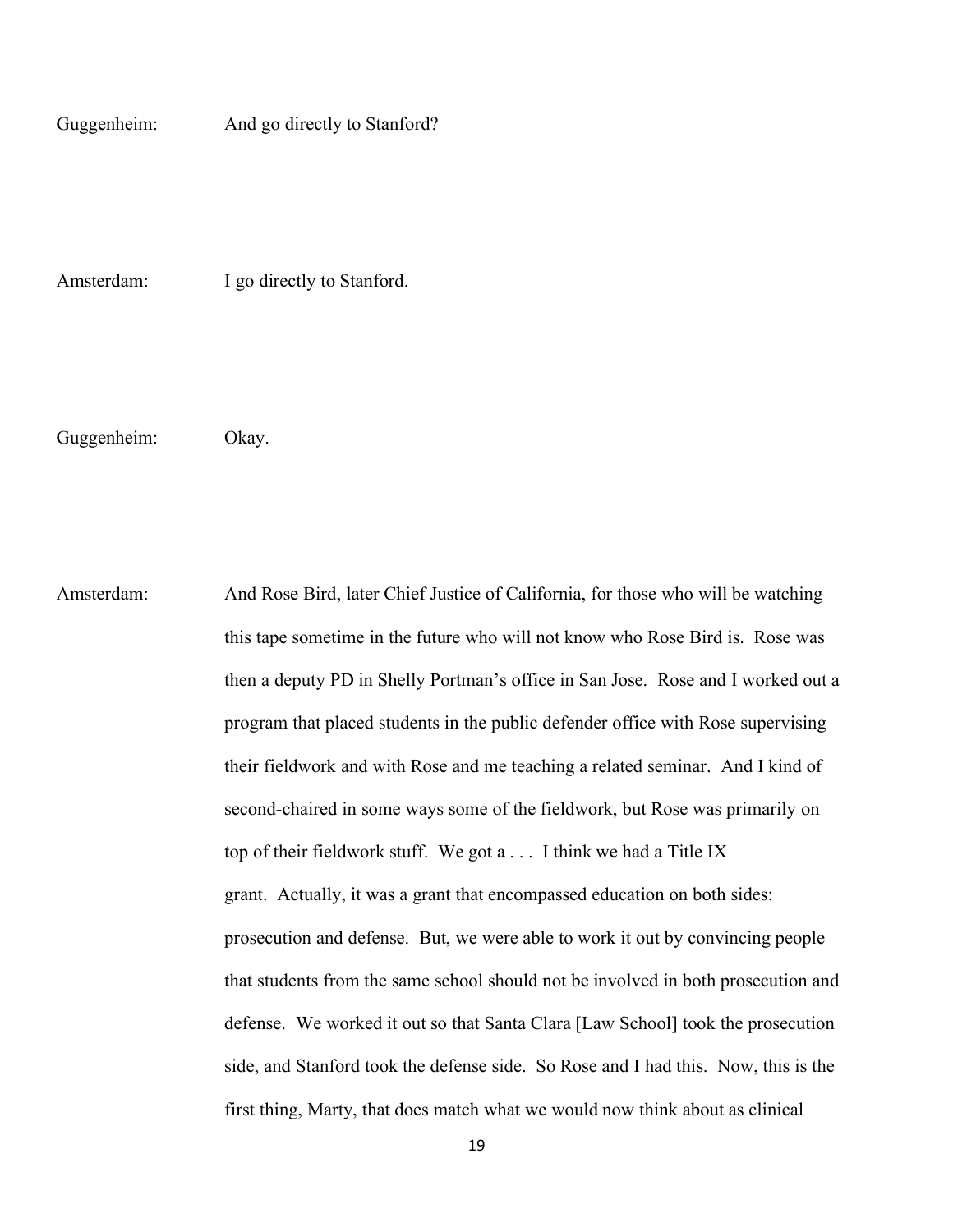legal education. It was a fieldwork clinic with a seminar component. And this is the point at which I began very, very, heavy use of videotape critiquing and much more organized protocols for [experiential] student learning of lawyering skills. Lists of questions that people ought to think about before they go do a task, whole sequences of activities for preparing to do something, doing it, a selfcriticism usually, then peer criticism, then faculty criticism on top of that. And this is the point where the old joke [begins] about how many clinical teachers does it take to change a light bulb – which ends up by being about 80 – because, you know, you have to critique the changing of the lightbulb, and then critique the critiquing of the changing of the lightbulb. This is the point at which I [really] could get into that bag and begin to multiply that kind of critiquing. So at Stanford, I guess I did two things primarily. One was to develop a fieldwork clinic of the model that we now have. And the second was to begin what has now come to be talked about under the term lawyering training, which was an effort to distill from a clinical training model something that could be given to everybody as an introduction to clinical legal education. For political and other reasons, I originally designed a course of exercises in basic lawyering skills: interviewing, counseling, negotiation, case analysis, something that you can think about as back-dooring (it's making an argument to a government bureaucrat), and trial litigation. I broke those out as skills and developed a program of simulations which were designed to serve as a basis, as a foundation, for upper-level clinical training which would involve both more advanced, reflective work with [additional] lawyering skills and fieldwork. But this was designed to be a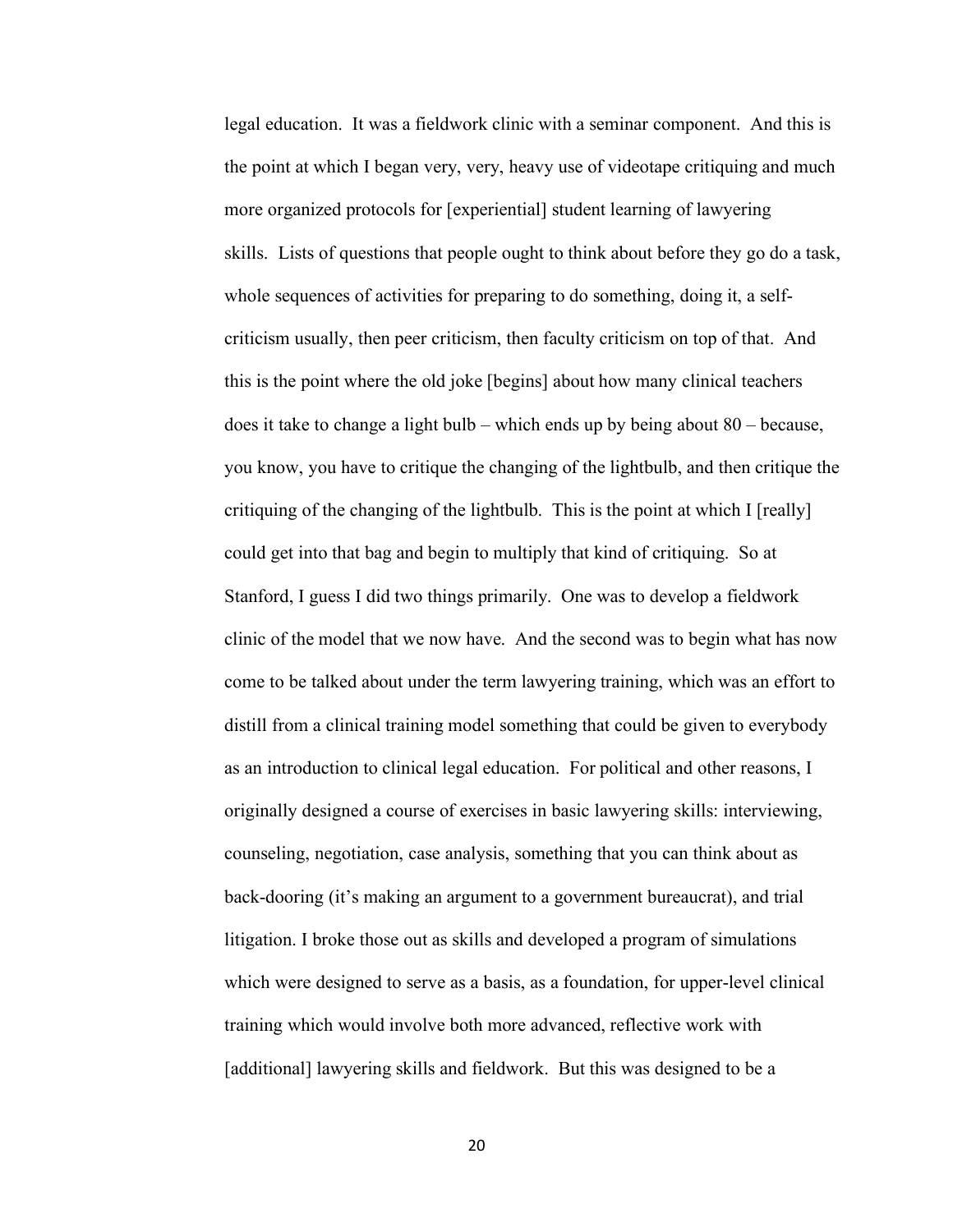fieldwork-free program that could break students in. For political reasons, it was not designated as a first-year course, although it could be that. It was a freestanding course that could be given either in the second or third year, if a law school didn't wanna have a fieldwork program (or was situated where it couldn't have one, either because of its location or because its funding for one reason or another disabled it from having one). But, in a school that could have and wanted to have an upper-level clinical program, this could serve as the foundation. And with a Rockefeller grant, I developed with a couple of colleagues, including – again, most intensively, Don Lunde, a psychiatrist – a basic model for teaching that lawyering [course]. So that is the second of the two things that I did at Stanford. Although interestingly, as I think back and remember, [once] again I realize that some of the stuff that sticks in my mind as in many ways some of the most intense aspect of clinical teaching didn't fit exactly in that mold. For example, Don Lunde and I also taught something called the SICK Seminar, which was an acronym for Seminar In Defense of The Mentally Disabled Criminal Accused (or something like that), which was largely a simulation course. It was designed to teach substantive criminal procedure and substantive law and psychiatry as much as anything else. But, we developed a pedagogical model that involved having students who had been through the program once, come back and serve as what we called "retreads" for obvious reasons, to supervise new students at the entry level coming in. So that every year, we had a crop of twelve or fourteen new students, second year students who took this course. It was a course designed to teach criminal procedure in the context of mentally disordered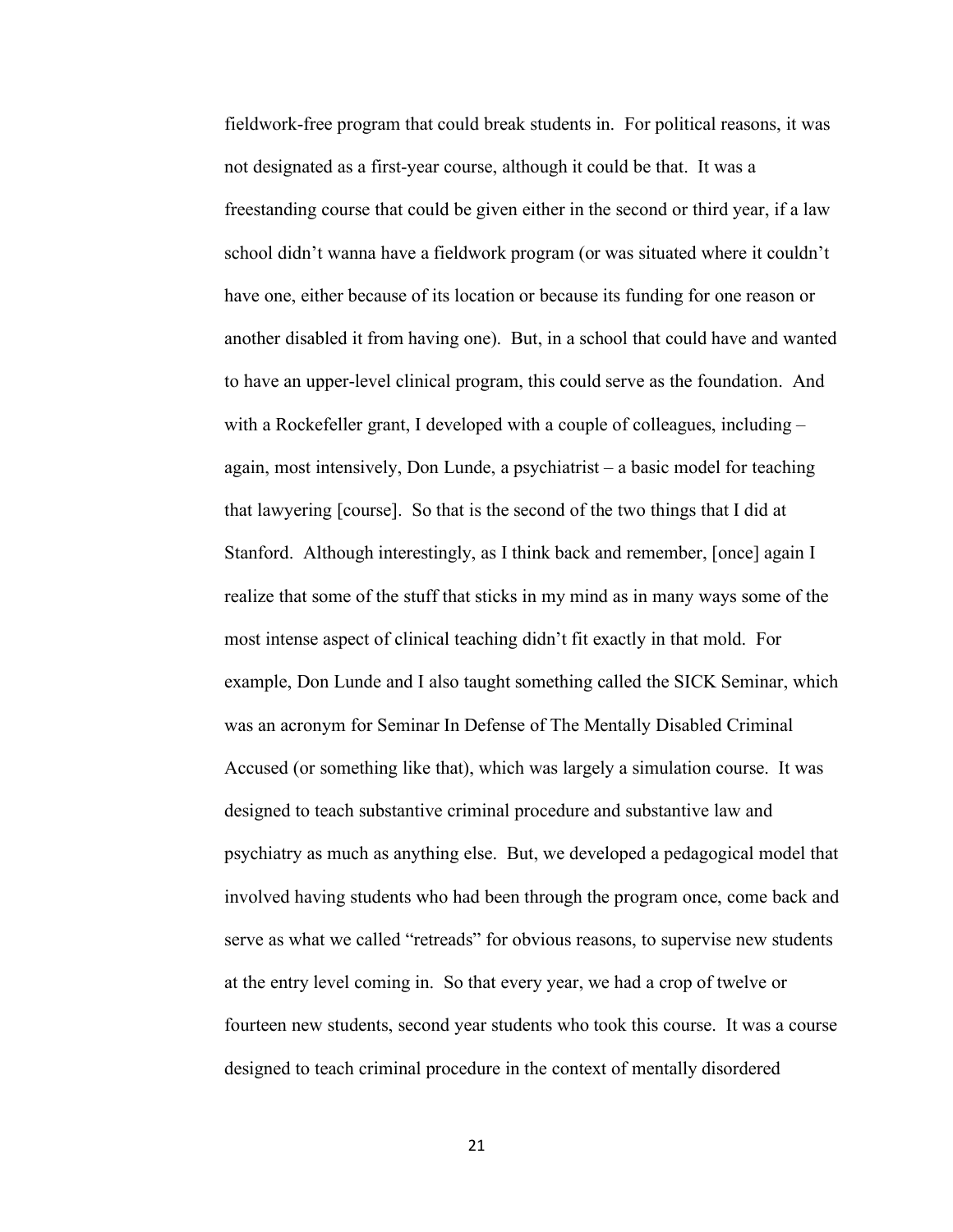defendants' [available] defenses: insanity (and, under California law, diminished capacity), incompetence to be tried, etc., etc., etc. What happened, though, was we developed projects with the retreads which enabled them to do their own kinds of clinical fieldwork. And one of the most exciting experiences I had in clinical teaching was we spent an entire year, with the retreads working as a group, working up a piece of test litigation that went to trial the following summer, challenging the process of death-qualifying juries in capital cases. The students worked up, first of all, a tremendous body of legal research and analysis. What kind of legal arguments could we make against death-qualification? Then they began to work with expert witnesses. And we flew Phoebe Ellsworth in. We flew Hans Zeisel in. And we prepared over the course of an entire year a presentation which, as it turned out, the only time we could get on the calendar ended up by being tried in the summer after most of the students had left. But two of them stayed on and second-chaired that entire trial, which went on for 19 or 20 trial days with, then, a recess, and we picked up again [with post-trial matters] for most of the summer. So that didn't fit any of the models; but again, I think if you talk to any of the students who went through that, including our colleague Randy Hertz, who was a retread at that time and a participant in that, they will vouch for the fact that in their world, that was clinical legal training as well. Although again, it doesn't fit the model of what we now think about as clinical teaching. So that was pretty much it for Stanford.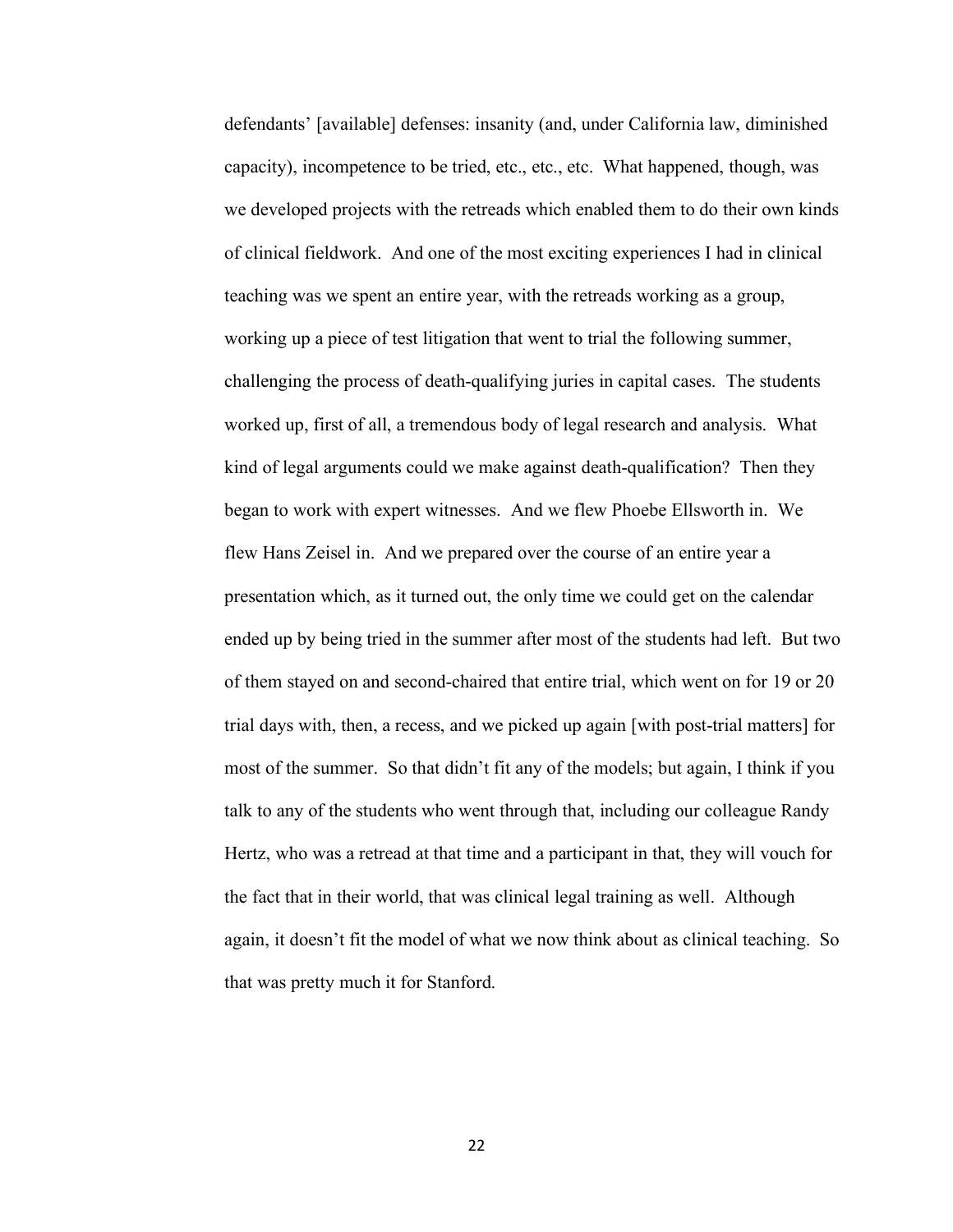Guggenheim: Let me slow you down and stay with Stanford, because at Penn, you're only a member of the academic faculty because there's no other faculty in existence. By the time you're at Stanford. . . that's from 1969 to 1981?

Amsterdam: '81.

Guggenheim: There are clinicians around the country, but you're still on the academic track and you're the . . . there are no clinicians at Stanford?

Amsterdam: So far as I know, the first persons to be . . . the first two people that I know about who were brought to Stanford with the express notion that they would do clinical teaching – Miguel Mendez and Chuck Marson – were brought in close to the time I left. And they were brought in as members – not yet tenured members – of a tenured academic track. Stanford did not have at that time a separate clinical track, no.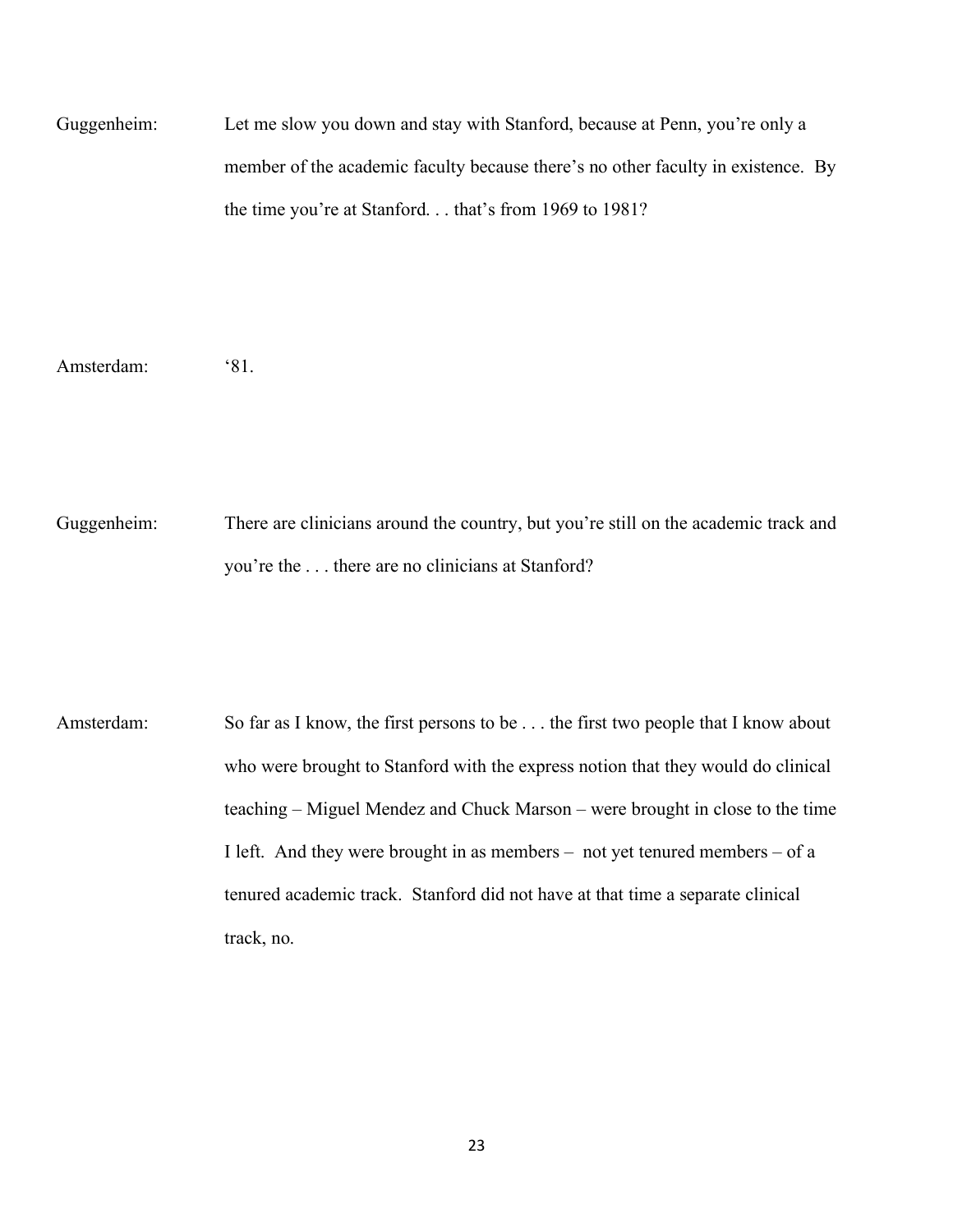Guggenheim: But, you went to Stanford, in part, to continue developing this new pedagogy and advancing your own ideas of what students oughta learn and think about in law school.

Amsterdam: Correct.

Guggenheim: Was that easy for you to create courses in that environment where people say you're not doing enough of what we regard as traditional teaching, or did you have to fight for that role, or did they cede it to you?

Amsterdam: They ceded it. I would say that you've got your finger on an interesting phenomenon at this point in the history of clinical legal education. It is that the people in my generation . . . people who [thought they] were the first generation, for the most part, of clinical legal teaching . . . I didn't find out, Marty, until twenty years later that there had been clinicians two generation before I came onto the scene. All of us who started in my generation thought we were doing something new. We learned later that we were reinventing the wheel. But, there hadn't been any models in our background. And when I went to law school as a student, when I began teaching, I had no exposure to any of this stuff.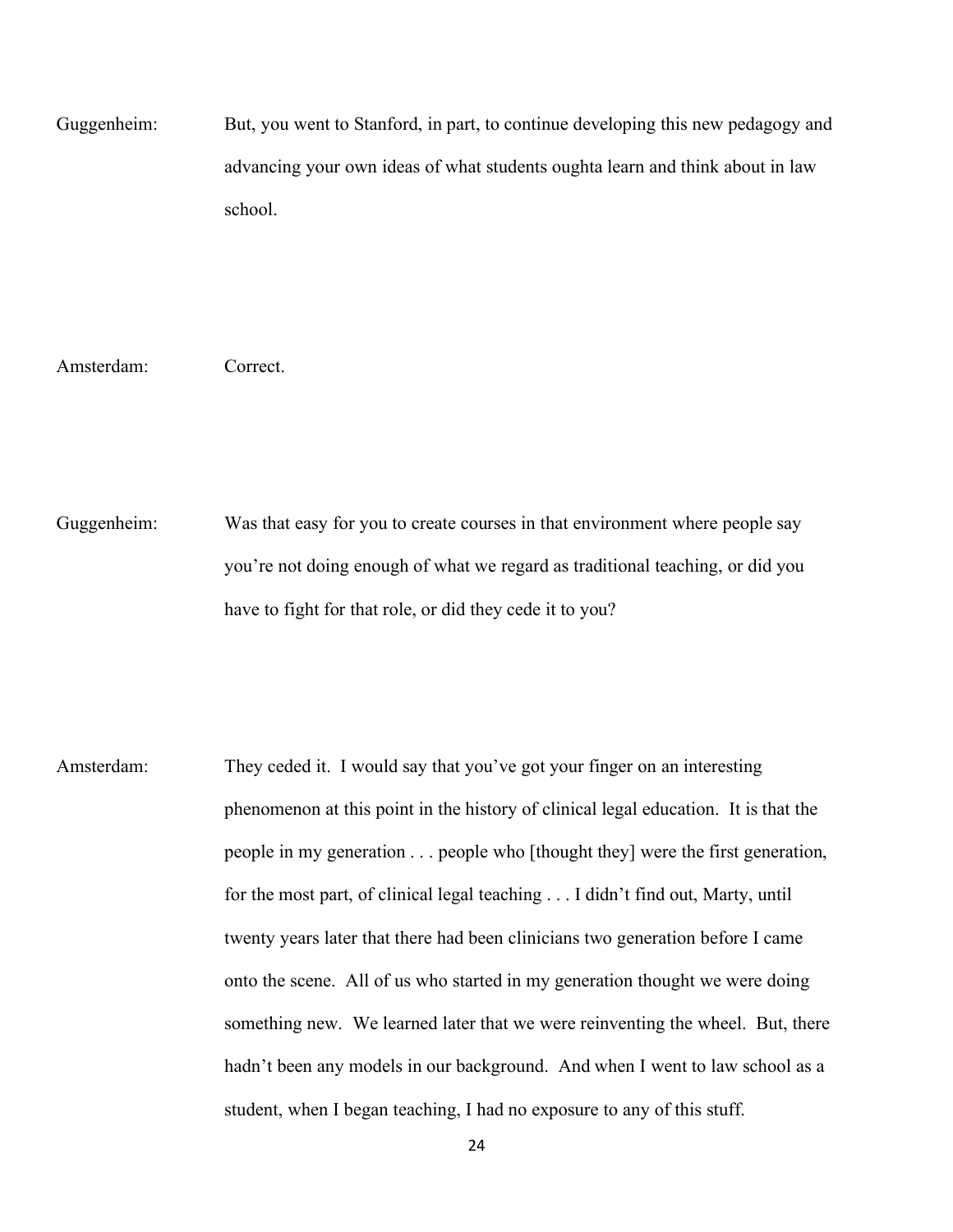## Guggenheim: And that's the 1950's?

Amsterdam: Yeah, that's right. And, you know, later I found out Denver had a clinic in, you know, 1905 or something like that; but, I wouldn't have known about it. Folks in our generation, for the most part . . . Now, it's a little different here at NYU, where you know the history better than I do. But, in most places, the people who started my wave of clinical legal education took advantage of the anarchy of law school to do their thing. I see that there's a contradiction there in this sense. It was kind of a glass ceiling. Anything that anybody who came in with the right credentials wanted to do, they were permitted to do. As long as you continued to play the game according to the way that they expected it to be played . . . that is, you looked like an academic, you wrote like an academic, you talked like an academic, you fit all the standard academic concepts, you could do, in fact, whatever you wanted to do if it didn't cost money beyond what regular academic teaching costs (or if you were willing to raise – go to the trouble to raise – your own money), and if it did not involve faculty additions. [As soon as the question came up, though, of building a clinical program through] faculty additions, then either the other person [proposed for a faculty appointment] had to play the same game, or you had to face the question, "Are we really bringing somebody in to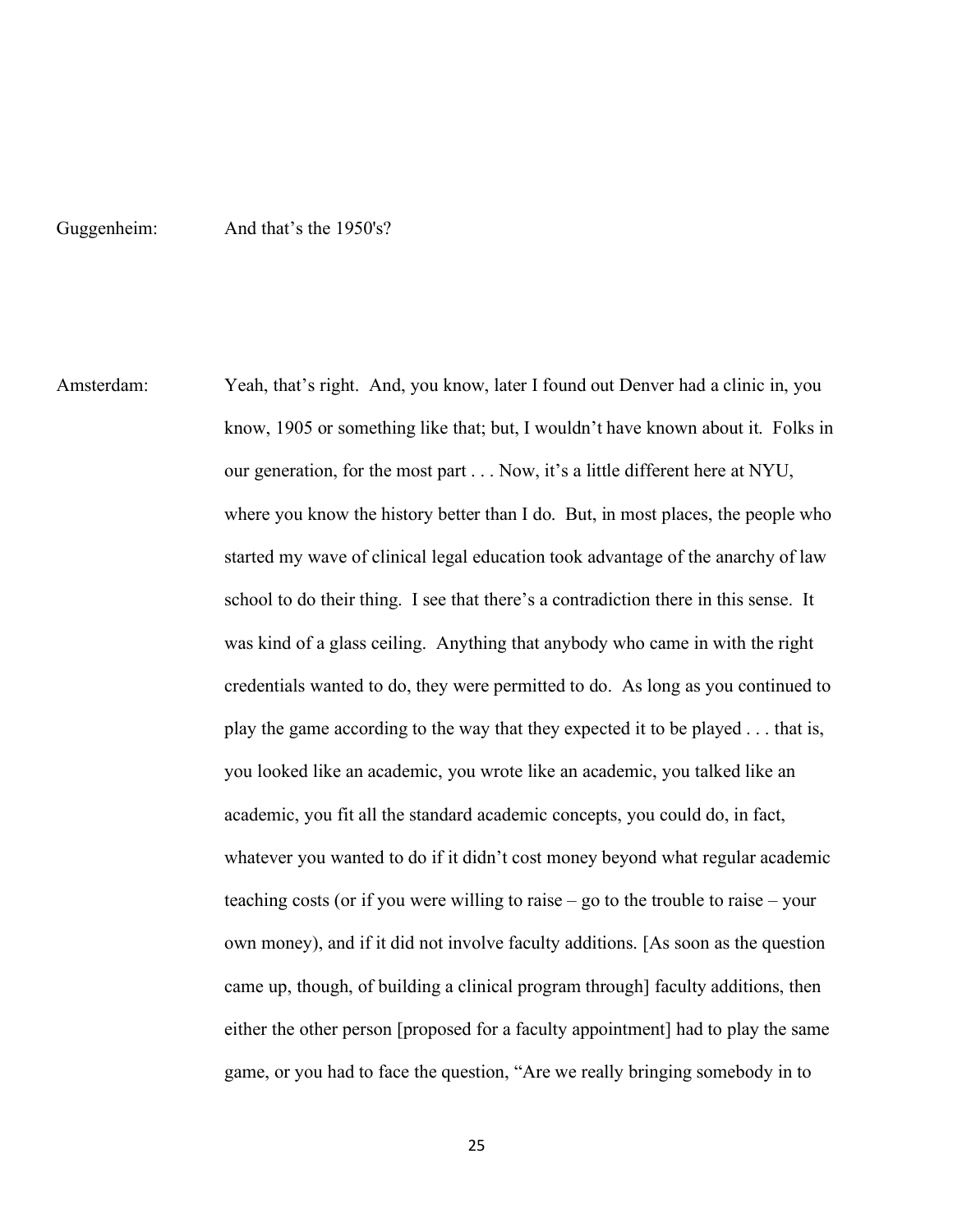teach clinically?", okay? So as long as you were working within a system where you were taking advantage of anarchy, [an established "academic" faculty member could teach clinically.] By anarchy, I mean literally, that. When I began teaching – and I believe this is still very largely the case in most law schools in the country – nobody knows what's being taught in the classroom next door. You go into [Room] 101 and somebody else is teaching a class in 102; you neither know nor care what. There is no central administrative clearance or academic conceptualization of the curriculum.

Guggenheim: You'll know the name of the course, but not...

Amsterdam: That's exactly it. You'll know the name of the course. So, for example, I taught Criminal Procedure for a number of years at Stanford. Nobody knew that I had turned the course in criminal procedure away from the Paulsen & Kadish casebook [model and made it], you know, start with arrest and work your way through sentencing – [made it] into something in which it was all problemoriented. It was a class of 100 students, but it was, you know, my first [day's] class was: "You get a telephone call at night. And on the telephone, the caller says, 'Help! My husband's just been brought down to the police station.' What do you do?" And we spent the first two weeks on what do you do, and what kinds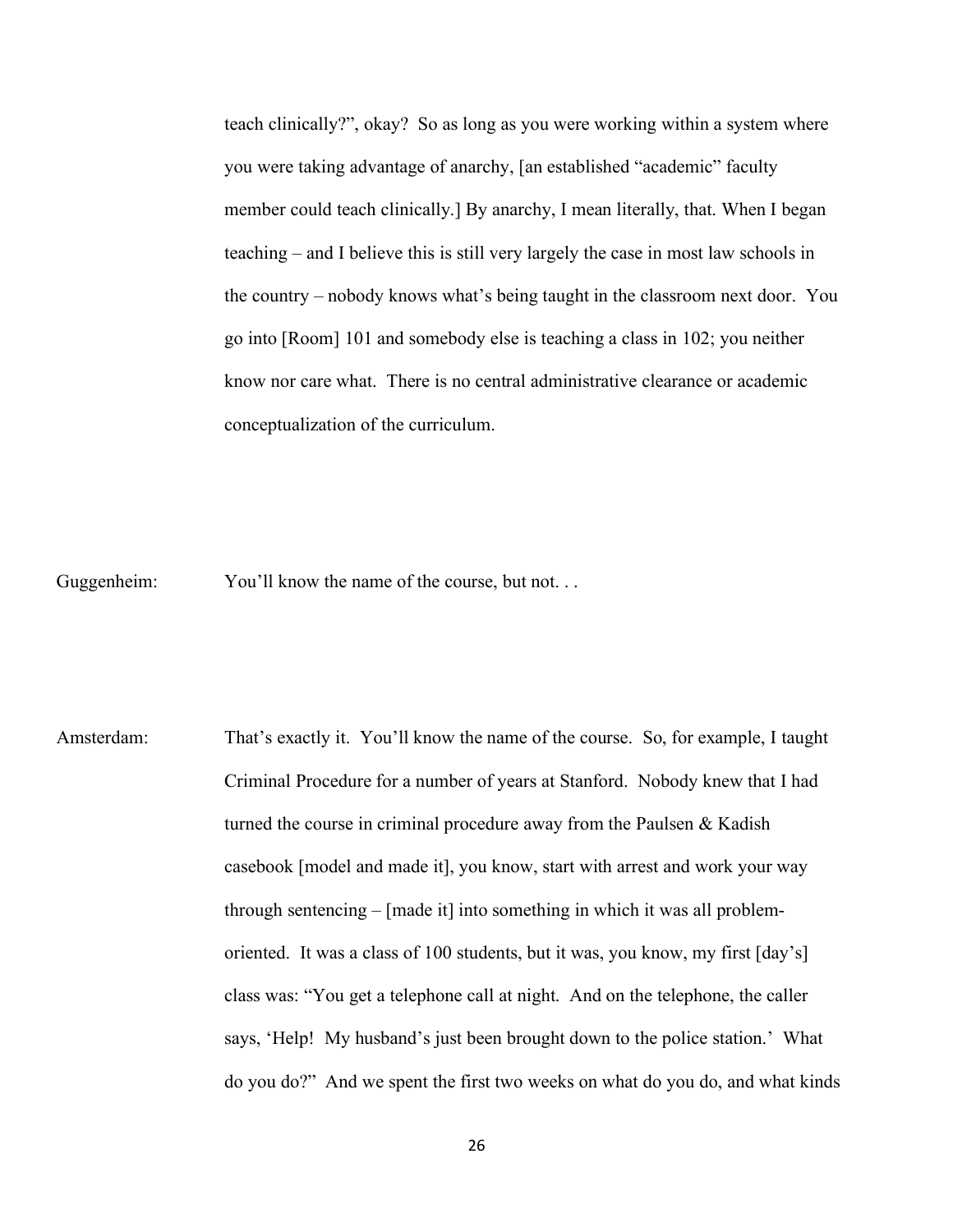of considerations . . . I mean, that was criminal procedure by me. Nobody would have ever known that I was teaching that rather than something else. John Kaplan was teaching another course in criminal procedure, which believe me, didn't look anything like this one. Although John was a litigator, and a, you know, hardnosed, practical guy himself, his conception of law and criminal procedure were very, very different. So, what I'm talking about is that people, just within their own turf, took advantage of the fact that nobody was looking over their shoulder – that as long as you had the right label on the bottle, nobody cared what the wine was like, or whether you, you know, put soda pop in it or gin. And so we did our thing. So, no, there was no resistance. There was no . . . nobody was giving me any grief. But I was paying the cost for it. The cost I was paying was I had to do all the traditional academic things, and look very much like a traditional academic, but at the same time I was doing most of this other stuff.

Guggenheim: By that you mean producing scholarship?

Amsterdam: Yeah.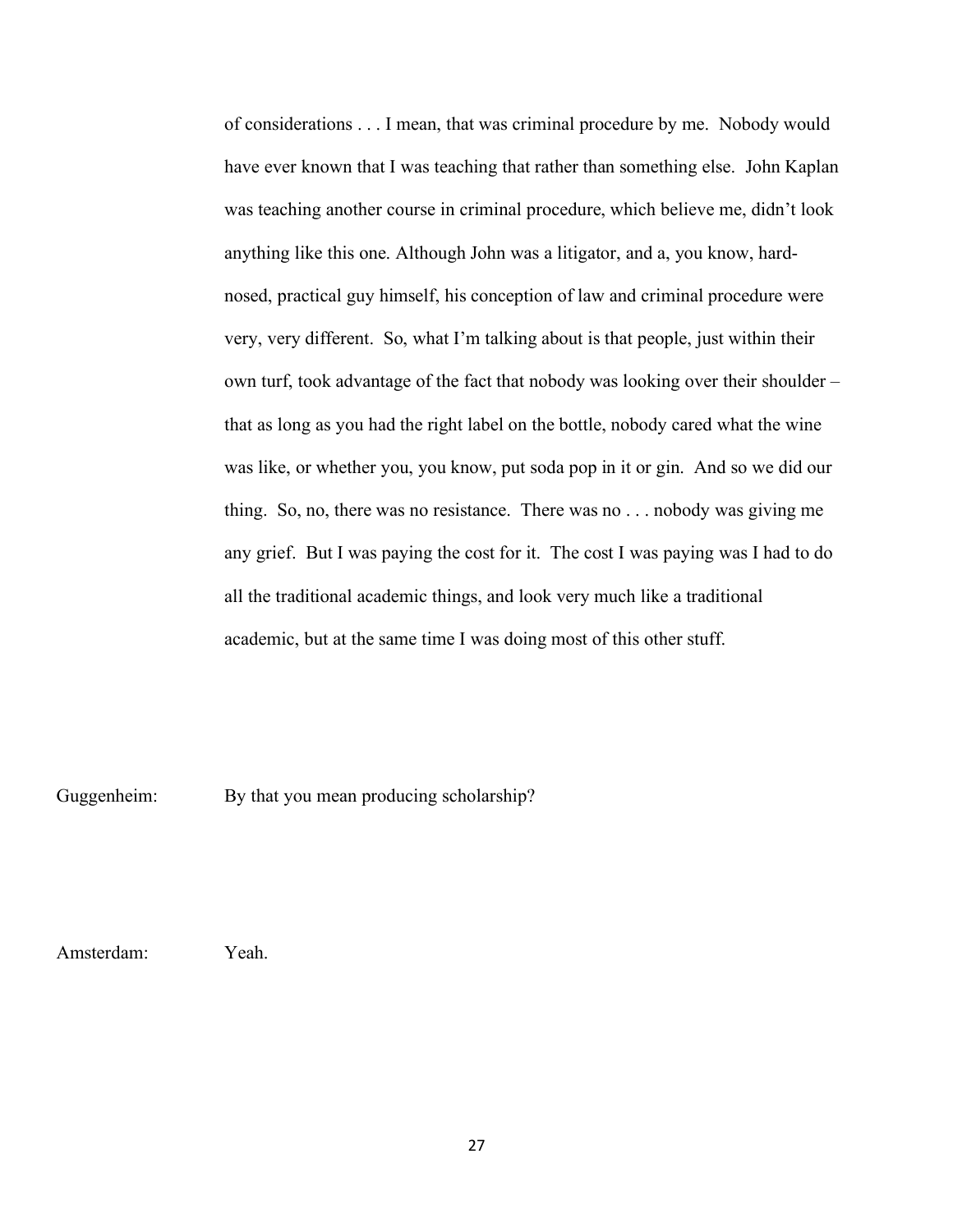Guggenheim: And what you say is you produced it to retain the freedom to do what you were doing? Is that part of what you're saying now?

Amsterdam: Part of the cost of doing what I was doing was having to lead two lives. And part of the second life was turning out scholarly articles, yeah.

Guggenheim: Because if you led a distinctly different life, you assu . . . you, you believed that more heat would come . . .

Amsterdam: Absolutely. It wasn't a matter of tenure, 'cause I went to Stanford with tenure.

Guggenheim: Right.

Amsterdam: I had gotten tenure at Penn and I went to Stanford with tenure. For people who entered after I did, and who wanted to do clinical work at a time when they were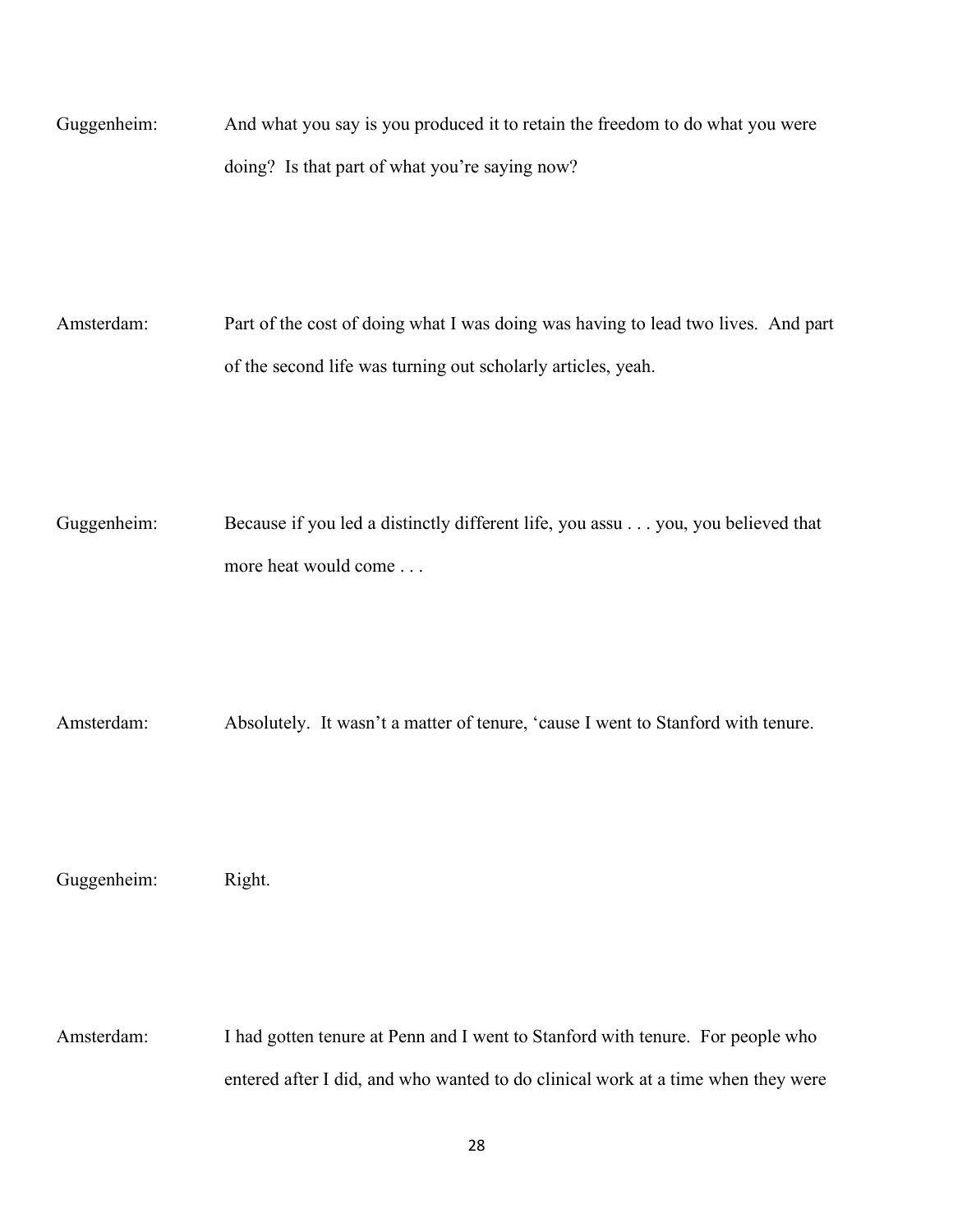not yet tenured, they had a terrible problem, because they had to meet the tenure requirements, which usually were publish-or-perish. I did some traditional academic writing, although some of the book stuff I did was a practitioner's book – a trial manual, a [criminal] defense trial manual, for example. While it qualified in some sense as scholarship, it was not a legal article . . . law-review-article type of scholarship. But, the law review stuff and the other things I did do, I did because, yes, I believed that that was paying union dues in order to keep people from examining too closely, I think, the question of whether the clinical teaching that I was doing had a legitimate place in the law school. People were willing to let you do your thing, but only because they didn't inspect it terribly closely.

Guggenheim: So along with the work that you're talking about now is your 1974 4<sup>th</sup> Amendment article?

Amsterdam: Yes.

Guggenheim: Well I have to say, I'm real glad that something made you feel that it was right to write that, even if it . . . even if it wasn't . . . um . . . because that's such a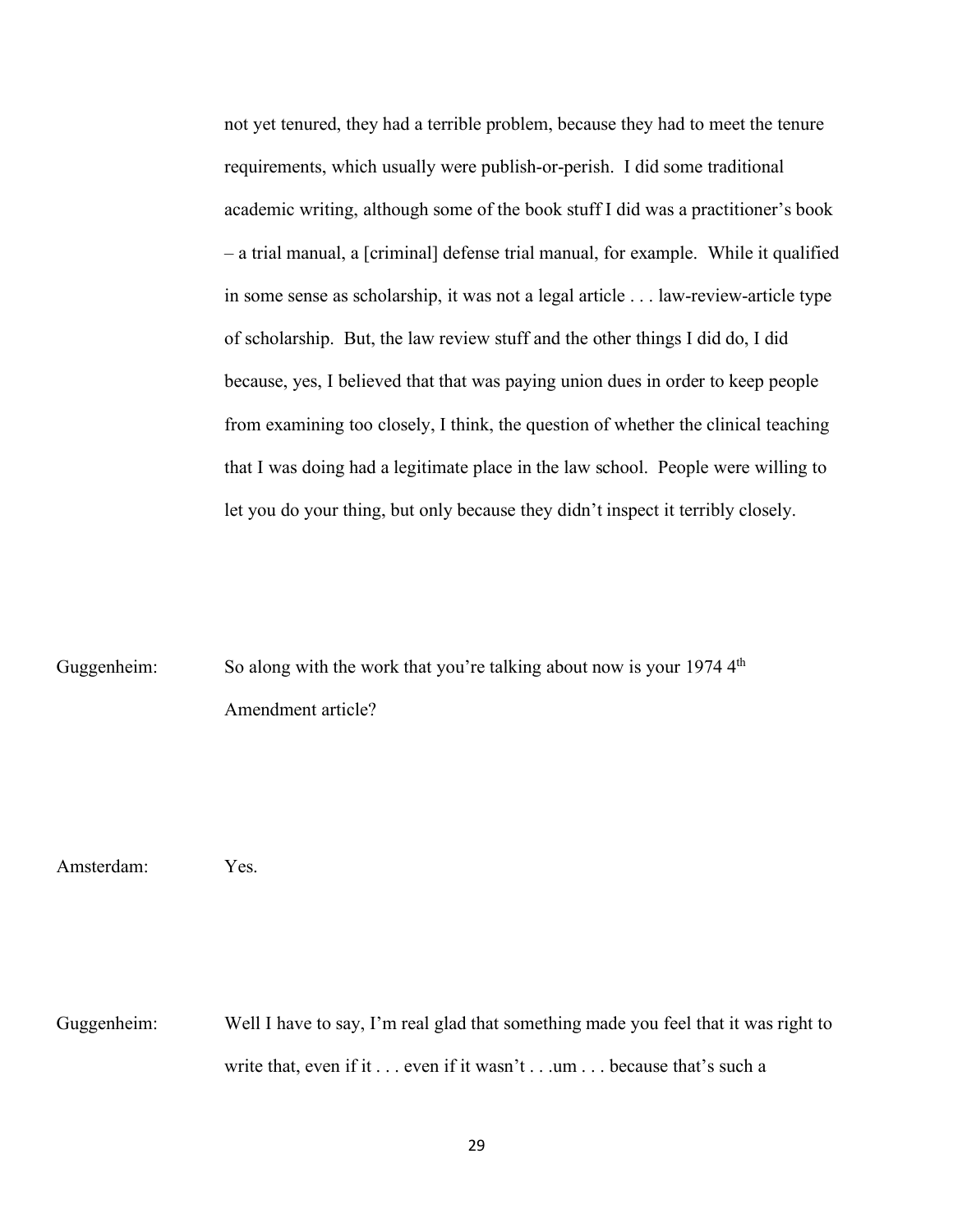remarkable piece that we all are grateful to have. You've left something out in talking about the Stanford story . . .

Amsterdam: Right.

Guggenheim: . . . . that I think is important to add. Because you haven't said yet what many who might see this will know, but some won't. . . and that is that you maintained throughout your law teaching at Stanford, if not and at Penn – and when we get to NYU, at NYU – an extraordinarily large, complex litigation docket. That is, you have been throughout your law teaching career a significant, consistent litigator. Would you. . . was one of the reasons that you liked clinical education . . . that it would help find a more compatible opportunity for you to litigate?

Amsterdam: I don't think so Marty. That's something I'm beginning to explore now. And in the last couple of years that I've taught at NYU, with the capital defense clinic here, that idea has begun to be very important to me. And what I'm planning to be doing in the near future involves that. But no, not originally. In a sense, again, Marty, the answer to why, has to do a great deal with the struggle that I tried to describe to you earlier. My vision of clinical legal education has always involved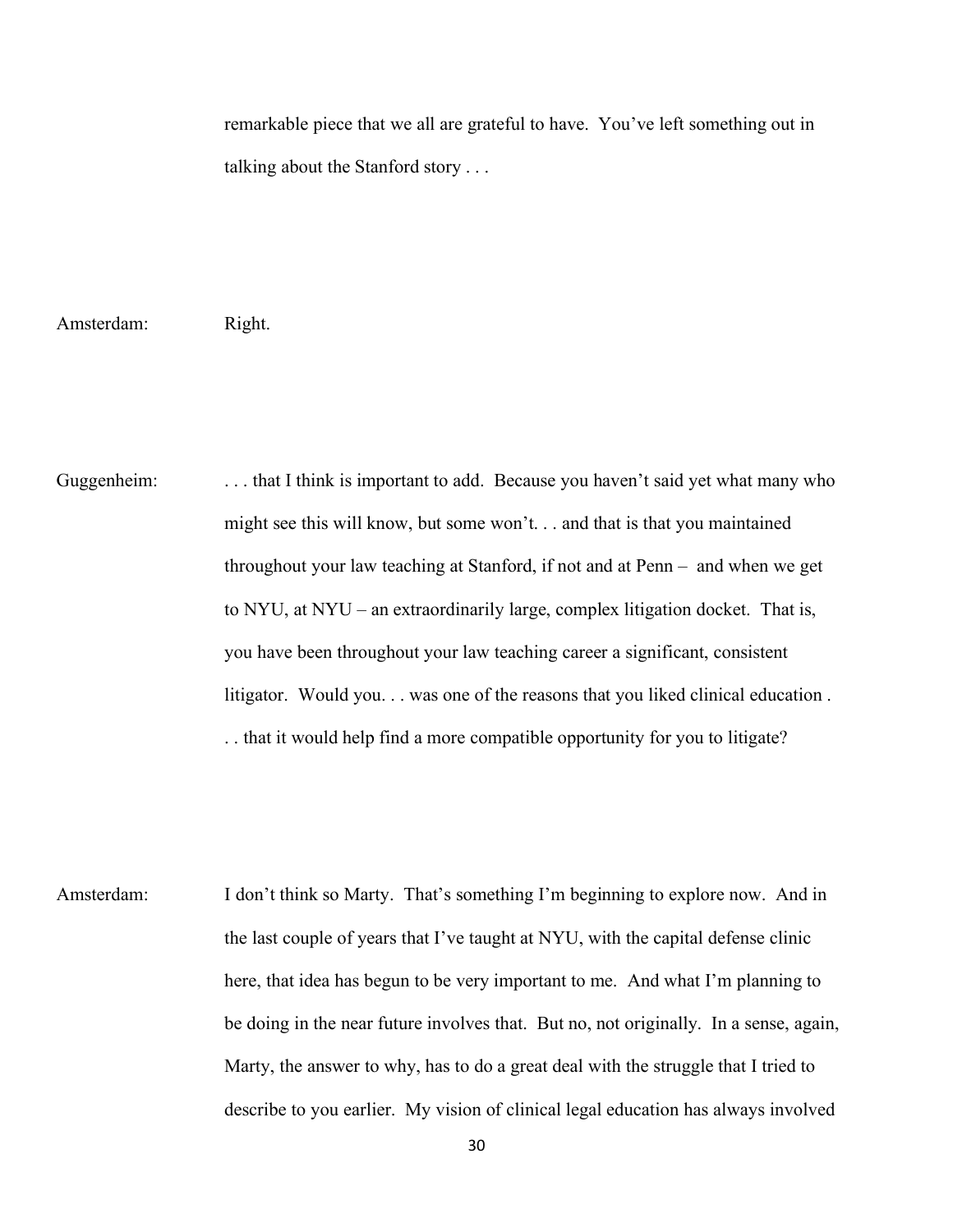a very systematic regimen of learning. And therefore, whether I was doing fieldwork, or whether I was doing simulations, I have always tried to select cases for students to work on, and to select simulation problems, that maximize the opportunity for student self-reflection and for learning to be reflective. Much of my litigation docket just doesn't lend itself to that. I have been in the fire-puttingout business for most of my life, although you rightly described the fact that I've litigated all my life. And although some of that litigation – including campaigns to end [the] money bail [system], campaigns against vagrancy and discon [disorderly conduct] laws and that kind of stuff, capital punishment litigation, campaigns for school desegregation – although many of those kinds of things have involved considerable advanced planning and long-scale carry-through, almost none of it, in terms of actual casework, has fit within an academic calendar or been the kind of thing that I could bring a student in on from beginning to end, and have the student really work through fully on the academic calendar. So, the problem with getting my litigation together with my clinical teaching has always been that I simply never worked hard enough to find an interface which enables me to make the cases fit the teaching model. If I were less systematic – less rigorous, if you will – about the way in which I wanted students to do clinical training, and to be reflective, if I was, you know, just willing to have a student kind of fill in and tag along and do everything that needed to be done, I'd have much more of a marriage going. But since I've not been . . . It's interesting Marty, and I never thought about this until you asked the question, when I realized it. So, one of the reasons why I've kept referring to the fact that I always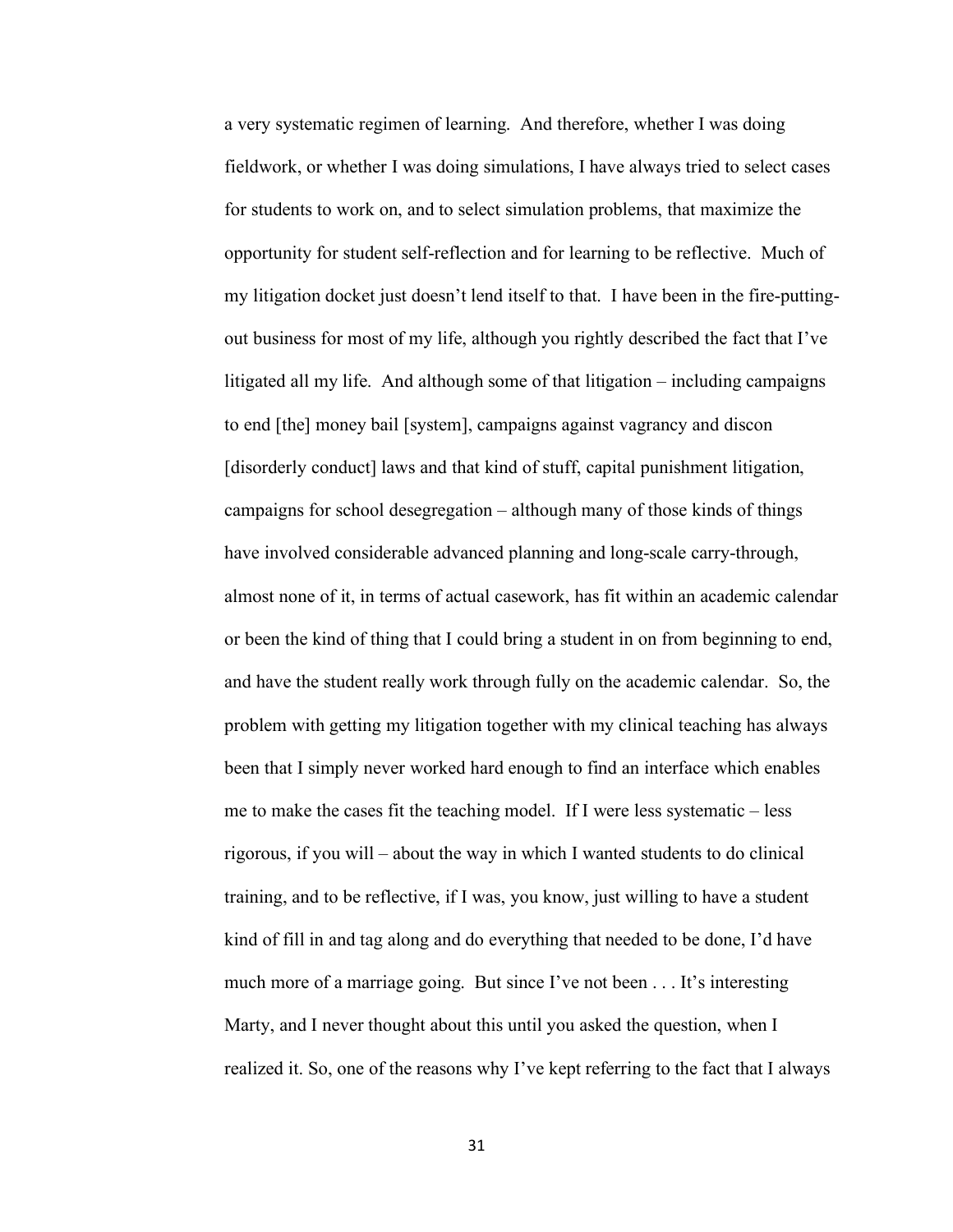have a number of other students – volunteers, Law Students Civil Rights Research Council, a pickup team of law students against the death penalty – that aspect of it works fine. Those students, for some reason, I don't feel that I have to put through the same kind of very systematic process that I do with clinical courses. It's not that they don't learn a great deal, and it's not that – once they're in – I don't try to work with them to maximize the learning experience. But I don't feel a responsibility with students who volunteered –because they're primarily interested in the case – to take them through it in a kind of very systematic way. But I've never thought that having a course or a clinic in which I had students would help me to do the litigation, or that the cases I litigated for the most part, in terms of numbers, would be the bulk of what I would teach. Usually, the teaching cases that I do, when I do fieldwork teaching, have been selected for their teaching aspect. It . . . while some of them have also developed into something significant beyond the particular client, for the most part, they don't. Most of the stuff that I do elsewise [as a litigator] comes up in a rush. It can come up at a time when, if I am teaching students who are in fieldwork, all my students are occupied on something else, and I've gotta get somebody outta jail. I gotta get a stay. I gotta, you know, the new school term is starting and, you know, they still haven't desegregated. I mean, that's all my life has been – hurry up – so that there was just no time for the most part. And what I'm trying to do now is find ways to beat that, and to get a greater integration of, you know, litigation that I do for its own sake and teaching. But historically it has not been a marriage.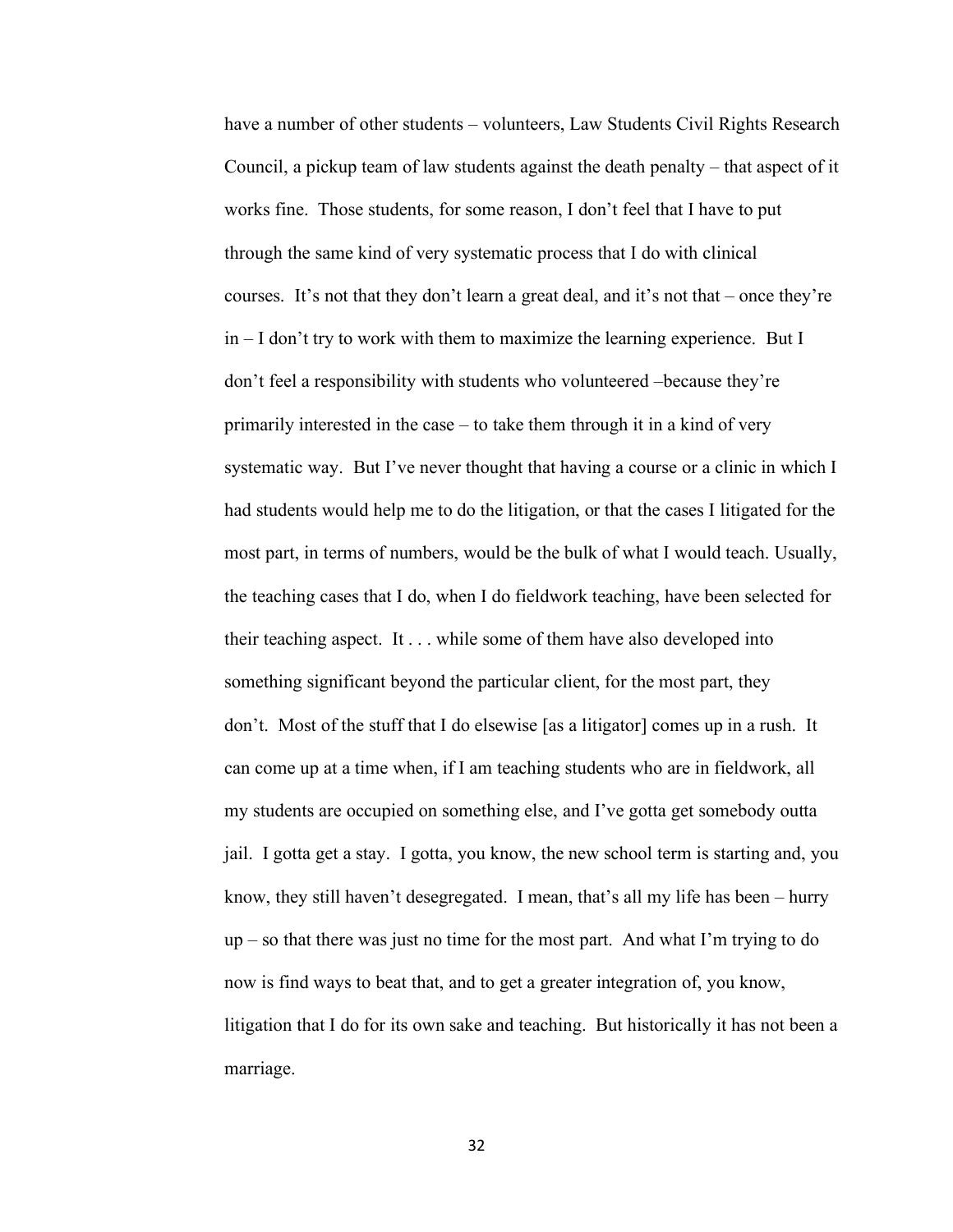Guggenheim: But there's been some overlap. I mean the example of the jury [death]qualification work wasn't accidentally selected. It was to advance a deeper litigation interest of . . .

Amsterdam: Absolutely. And going back to Penn, the *habeas corpus* [project] to get the bail system knocked out was a part of the same thing. Yes. It's just that it hasn't been a mainstream part of . . . if I had to talk percentages, I would say that 80, 85% of the clinical teaching I've done has no connection whatever – the field work – with the, my regular litigation docket.

Guggenheim: So, it's 1981, and you move from Sanford to NYU. I mean, now for the first time, join a law school faculty that has a pre-existing and somewhat robust clinical program. Let me hear a little bit about those years.

Amsterdam: Whole new ball game. That is, I said that what Penn and Stanford had in common was that nobody was there who was doing this before I went. NYU was totally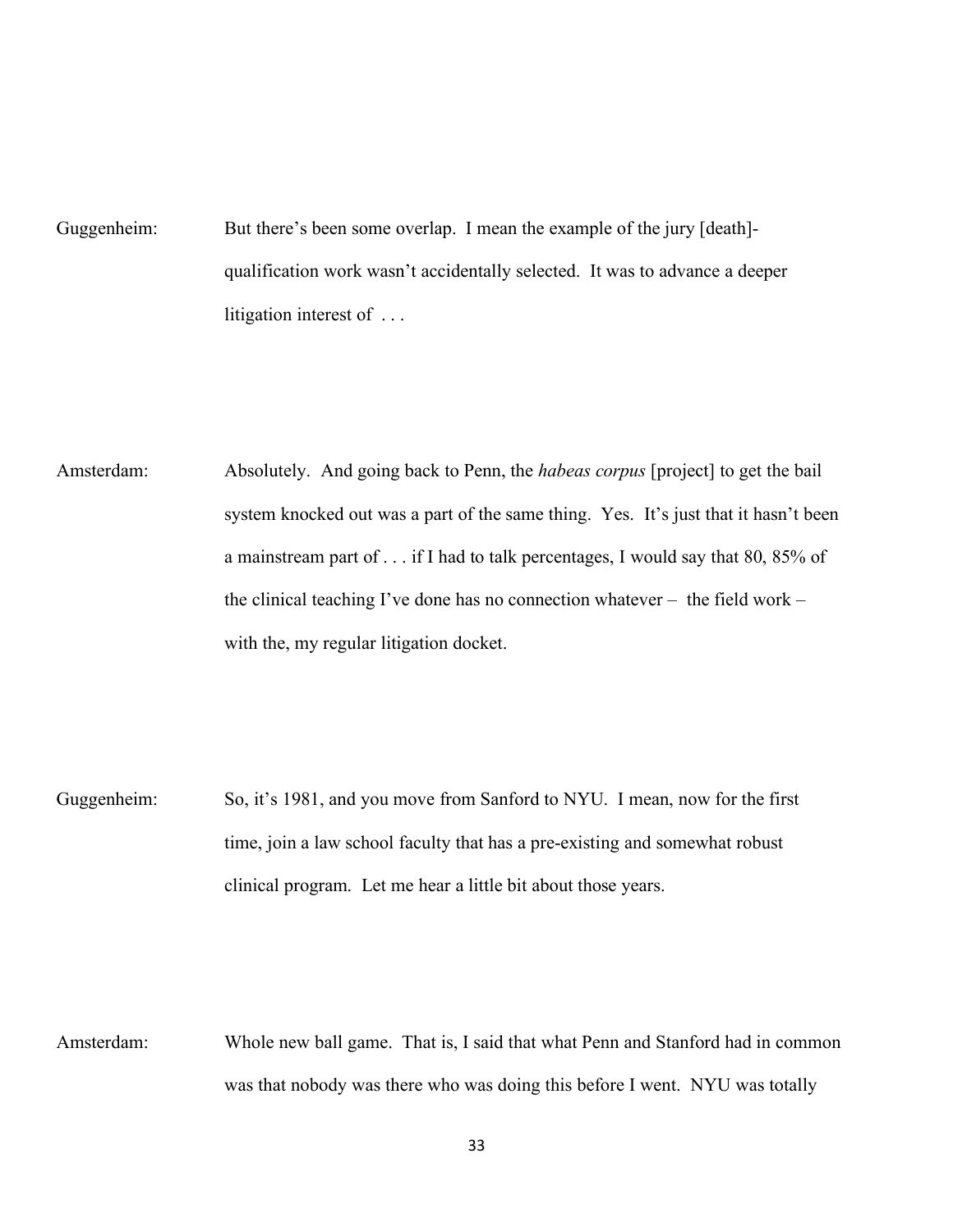different. I went to NYU precisely because it had one of the very best clinical programs in the country. It was robust, as you said. There were a substantial number of clinicians that were doing excellent work. It was work that was – your work, for example was . . . my [Stanford] colleague Mike Wald introduced me to your work, Marty, while I was still on the West Coast – very highly regarded nationwide. And I wanted to try out what, in an environment like that, I could find for myself that would help me to help the institution and advance what I thought of as the general goals of clinical legal education. What struck me at NYU when I came here was that, despite the extensiveness of the clinical program – the numbers of students who were involved, the numbers of clinics and the number of areas that they were in, and the extraordinarily good litigation work that was going on – there wasn't any kind of coherent picture of what clinical legal education was about. That the clinics were largely freestanding and, while the clinicians talked with one another and certainly shared experiences in clinical teaching, there wasn't an effort to talk through as a collectivity what a clinical program might look like, what the goals and objectives of clinical legal education were, and that sort of thing. I think to some extent, and again you . . . I should be interviewing you. But my sense was that some of the clinicians had begun to talk with each other about that. And some of them had begun to talk with some other folks on the academic faculty about that before I came here, when people were considering whether I should come here, in other words. And Norman Redlich, then the dean, broached the idea of having a director – an academic director of the clinical program, as distinguished from the director of the office, Washington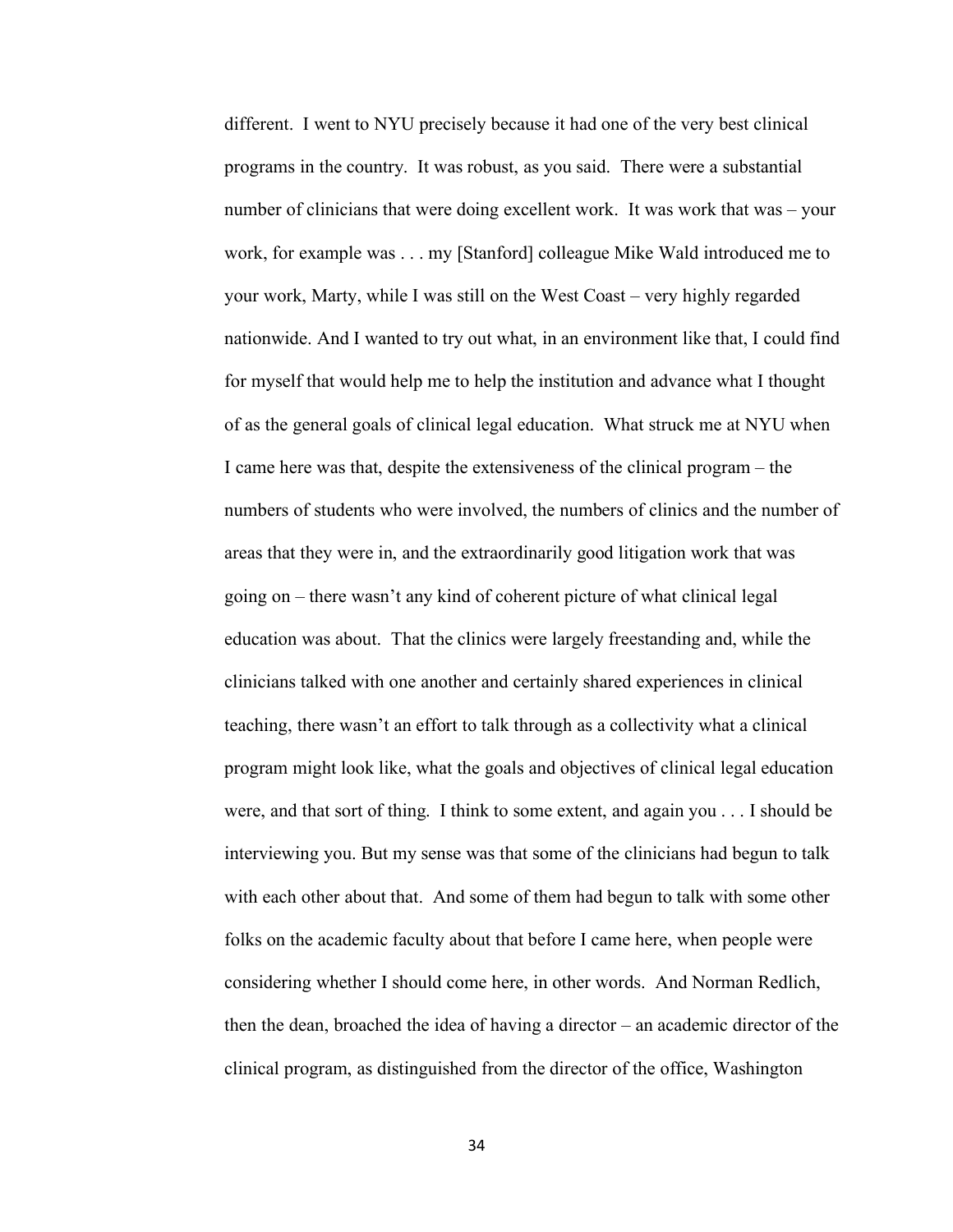Square Legal Services, which was the umbrella company out of which the fieldwork clinics all operated, which had the student practice order and that sort of thing. Having an academic director as distinguished from the director of Washington Square Legal Services was Norman's idea. I had the sense when I came here to visit, as I thought about coming here [to teach], that people were beginning to talk about what a program oughta look like – [this was just] before I came – in connection with the question, 'Should we hire a beast like this?' But when I got here, although those conversations had begun, there was clear evidence from talking to folks that they had been talking with each other over a long period of time about the specific experiences and techniques and methods they had had. There didn't seem to have been a lot of talk about what a program as a whole oughta look like, what the objectives of a program might be, how it fit into the law school experience generally. So what I tried to do at NYU, and I tried to address, was the question of how a clinical program might fit within an overall educational curriculum. The metaphor that I was then using and other people then used was that clinical legal education for the most part was a fifth wheel on the car. And at NYU it was a Caddy with a superb fifth wheel on the back. You know, beautiful gold spokes, you know, all those kinds of things. But it still was not driving the car. And it was not spinning at the same rate as the four wheels that were driving the car, nor was it on the ground so far as, at least, the academics thought. So the idea was, could we get the wheel on the damn car? Then at NYU, because it had this extraordinary base – considerable strength, substantial number of faculty, very good faculty – what we were able to do and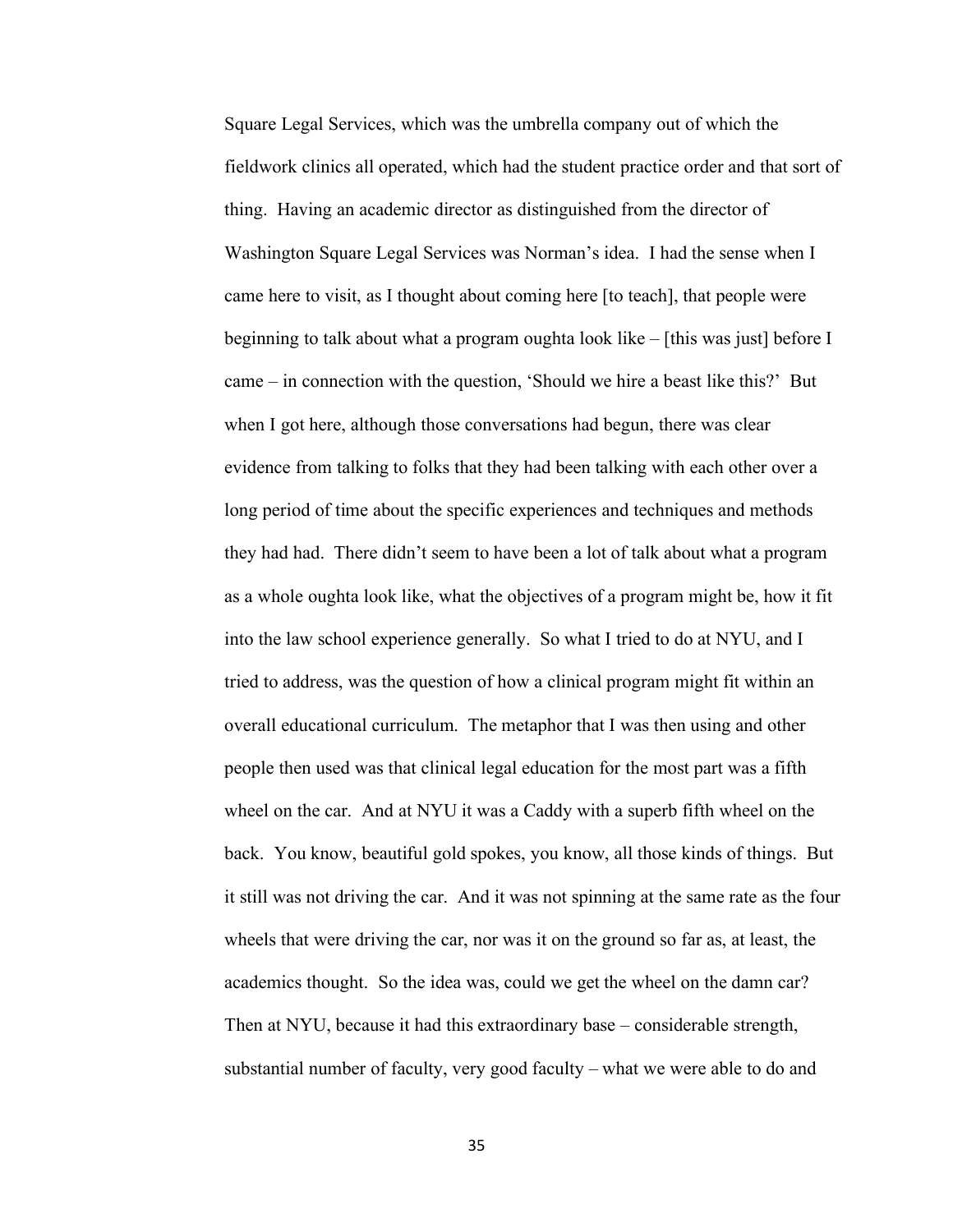what I devoted myself to [doing] in the first 10, 12 years I was at NYU, was two things basically. One, having the clinical faculty think through their goals and objectives. Bring more simulation work into the fieldwork clinics, not for its own sake, but in order to make the maximum possible mix of the kinds of reflective techniques that simulation allows and the kinds of reflection on real experience that fieldwork is. And also build a three-tiered [program], three-tiered simply because there are three [annual] units to law school. [Build a three-tiered] clinical program so that a school which wants to do the maximum that a law school can do by way of clinical training is not locked into everything you can achieve with a single student in one year. The law schools that have clinical programs limited to a year, the third year, by definition in terms of the life an individual student, can bring a student so far only as it is possible for a human being to grow in a year. And the idea at NYU was a continuation: – the idea of a three-year program, [beginning] with proper preparation in the first year, when for the most part, students could do no fieldwork except on a volunteer basis perhaps, paralegal type in housing court . . . sometimes they can do some things of that sort, but no more than that. Second year, some students can do some degree of fieldwork, but it's still gotta for the most part be simulation. And third year, which, if you use the first two years for adequate preparation, can be a superb experience centering on fieldwork. That kind of a model also was in service of something I've described before, the idea of developing self-critical techniques. In the first year, you introduce students to a set of practice skills – interviewing, counseling, negotiation and rudiments of litigation, case planning,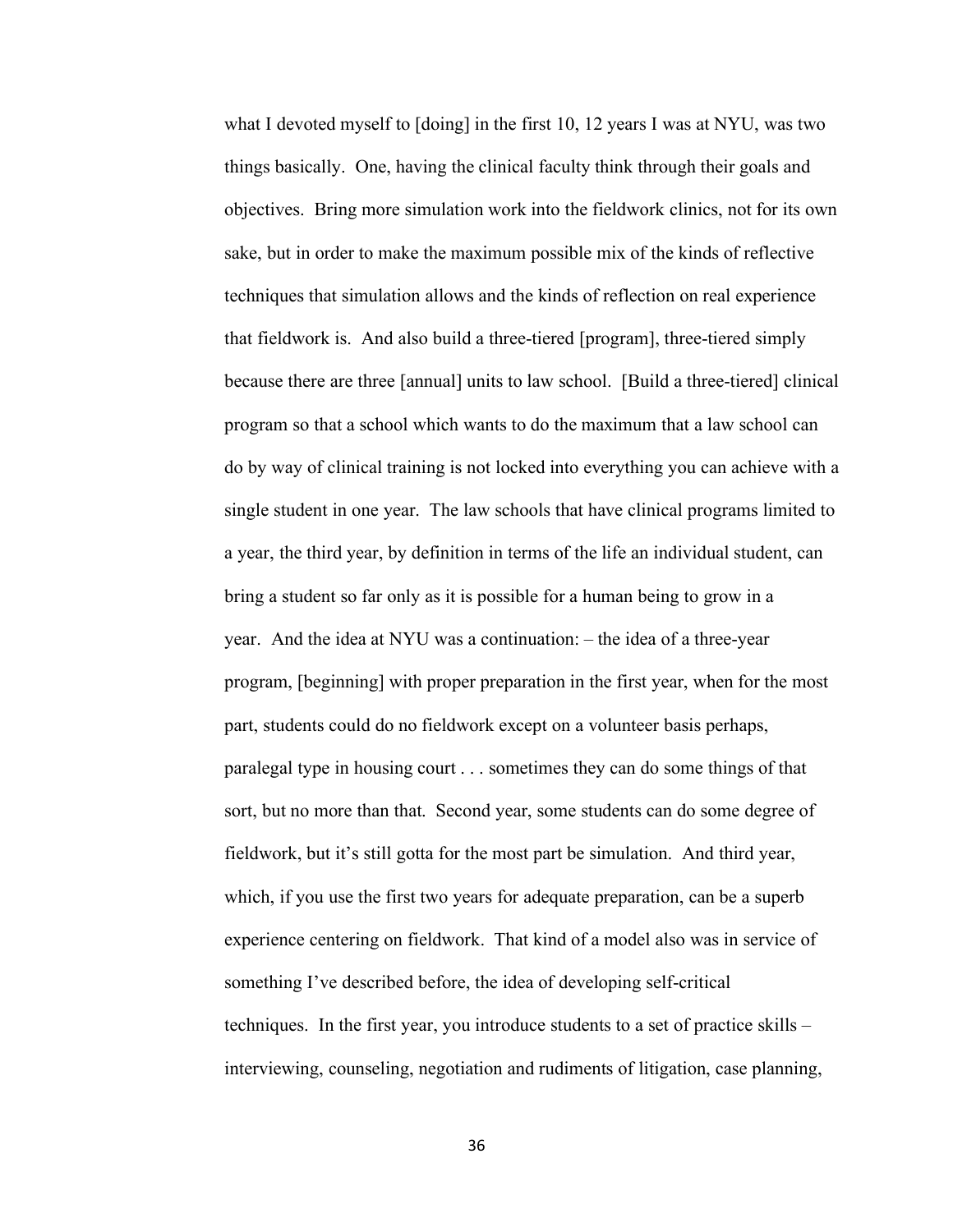that kind of thing – and get them in the habit of being critical in thinking about these, but you do it in terms of a smidgen of this, a smidgen of that, because you can't get them very deep into any one thing. Moving into a second year, what you do is give them an intensive experience at something, take a case, for example, all the way through, a criminal case from arrest to trial. Or take a civil case all the way through from the first interview of a client until you get a hearing. But one way or another, take an episode and have them use all of the skills which they learned piecemeal as skills in the first year, bring that all to bear on the experience of handling that case. Develop it through time so they have an opportunity to see the mistakes they've made come home to roost, to see how if they had done it a different way, something else might have happened – the consequences of their choices to do this or that. You do all of that before the students then get into fieldwork. And then, in the third year, let them take this terrific substructure of experiential learning, conceptual developing, that sort of thing, and bring it to bear in a fieldwork context. So the idea that at NYU we eventually succeeded in building up, was this three-tiered program which serves to maximize the extent to which in law school, we do give students the equipment to learn lifelong by being self-critical; but, also it means that, within law school itself, a student gets as high on the aspiration scale, as high on the achievement scale, as possible for somebody in three years to get, and not just in one year. Now of course, that requires a lot of thinking about the question of what's basic, what's rudimentary. If you're gonna have three years, what do you put in the first year? What do you put in the second year? What do you put in the third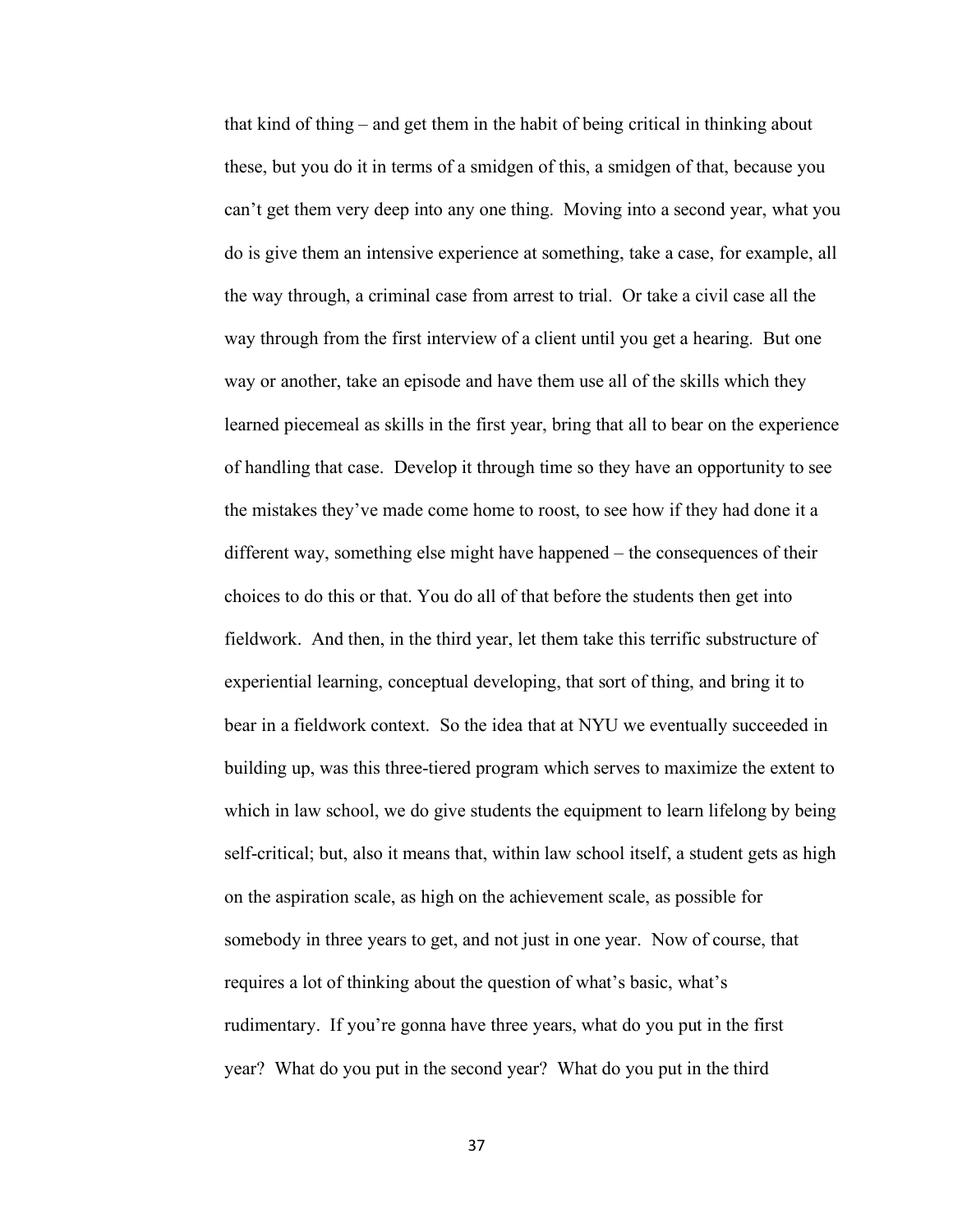year? The effort to systematize it over a longer scale forced us to think a good deal more about what are the skills involved? What do you wanna teach students in interviewing? What's basic in interviewing, you know, assuming that interviewing is one of the basic skills? What are the other basic skills, and how much of each do you put into the introductory level? And so forth. So I spent with colleagues talking this thing through at NYU, 10 years or whatever working through the . . . all of those questions. In order to design and put into operation the program we now have at NYU, which is this three-level program with a very rich development of many students before they take a fieldwork clinic at all. And then, thank God, Marty Guggenheim took over for me as the Director . . . and liberated me from the administrative work that necessarily goes with building a program like this, leaving me [with only the first-year Lawyering Program to run]. And fortunately my dear colleague Peggy Davis had soon taken that off my back, too. So I'm a happy man.

Guggenheim: You're right to say that I could be being interviewed at this point a little bit about the role you played when you came here. I would say briefly that the years, the first several years you were here, when we were challenged to talk about what we're doing and why, I think were transformative to all the clinicians, because we all replicated the methodology of our teaching by now turning it onto ourselves as teachers, asking what are we doing and why and reflecting back. Could you say a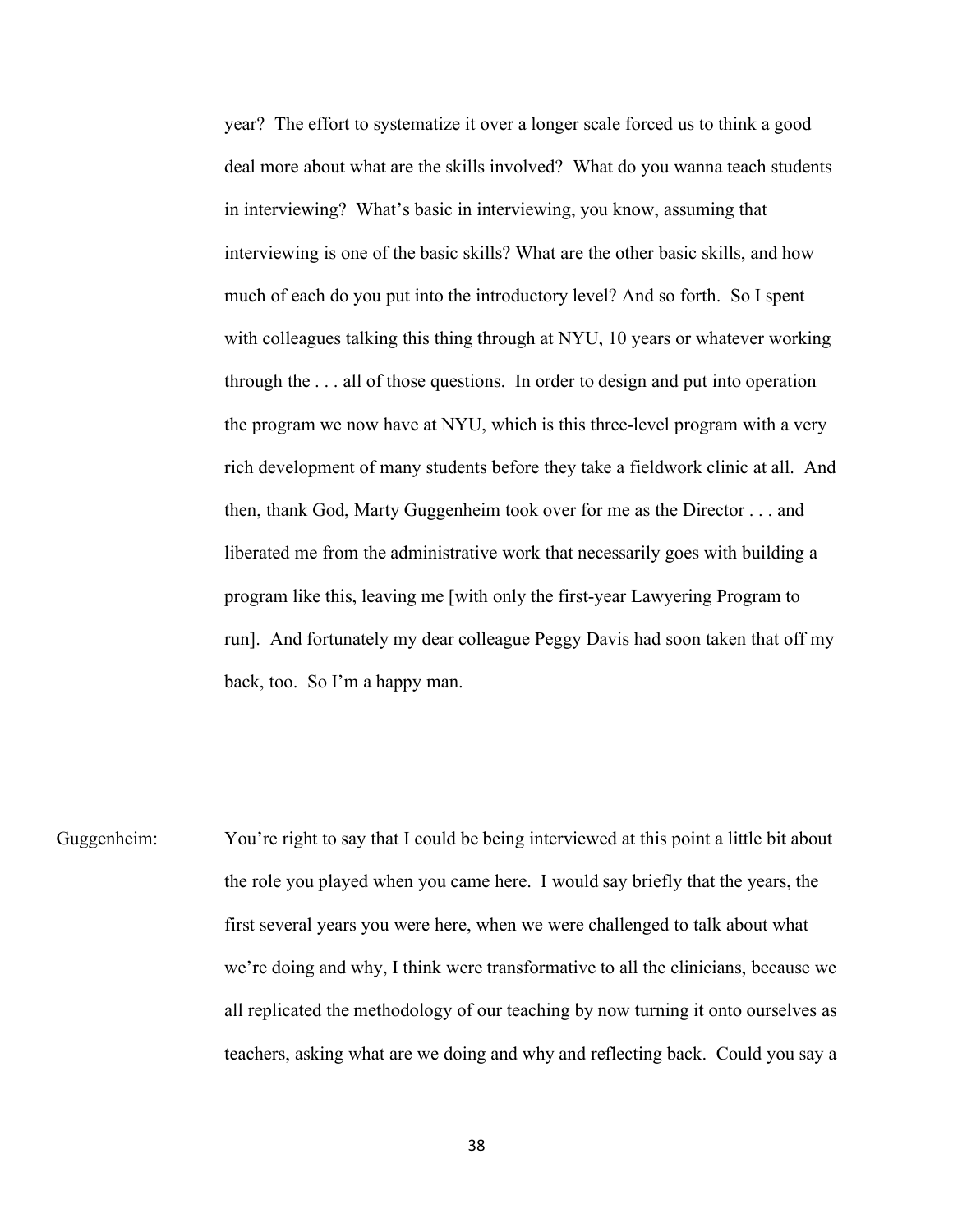word about how you brought us together and some of the methodology of even developing those conversations?

Amsterdam: Well, um. . . I took local advice in terms of how to do it. What we did was a series of grand-rounds presentations with faculty members talking about their clinics. And just as you and I earlier were saying that academics very often don't know anything but the label or the name of the course that's being taught next door, the clinicians surprisingly did not know as much as today they do know about what their colleagues are doing. It was not anywhere near as bad as it is in academia. That is, all the clinicians had some idea, because I think clinicians as a group tend to be somewhat more collegial. Possibly the reason for that is that clinicians, even at NYU, have always been to some extent a beleaguered minority who need a certain amount of peer support to survive in an environment which wasn't made for them – although NYU was way ahead of most law schools in terms of receptivity to, acceptance of, the clinical model. Because, here again, Marty, I got a second [helping] hand. You know that when I came, Norm Redlich was the dean. He was extraordinarily supportive of this. I understood that Bob McKay, who had been the [preceding] dean, was also supportive of this. So NYU had had a supportive administration for some time. Despite that, the clinical faculty was still not the academic faculty, and it was not viewed by the academic faculty as peers in any real sense. So that I think that a part of the collegial quality of the clinical faculty was the result of their being kind of isolated from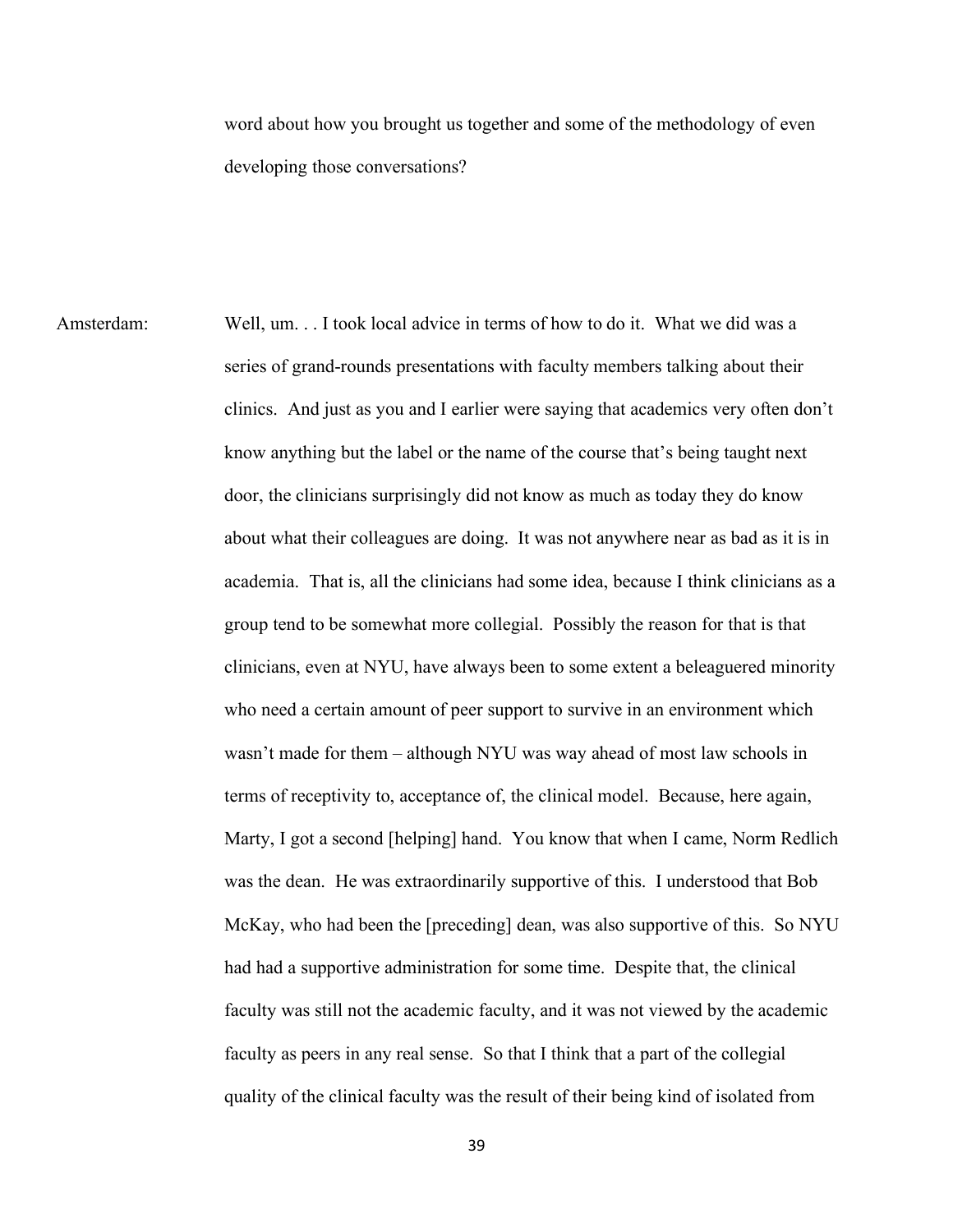the mainstream and feeling a certain amount of need for support. But partly it's contextual. Partly it is that clinicians understand by the nature of their work the value of interactivity. And I think that clinicians tend to talk more with each other. In addition to that, the fact that clinicians were always challenged to do something new, and therefore, how do you do it? – how is it working with you? – what ideas have you got? have always been a part of what we've had to do. When I started in academic teaching, I had talked to absolutely nobody as an academic teacher. The first . . . I don't remember how long it was before I did any clinical teaching – six, seven, eight years, whatever it was – I don't think I talked about pedagogy with anybody, at any point. And I think that's not an uncommon or unusual experience. I had been a student. I knew what a large class looked like. I knew who the good teachers were – the ones that I thought were good. I knew who the bad teachers were. I tried to emulate, in the classroom, the ones I thought were good. I tried not to emulate the ones I thought were bad. The casebooks were out there. It was a matter, not of making one, but simply of choosing. There were too many casebooks to choose. Why did anybody have to think about pedagogy? You know, you just didn't. The answer is, of course we should have thought about it, and we would have done a whole hell of a lot better if we had thought about it. But clinicians never had those advantages. And the advantage of not having the advantages was they had to talk a little to each other. So, it did not surprise me to find when I came here that compared to the academic faculty, the clinicians really did know a little bit more about what each other was doing. They had talked a little bit about stuff. Still, the extent to which they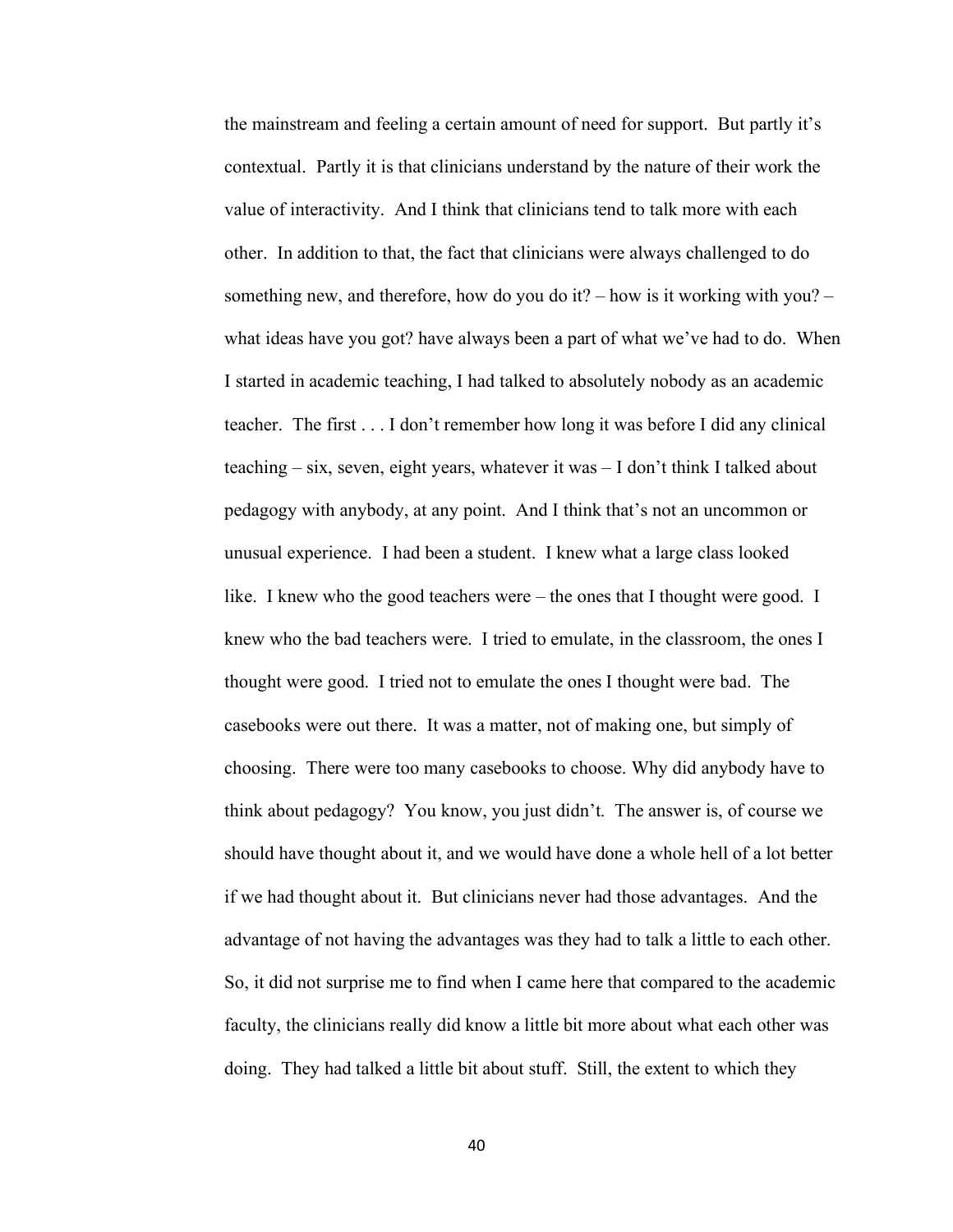*didn't* know what each other was doing absolutely floored me. Why is this? I think you put your finger on it a minute ago when you said that the idea really had not come across that the clinicians should be critical of their teaching in exactly the same way that they were teaching students to be critical of their practice. That is, you don't do it in generalities in a non-systematic manner over lunch or when you're tired on a Thursday afternoon and you happen to have the same half-hour free as another colleague has free. What you've got to do, damn it, is to set out an agenda for a series of systematic meetings. Make time in the week, bring everybody in, and in an orderly way look at each of the clinics, or look at an aspect of each of the clinics, put it on the table for discussion, have other people bring in their views and criticisms and ideas about that. Move, then, from the subject of what we do to why we do it, [get] different takes on what we might do in the alternative. And what our grand rounds discussions – this was a series of meetings that rolled over from a year into another year – did was we set aside a standing time in the week. Have, you know, topics with people ready to speak on them, about originally their own clinics and what they were doing, moving then to a why, and then identifying issues, cross-clinic issues of pedagogy that we then made the subject of discussion. That, in effect, turned the technique which we used in teaching students, as you say, back on ourselves. The clinical faculty was great at it because they . . . it was second nature to them. It was mostly a matter that they had not thought to do it. But it wasn't only the matter of their not thinking to do it. Everybody had been brought in with a very heavy job to do. And the problem with clinical legal teaching, as compared with academic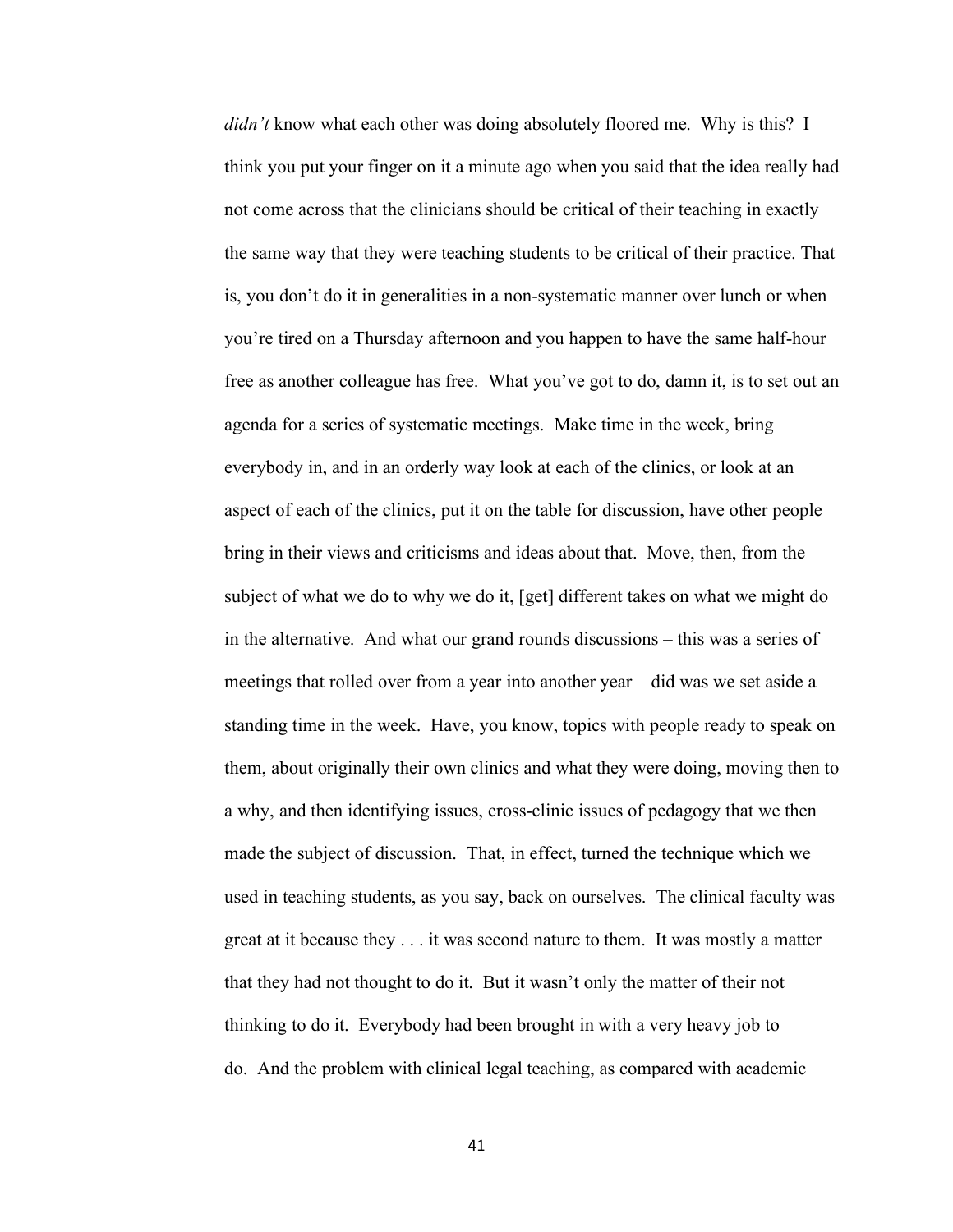teaching, has always been that with a casework – a fieldwork – docket, a caseload to worry about, with students who not only have all the problems every student has, and problems of a sort that they bring to academic as well as to clinical teachers, but also have casework problems and that sort of thing. It's a very long day just to stay on top of the stuff that you're teaching day in and day out. You don't feel guilty about not thinking about what you're doing. Even clinicians, whose whole mission is to get people thinking, don't feel guilty about not stepping back and thinking, because they have so many damn good excuses for doing the immediate instead of thinking. It's, you know, Oppenheimer's law, which is that the immediate takes precedence over the important. And clinicians have always been the subject of Oppenheimer's law in the worst of ways. So, what we really had to do was not to get people thinking in new ways, really. That is, no new ideas or concepts had to be brought in for the group or even [any new spirit of] willingness to share. It was simply a matter of discipline in a sense, getting the group to break the habit of spending all their time worrying about the emergencies, and make time every week to stop and talk together. Have a common vision that this was important to the overall program and that we would do the job better for our students and for ourselves, if we really thought this stuff through. And then what you have to do is you sit on top of it. And as each new session brings up ideas, think about a way . . . "Well, let's schedule a session a month from now in which we'll come back and revisit that; that's a great opening." "Why don't we put that on the agenda for talk across the clinics instead of having a presentation a month from now by another clinic?" "Let's break this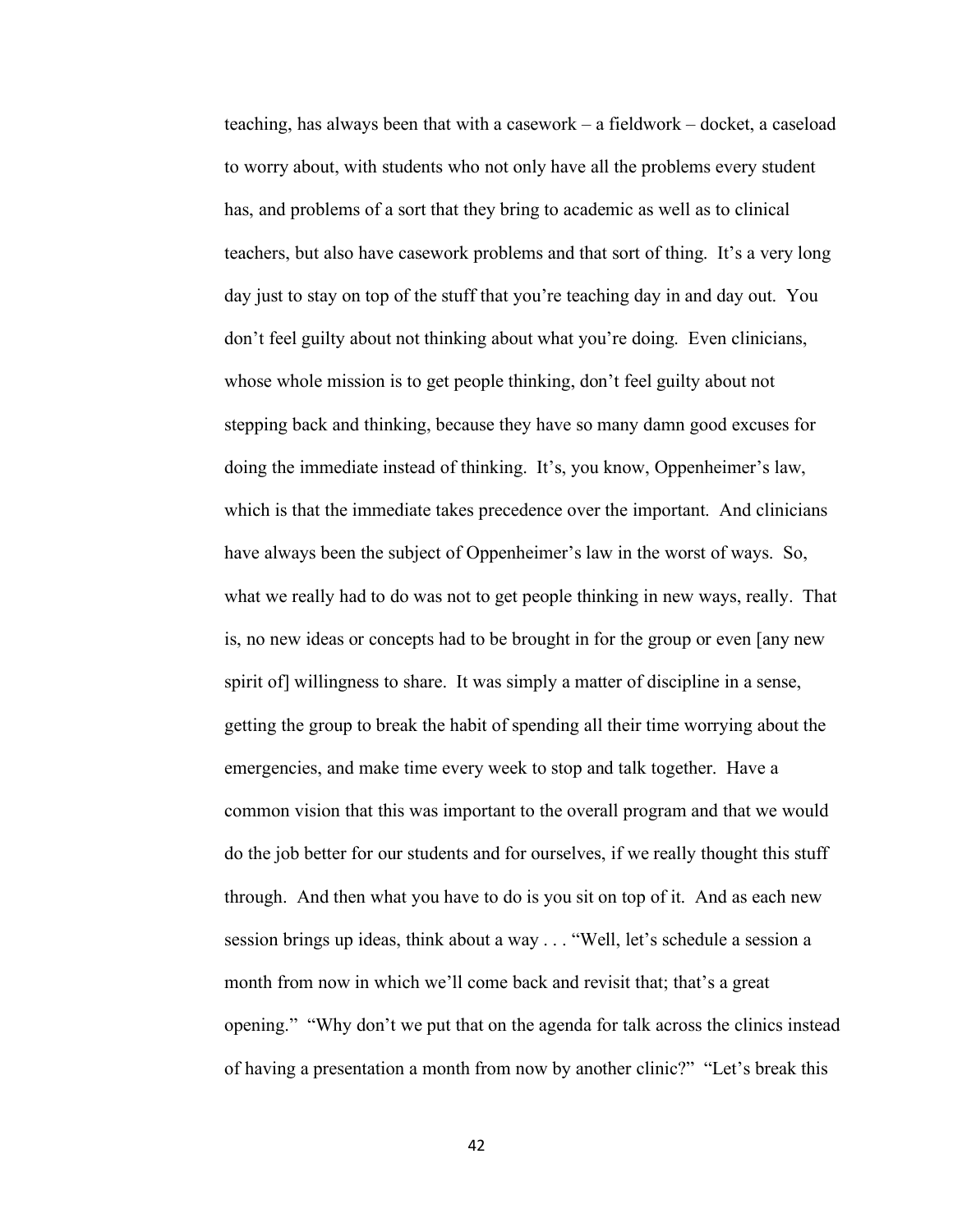topic out and ask people to talk about how it crops up in each of the clinics." We went through that process – and I think that's what you're describing – that brought about a very much richer, I think, vision of what we were doing.

Guggenheim: So, NYU did establish a required first-year course which is the base of the pyramid you described – Lawyering – that you had first designed at Stanford?

Amsterdam: Right.

Guggenheim: And modified somewhat when you began teaching at, at NYU?

Amsterdam: Very much modified, yeah.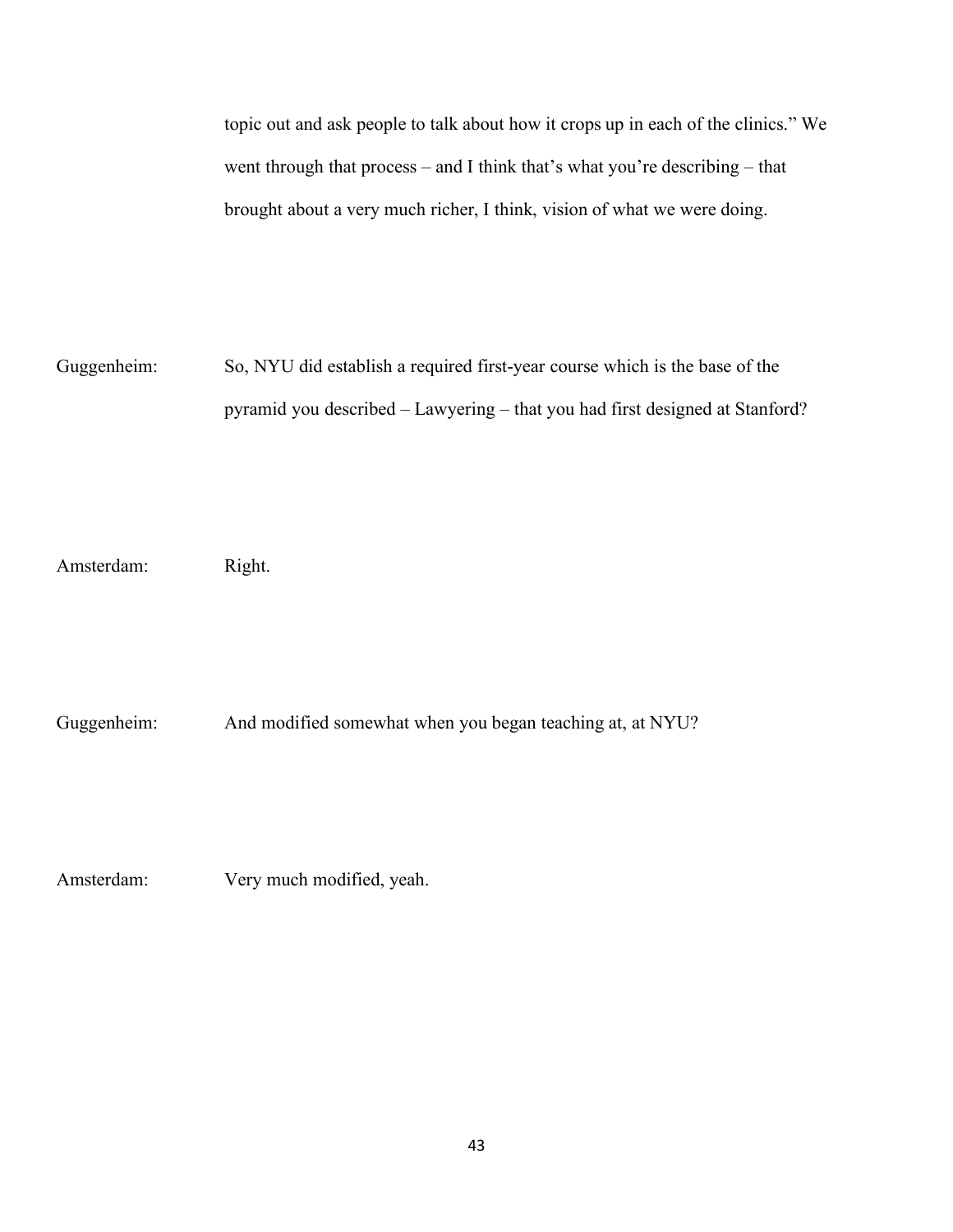Guggenheim: Could you say a word about the politics of accomplishing the remarkable achievement of taking what you consider to be a significant clinical course and making it mainstream in the first year at a law school?

Amsterdam: Really very much the same dynamic that I was describing earlier: taking advantage of anarchy. Over the years, first-year curricula in virtually every law school have crumbled. The problem is that nobody had ever thought through what a first-year curriculum really should be like. Most law schools just continued to repeat the traditional [courses], you know, criminal law, contracts, civil procedure, etc. But for one reason or another, usually because faculty appointments [were not curriculum-driven], usually one weak subject [emerged]. Some people wouldn't teach property, or whatever. Almost every law school that I've seen developed a weak [spot], a hole in the first-year curriculum somewhere. There was often a wild card course. When I came to NYU, there was a wild card course in the first year. It was "Enrichment . . ."

Guggenheim: Legal institutions.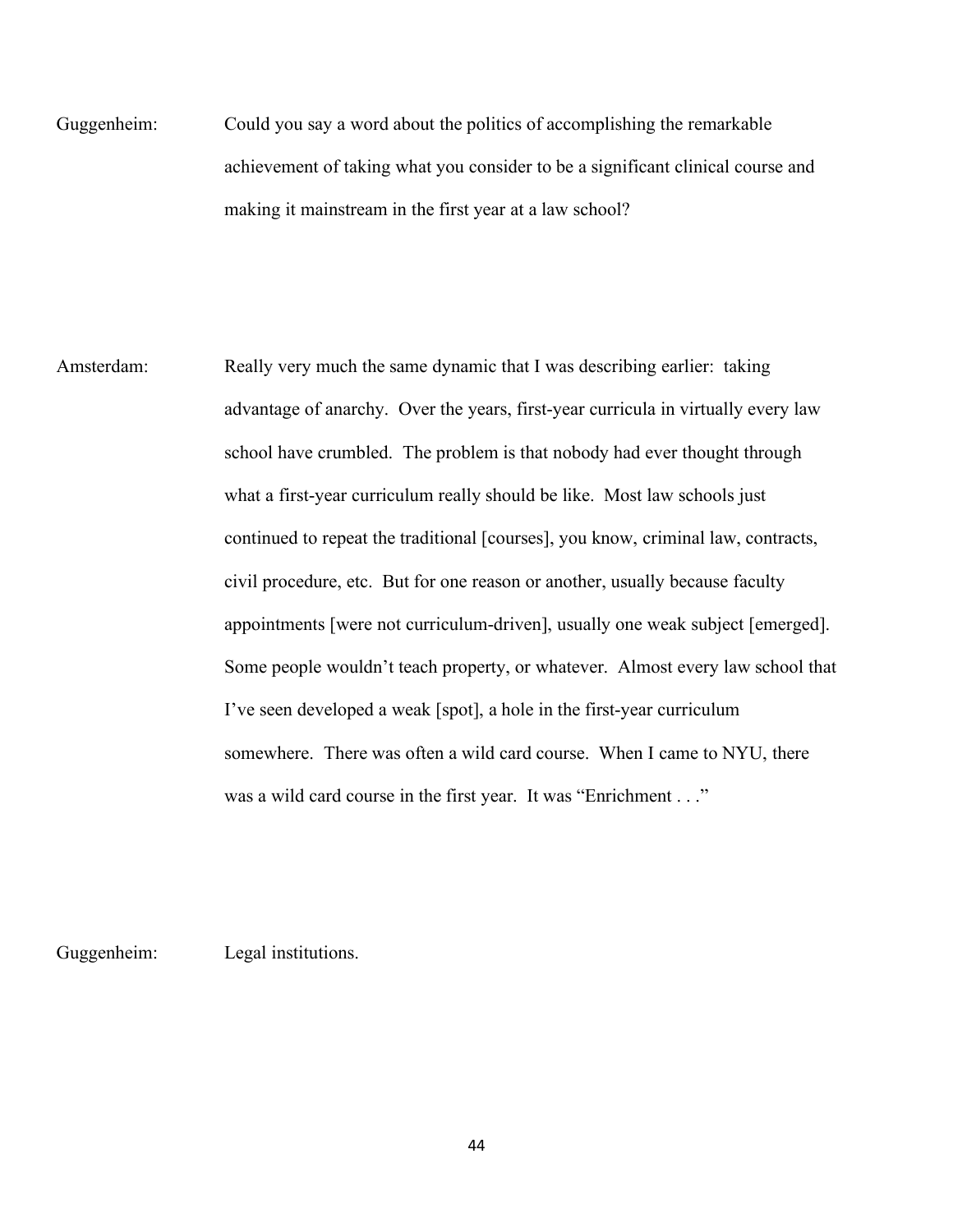Amsterdam: Legal institutions, right. It was there because they no longer could staff a full roster of first-year courses that everybody was confident belonged in the first year. They had the idea we would have this "think course," Legal Institutions. It could be an elective in some subject matter of [a student's] choice. All we [the Lawyering Program] did was simply moved into that gap. Anybody with an idea could move into that gap. It could have been done in any law school in the country with the support, I think – this was essential – with the support of the administration, and with an adequate number of people who could be recruited to do it. I don't mean it could be done in any law school in the country in terms of having the support of teachers who were willing to teach it. But in terms of politically putting it in, it was a matter, in effect, of filling the vacuum. A very large part of the growth of clinical legal education has been filling a vacuum. I described clinical legal education from the beginning as driven, at least in my world, by a feeling of something missing in traditional legal education. Spotting what's missing, including the institutional hole that you can fill, has been a very large part of the process of making clinical legal education happen politically.

Guggenheim: Okay. We're now on tape two of the interview, and you've just described the success of accomplishing, . . . making Lawyering a first-year mandatory course at NYU. And you had talked earlier about the pyramid structure, and I'd just like to ask you to say a little more about what the second-level courses ended up looking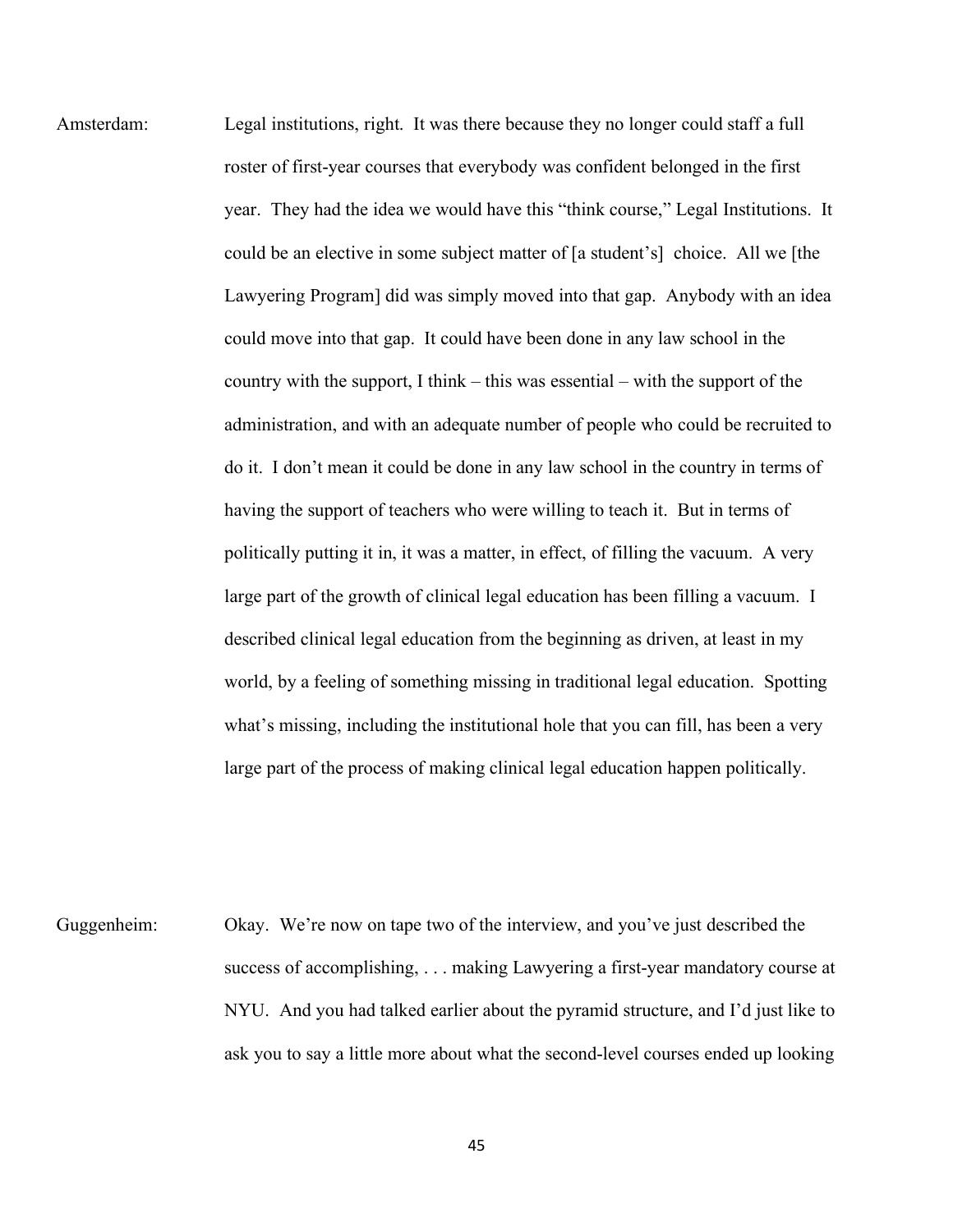like, and how they were identified. . . how the content of those courses came to be developed.

Amsterdam: The whole idea of a second-level course grows of necessity out of the limitations of the first, the first-year course. What you certainly want to do in the first year – that is, as an introduction to clinical legal education – is to give the students a vocabulary for talking about a set of concepts, for thinking about them, and a little bit of direct experience, in a number of separate skills: interviewing, counseling, negotiation, case planning, informal advocacy, trial litigation, and so forth. It is extremely difficult, if not impossible, to do that in the context of a single fact scenario, because very few fact scenarios fit in a way that creates interesting problems – and problems that further the objective of reflective lawyering – in each of those areas. Think for a moment about, you know . . . You could; but it would be incredibly elaborate, to create a scenario. I once tried it. It grew horribly out of shape, and became utterly unreal, [trying] to create a single situation in which students could learn interviewing, counseling, negotiation, etc. So what you do is you have students work with a number of very different scenarios, which means that they don't carry anything through very far. Their interviewing is a single experience. They build later on interviewing and counseling to some extent, because when you counsel a client you have to use interviewing skills. But very often they have to learn a new scenario. And if you go way, way back to what I said brought me into clinical legal education in the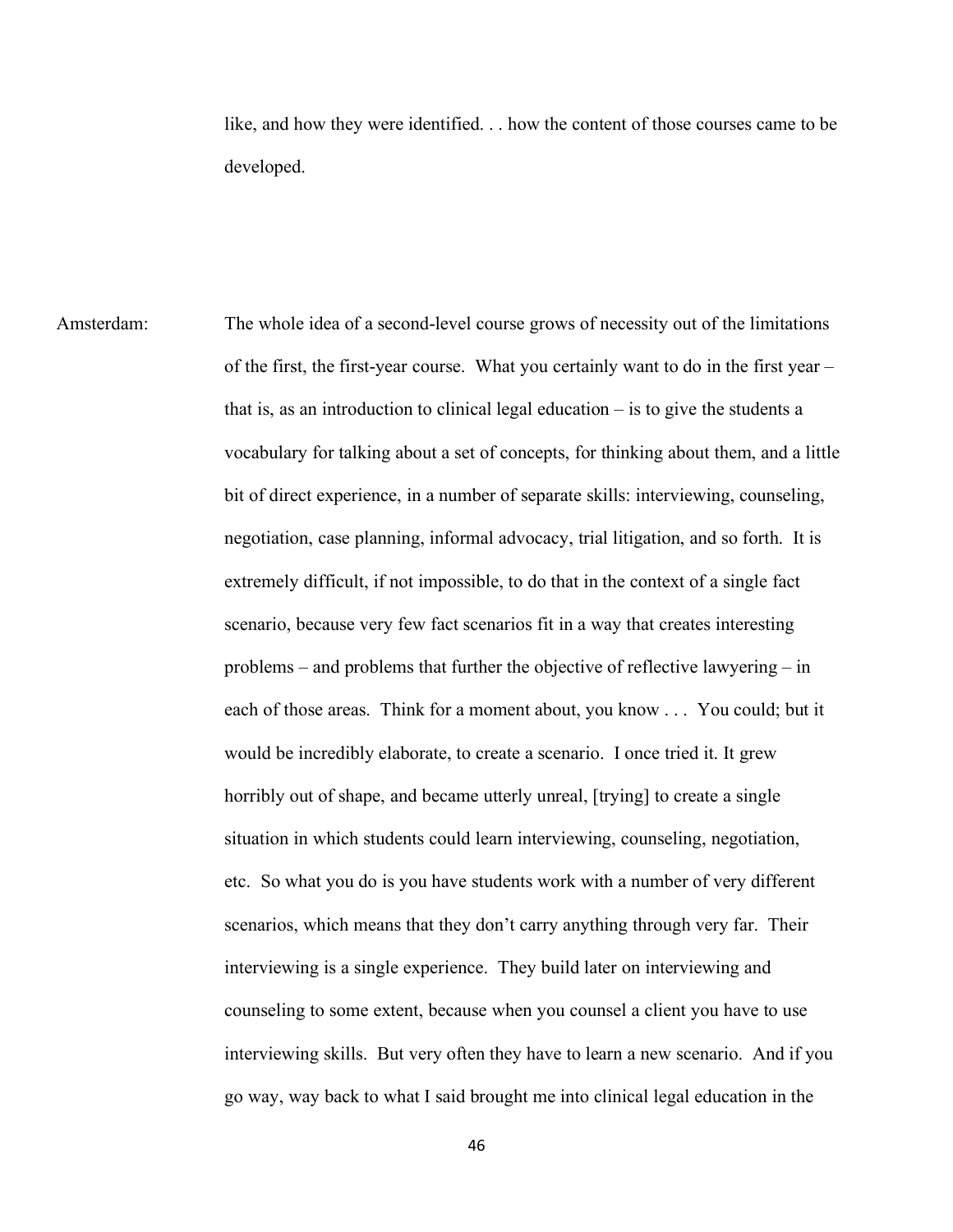first place, which is that we never, when I was a law student, learned how to take an unstructured situation and structure it, give it coherence that enables you to get a grasp on it. It's no accident that a first-year program does rather well if it tries to teach interviewing, counseling, negotiation, in different fact scenarios, because the students have to get a new situation, structure it each time, get another new situation, structure it. That's part of the process of learning to get a grip on facts from a lawyer's standpoint. On the other hand, what you cannot get is the experience of carrying a relatively complex situation through from beginning to end, such as handling even a minor criminal case, or minor civil case, from the stage when a client brings it in, [when]you [first] think about "what are the problems?" to the stage at which you have exhausted all of the negotiative options, planned and prepared the case for trial, and actually tried it. So, the idea of a second-level course is to have a single scenario of some sort, a civil case, a criminal case, some other single situation looked at from multiple perspectives. And as you, Marty Guggenheim know, because you and I co-taught the course for quite a period of time, that doesn't necessarily mean having a single real-world . . . an episode that looks like something in the real world, like a criminal case from arrest to trial. It may mean that [or it may] not. We created one course in which we had, first of all, a law-school disciplinary proceeding against a student accused of stealing a book, and then a trial – a defamation trial – brought by that student against the accuser, the prosecutor, in effect. But like the courses that work off a single criminal trial or a single civil trial, the genius of – the feature of – the second-level course, is to take a single situation so the student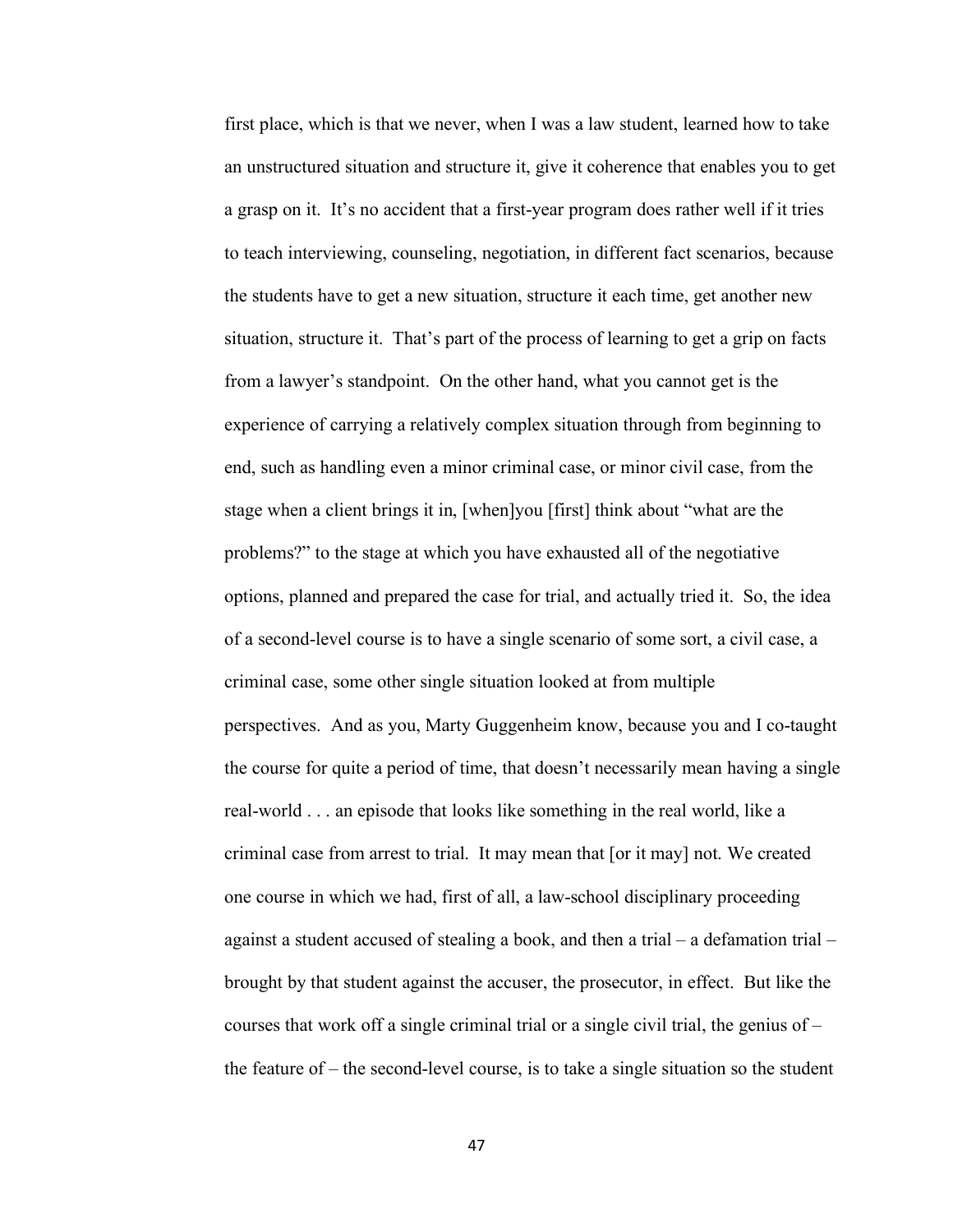can get completely steeped in it and think about it from a variety of angles from which they learn more and more about facts. They learn about the ductility of facts. They can put one spin on a set of facts and put another spin on that set of facts. They are forced to make a series of decisions and see their consequences. And what they do is they take the (if you will) separate skills that they've learned in isolation in the first year, and bring them to bear in a coherent way on a series of decisions that they make whose consequences they can see and evaluate. So it's a matter of working through in time a set of lawyer's tasks centered on a single problem situation, and deepening and deepening the understanding of the facts and the rules that make up that situation. That's the idea of this . . . of our second level. We selected the various courses that go into it, again partly depending on, or partly in order to give students a range of options depending on, their interests. We have civil, and we have criminal, because some students are interested in civil, and some in criminal. We have some that are odd beasts like the Evidence: Litigation Planning [course] that I was describing a minute ago, that was designed to teach the rules of evidence and to have the students look at a fact situation refracted through various evidentiary rules. For that, we first of all had a law-school disciplinary proceeding where you don't have formal evidence rules. And then we had a proceeding in court where you do have formal evidence rules so that we could milk both sides, in effect, of that. Now at the second level, in addition, there are other [courses] that have grown as the methodology has, you know, attracted other teachers in their own substantive subject-matter field. But the idea is: first level, a whole set of separate skills, and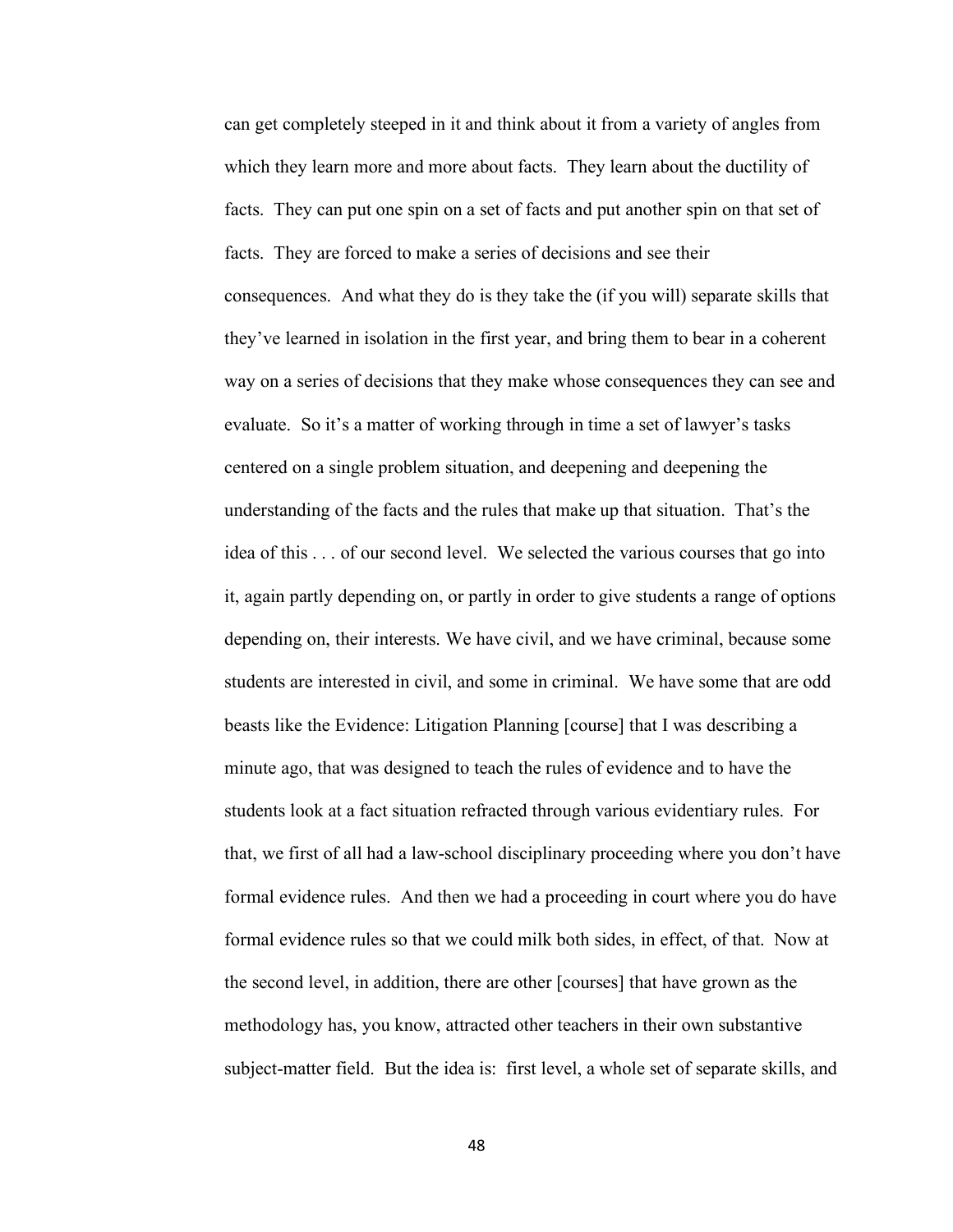the basic idea of self-reflection; second level, bring the entire group of skills to bear on a rich, complex fact scenario developed over time. And the third level is fieldwork and advanced work, such as work with expert witnesses and things of that sort that deepens the experience in the first two years.

Guggenheim: Wonderful. Final question is just what you imagine to be the future of clinical legal education.

Amsterdam: You know, every good restaurant goes bad after a couple of years. You know, entropy. The world is not progressing toward Heaven, it's more toward Armageddon, Marty. I don't know. I suspect that clinical legal education, as it becomes established – and it *has* now become remarkably established – I think probably the people who view this tape years from now will never believe what clinical legal education was like when you and I went into it. That is to say, it virtually didn't exist. I'm not . . . I'm not denying the fact that if you look at the history books, you find that Denver had a clinic in 1905. I'm saying that for most people who like you and me went through a law school, clinical legal education just didn't exist. There were a couple of law schools that had a couple of things. But the main stream of law students went into and out of law school without ever thinking about [what it was like to be a lawyer]. They learned about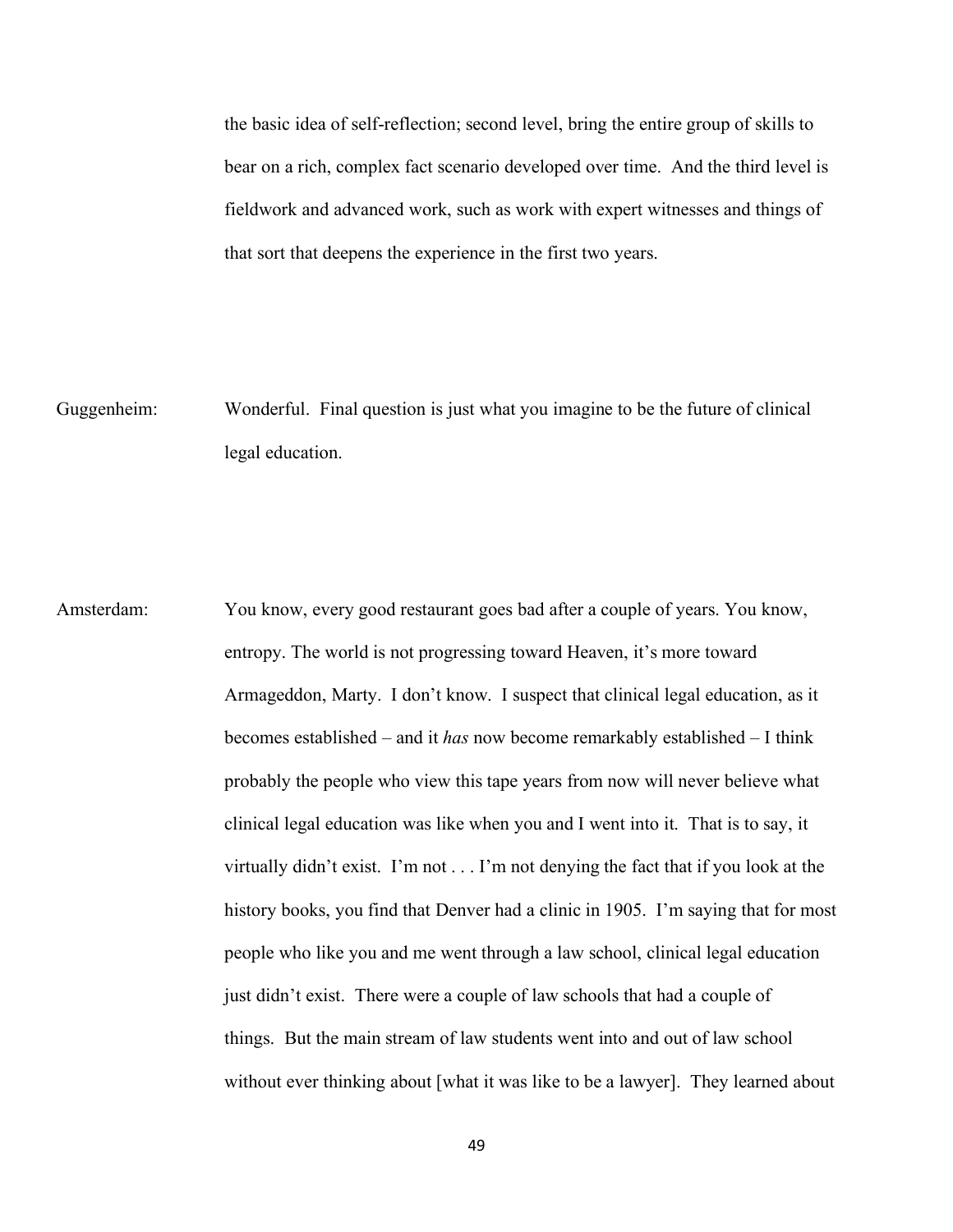law, but not about what lawyers do. That has changed incredibly. It's extraordinary, the extent to which, in a very few years as the history of legal education goes, clinical legal education has caught on, has mushroomed, has grown. I think that unfortunately, that's the formula for good new restaurants going bad. They get too big, they get too self-satisfied. They lose the drive that comes from the need to establish a beachhead, to make a place for yourself in a world that doesn't have a place for you. It becomes much, much too easy to fit into the place that the world has made for you; and I think the challenge of the next generation of clinical legal education is to grow beyond the niche that legal academia has been willing to cede to it. (That's "c.e.d.e," although there's also a "seed" somewhere in there.) But the idea basically is . . . you observed earlier that there had been a problem in many law schools – and even in the law schools where I've taught where it was an awful lot easier than in most law schools to make that beachhead and to get a good solid foot on the beach – there has always been that glass ceiling. There has always been the notion that there is a place for the clinics, but, by God it is *a* place, and it is not [throughout] the law school. Once that place becomes established, there's a real danger that clinical legal education will be like legal education in general, that it will become thoughtless about pedagogy in the same way that traditional legal education has been thoughtless about pedagogy – that it will simply accept the place that has been made for it in the same way that most of us, when we began as academic teachers, remembered what it was to sit in a class and modeled ourselves on our teachers. Unfortunately now, we have models. Unfortunately, the new people